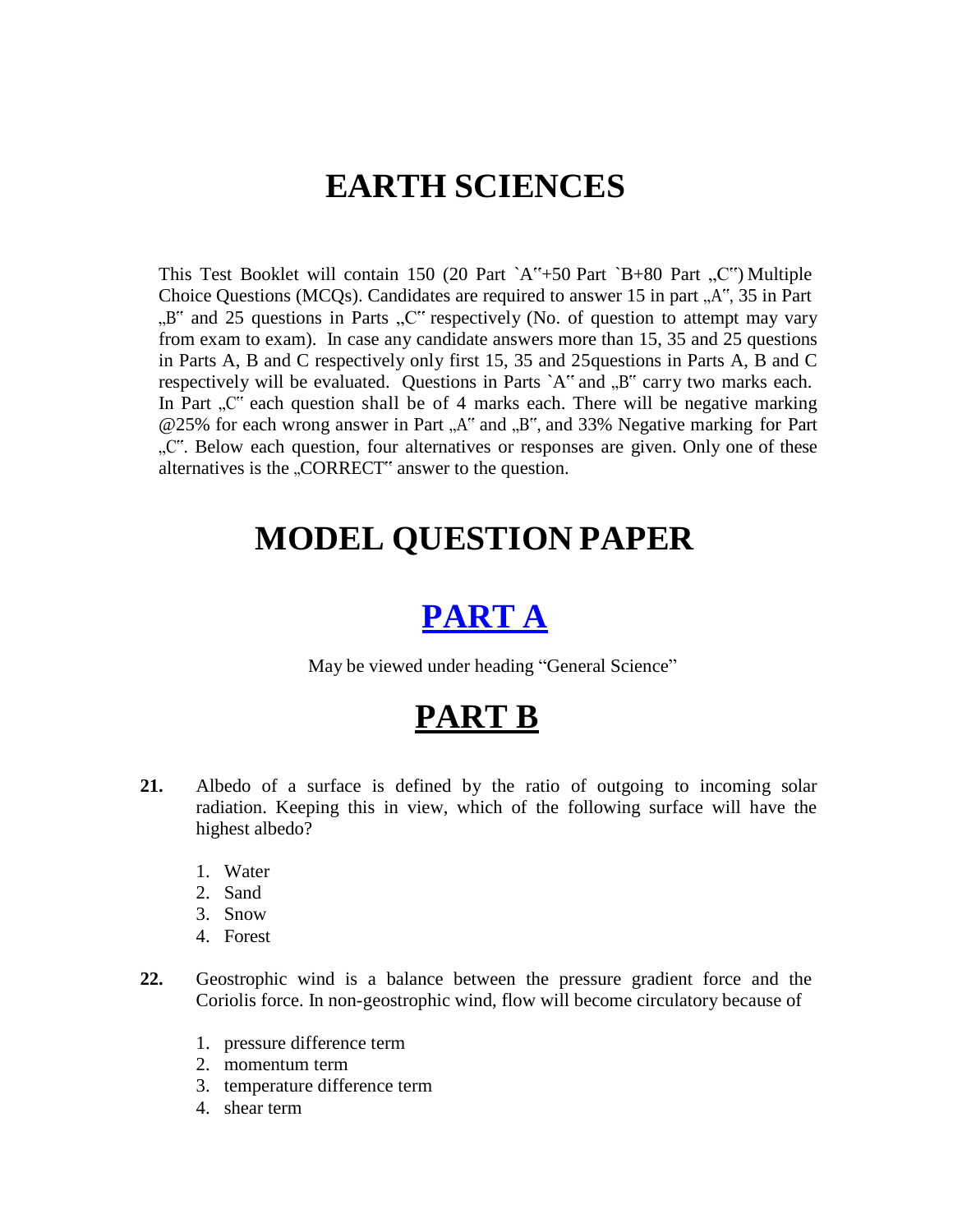- **23.** In valley-mountain system, cold air is heavier than warm air, and thus flows down hill as a katabatic wind. In the case of an anabatic wind,
	- 1. wind rises vertically in the valley
	- 2. wind forms updraft and downdraft motion
	- 3. wind will flow along the slope
	- 4. wind will have cross mountain flow
- **24.** Cyclones or hurricanes do not develop within about  $5^{\circ}$  N and S of the equator because the
	- 1. pressure gradient is weak
	- 2. trade winds converge
	- 3. ocean surface temperature is high
	- 4. Coriolis force is very weak
- **25.** When statically stable air flown over a hill or ridge, it is set into oscillation. These waves are known as
	- 1. Rossby waves
	- 2. Kelvin waves
	- 3. gravity waves
	- 4. mountain waves
- **26.** A ceaseless movement of wind and ocean currents results in global circulation because of
	- 1. unequal distribution of oceanic and continental mass
	- 2. radiative forcing due to Sun-Earth interaction
	- 3. tilt of Earth's axis
	- 4. revolution / rotation of Earth
- **27.** The organism that can take  $N_2$  directly from sea water is
	- 1. foraminifera
	- 2. cocolithophore
	- 3. cyanobacteria
	- 4. dinoflagellates
- **28.** Which is the major limiting element in marine primary production?
	- 1. sodium
	- 2. nitrogen
	- 3. carbon
	- 4. argon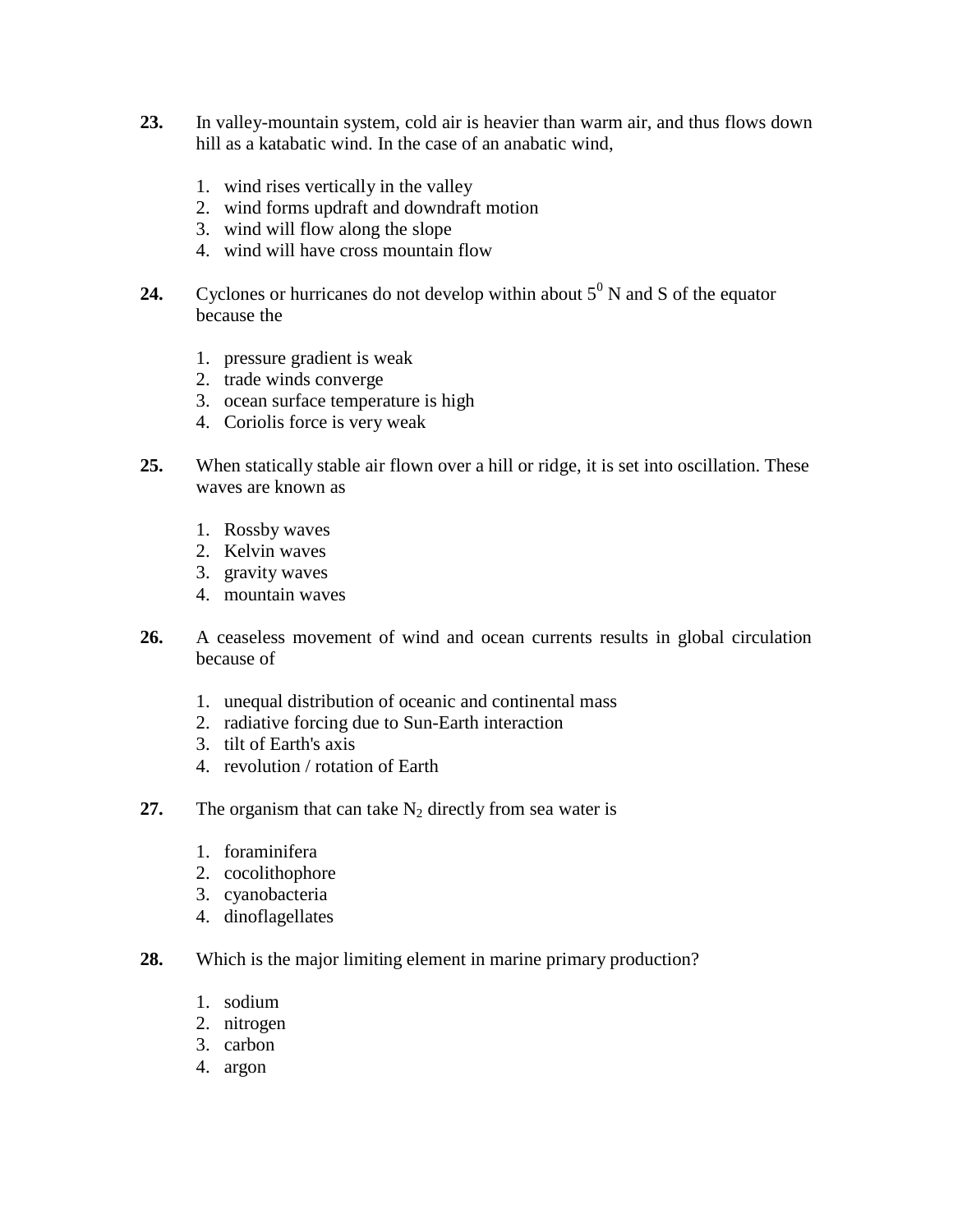- **29.** If the sea surface temperature is increased in Antarctic Ocean due to global warming, the dissolved oxygen in its deep water will
	- 1. increase
	- 2. initially increase and then decrease
	- 3. decrease
	- 4. not change
- **30.** Hydrogenous sediment in the oceans is
	- 1. derived from skeletal debris
	- 2. precipitated by chemical or biochemical reactions
	- 3. produced by weathering of rocks on land
	- 4. ejected by volcanoes
- **31.** Sea surface temperature (SST) is an important and variable parameter of oceans. In the Indian Ocean, SST variability has the largest amplitude on the timescale of
	- 1. century
	- 2. decadal
	- 3. interannual
	- 4. seasonal
- **32.** The speed of current in the wind-driven Ekman layer
	- 1. increases with depth
	- 2. decreases with depth
	- 3. remains constant
	- 4. first decreases and then increases
- **33.** Which one of the following is not true in case of the Arabian Sea?
	- 1. seasonal high biological productivity
	- 2. mid-depth oxygen minimum zone
	- 3. net annual evaporation
	- 4. net annual precipitation
- **34.** Silicon limitation in the upper ocean will hamper the growth of
	- 1. cocolithophos
	- 2. foraminifera
	- 3. diatam
	- 4. corals
- **35.** Which one of the following rock suites represents the oceanic lithosphere?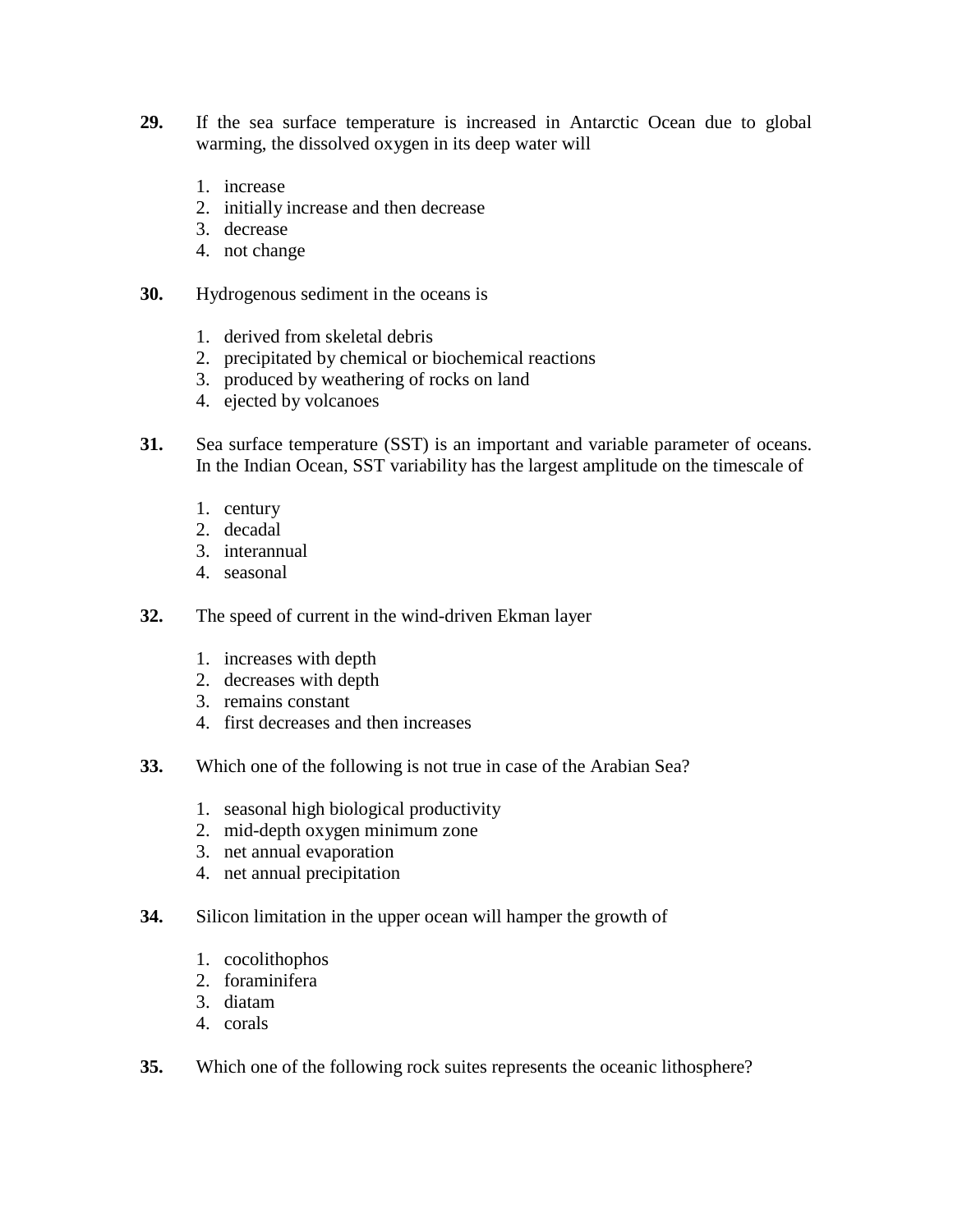- 1. turbidite
- 2. ophiolite
- 3. seismite
- 4. granulite

**36.** Which one of the following is defined by shear strain?

- 1. change in length
- 2. change in angle
- 3. change in volume
- 4. change in area
- **37.** Which one of the following is a measure of compressibility of a material?
	- 1. elasticity (E) Young's modulus
	- 2. rigidity (G) shear modulus
	- 3. Poisson's ratio (γ)
	- 4. viscosity (η)
- **38.** Four oxygen ions of radius  $r_c$  (incompressible and touching spheres) are located at the corners of a square. What will be the radius ratio  $r_c/r_a$  of the cation (radius:  $r_c$ ) lodged at the centre of the square?
	- 1.  $2\sqrt{2}$
	- 2.  $\sqrt{2}$  -1
	- 3.  $(\sqrt{2} 1)/2$
	- 4.  $\sqrt{2} + 1$
- **39.** A light beam is incident on a mirror at an angle  $\theta$  with the normal to the mirror. If the mirror is rotated in the direction of incident beam by an angle r, what will be the rotation angle of the reflected beam with respect to its previous position?
	- 1. r
	- 2.  $r + \theta$
	- 3.  $r \theta$
	- 4. 2r
- **40.** Coesite, a high pressure polymorph of quartz is found in rocks exposed on Earth's surface because, coesite
	- 1. is stable at low temperature
	- 2. is a high density mineral
	- 3. is not kinetically favoured for decomposition
	- 4. has the lowest free energy at the Earth's surface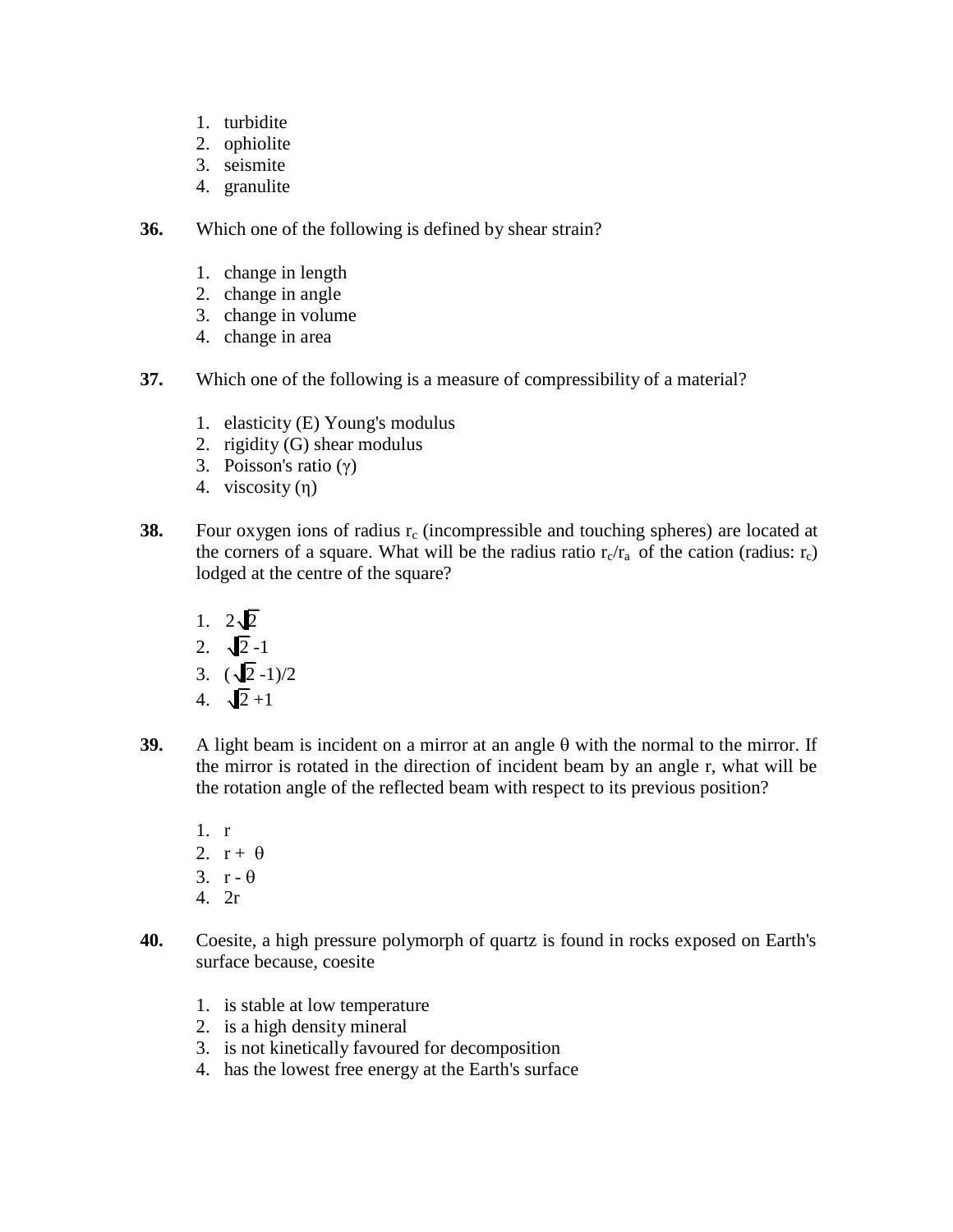- **41.** In  $\text{Al}_2\text{SiO}_5$ , the  $\text{Al}_2\text{O}_3$  content (in wt %) is close to
	- 1. 80
	- 2. 60
	- 3. 40
	- 4. 20
- **42.** In the feldspar mineral structure, chemical substitutions such as  $Ca^{2+}+Al^{3+} \square Na^{+}$  $+ Si<sup>4+</sup>$  and Na<sup>+</sup> $\rightarrow$  K<sup>+</sup> are common. Amongst the feldspar group of minerals, which one should have the highest amount of Al?
	- 1. albite
	- 2. anorthite
	- 3. orthoclase
	- 4. oligoclase
- **43.** Generation of nuclear energy requires availability of minerals containing U and Th. Which one of the following rocks is known to have high concentrations of nuclear minerals?
	- 1. basalt
	- 2. diorite
	- 3. granodiorite
	- 4. pegmatite
- **44.** Which one of the following minerals will have no useful nutrient elements for plant life?
	- 1. plagioclase feldspar
	- 2. quartz
	- 3. olivine
	- 4. biotite
- **45.** The atmosphere of Venus has about  $97\%$  CO<sub>2</sub>. If so, the planet should have
	- 1. an abundance of photosynthesizing bacteria
	- 2. an abundance of water
	- 3. no life at all as the surface should be very hot
	- 4. an abundance of fossil fuel deposits
- **46.** Which one of the following drainage patterns is typically associated with fold mountain belts?
	- 1. parallel
	- 2. rectangular
	- 3. trellis
	- 4. dendritic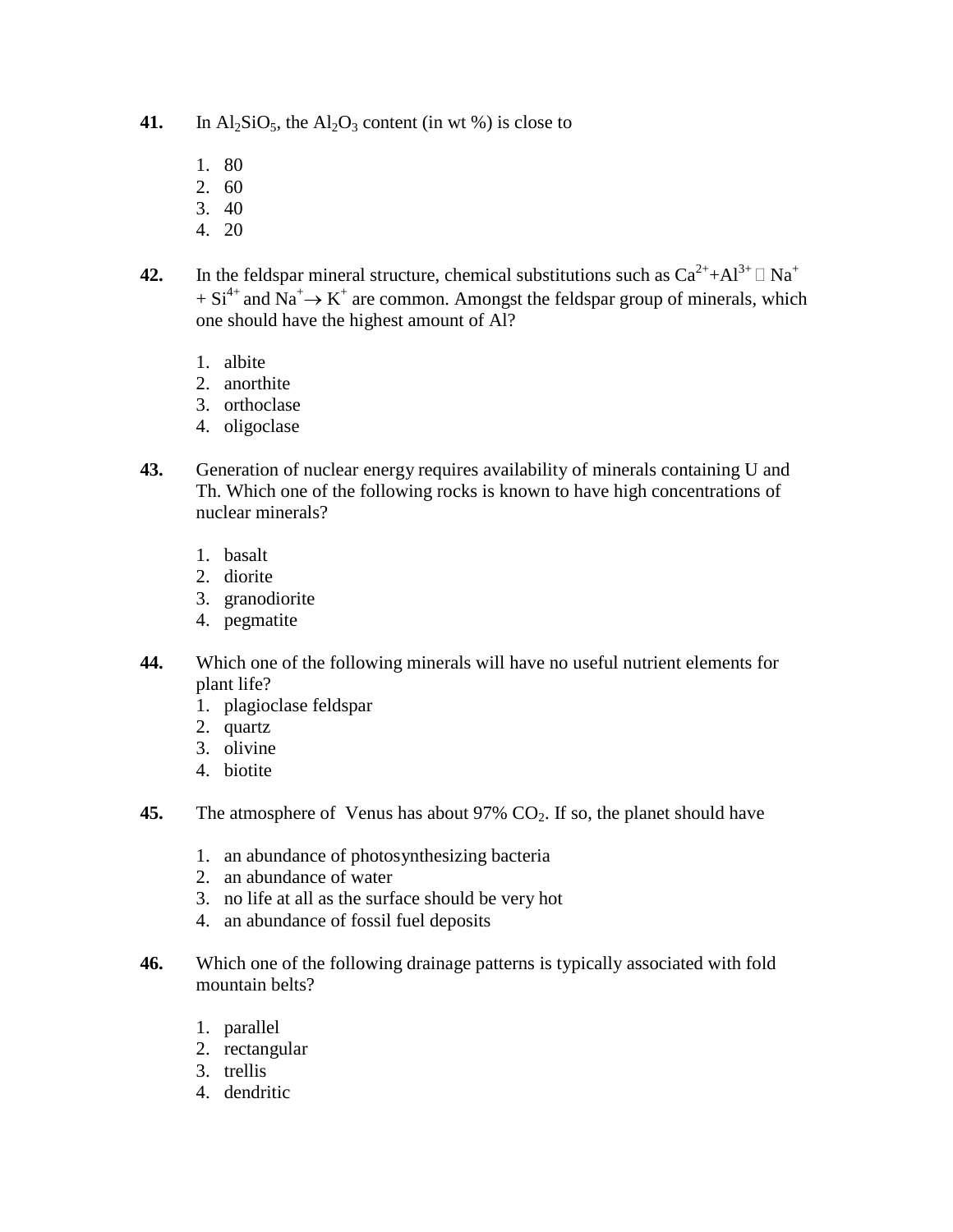- **47.** If the wave front is exactly parallel to the coast, which one of the following will still occur along the coast?
	- 1. beach drift
	- 2. longshore drift
	- 3. longshore current
	- 4. wave refraction
- **48.** A river will braid irrespective of the fact that it is gravel-bed, sand-bed or silt-bed if
	- 1. sediment supply = sediment transport
	- 2. sediment supply < sediment transport
	- 3. sediment supply > sediment transport
	- 4. sediment supply >> sediment transport
- **49.** If  $g_A$ ,  $g_B$ ,  $g_C$  and  $g_D$  are the Earth s normal gravity values at four locations  $A(20.0^\circ)$ , 79.9°), B (19.9°, 80.0°), C (20.0°, 80.1°) and D (20.1°, 80.0°), then
	- 1.  $g_A > g_C$ ;  $g_B = g_D$
	- 2.  $g_A < g_C$ ;  $g_B = g_D$
	- 3.  $g_A = g_C$ ;  $g_B > g_D$
	- 4.  $g_A = g_C$ ;  $g_B < g_D$
- **50.** If R is the ratio of the Earth"s gravity field to its magnetic field at the equator, the ratio of these fields at the poles would be approximately
	- 1. R/4
	- 2. R/2
	- 3. R
	- 4. 2R
- **51.** On the geoidal surface, the Earth"s gravity field
	- 1. is everywhere zero
	- 2. is a constant and is normal to the surface
	- 3. varies along the surface, but is normal to it
	- 4. varies in magnitude and direction along the surface
- **52.** An isostatically compensated elevated landmass is characterized by
	- 1. strong negative Bouguer and free-air anomalies
	- 2. strong negative Bouguer and little or no free-air anomalies
	- 3. strong positive Bouguer and little or no free-air anomalies
	- 4. strong positive Bouguer and free-air anomalies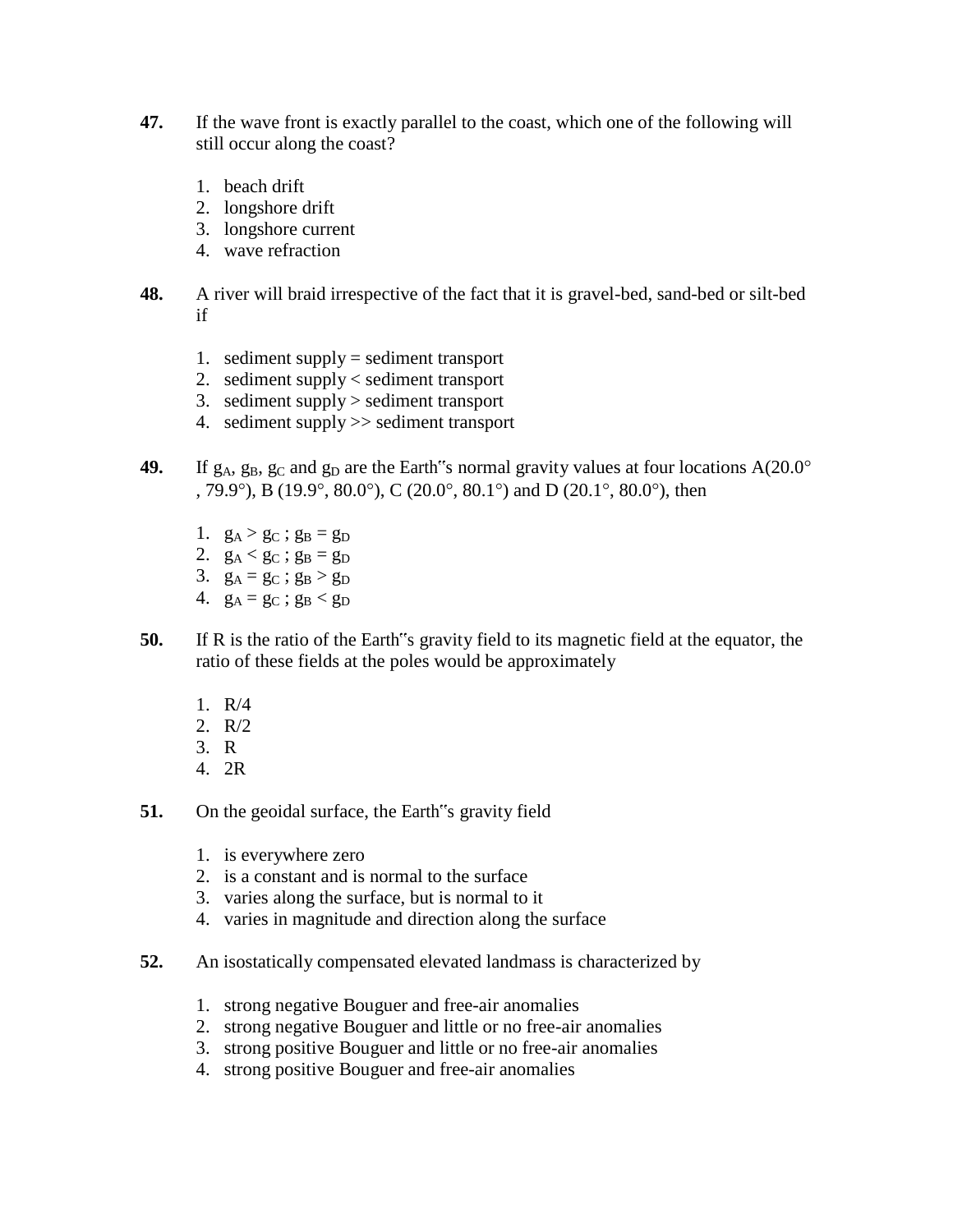- **53.** The remnant magnetism in a rock solidified in the Earth"s magnetic field at a latitude of  $30^\circ$ , dips
	- 1. at  $30^\circ$
	- 2. between  $30^{\circ}$  and  $45^{\circ}$
	- 3. between  $45^{\circ}$  and  $60^{\circ}$
	- 4. at an angle greater than  $60^{\circ}$
- **54.** The shadow zone is the region bounded by the disappearance of P and S waves, and the onset of P waves
	- 1. reflected at the Earth"s surface
	- 2. refracted through the fluid core
	- 3. reflected at the mantle-core boundary
	- 4. refracted through the fluid and solid cores
- **55.** Statement I: Ferromagnetic minerals exhibit properties of paramagnetic minerals beyond Curie temperatures. Statement II: Mantle rocks are less magnetic than those of the upper crust.
	- 1. statements I and II are true; I explains II
	- 2. statements I and II are true, but I does not explain II
	- 3. statement I is true, but II is false
	- 4. statement I is false, but II is true
- **56.** An example of intraplate volcanic activity is
	- 1. the Himalaya
	- 2. island arcs
	- 3. the Alps
	- 4. the Hawaiian islands
- **57.** A region with nearly flat topography and large negative gravity anomaly suggests
	- 1. a root in the mantle
	- 2. thin crust with low density material underplating
	- 3. thick crust with high density material underplating
	- 4. thin crust
- **58.** Heat is transported in the lithosphere through
	- 1. advection
	- 2. radiation
	- 3. conduction
	- 4. convection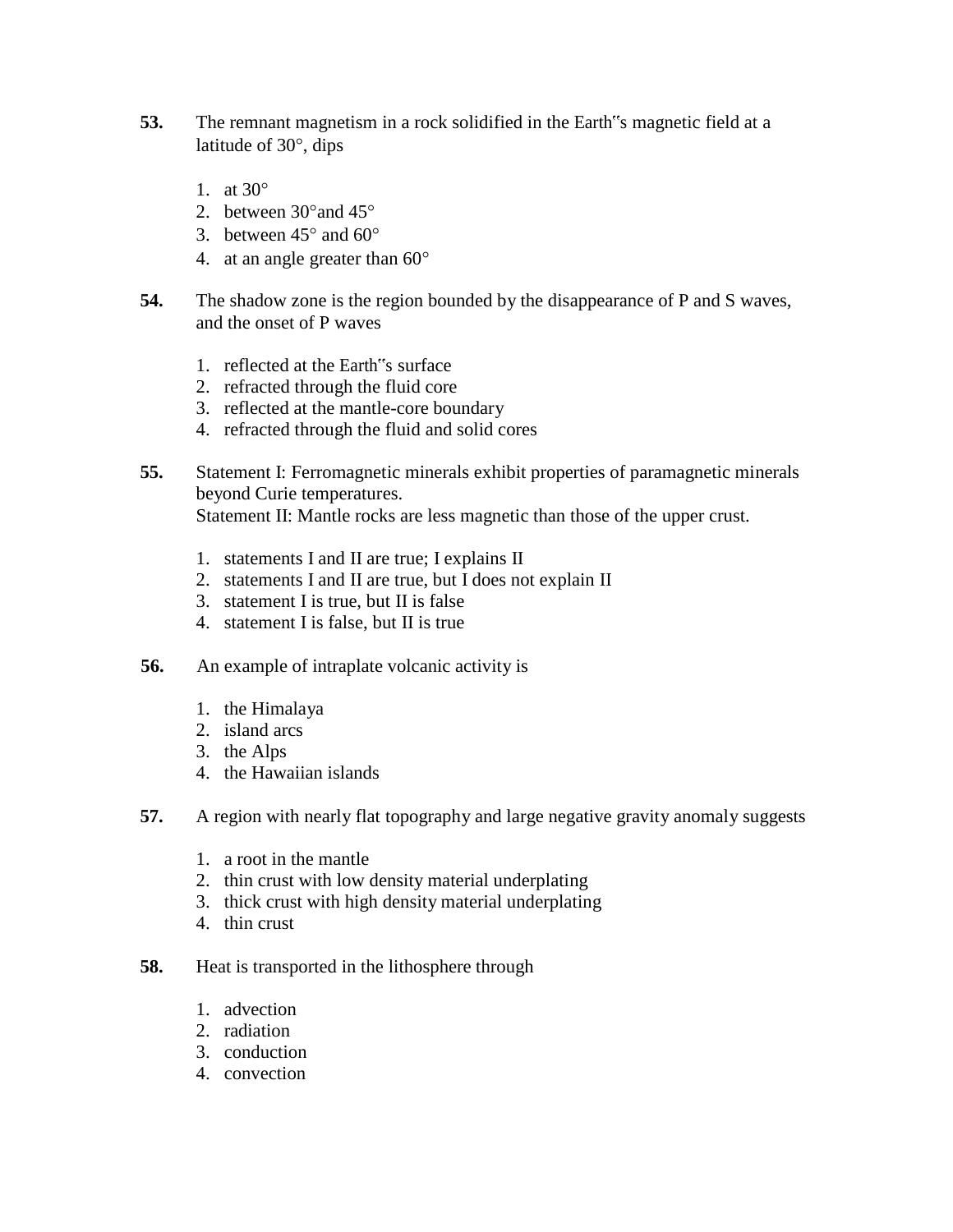**59.** If a material of length  $l_0$  changes to *l* after homogeneous deformation, then the stretch is

1. 
$$
\frac{l}{l_0}
$$
  
\n2.  $\frac{l-l_0}{l}$   
\n3.  $\frac{l_0}{l}$   
\n4.  $\frac{l}{l-l_0}$ 

**60.** The third most abundant gas in the Earth s atmosphere next to  $N_2$  and  $O_2$  is

- 1. water vapor
- 2. Ar
- 3.  $CO<sub>2</sub>$
- 4.  $O_3$
- **61.** Somali jet during Indian summer monsoon season
	- 1. strengthens
	- 2. weakens
	- 3. remains the same
	- 4. reverses
- **62.** In the troposphere, the temperature decreases as a function of height because
	- 1. air is incompressible and its pressure decreases with height
	- 2. air is compressible and its pressure increases with height
	- 3. air is compressible and its pressure decreases with height
	- 4. air is incompressible and its pressure increases with height
- **63.** Which one of the following results in a decrease in the kinetic energy of a stream?
	- 1. bed erosion
	- 2. bed deposition
	- 3. bank erosion
	- 4. bank deposition (overbank)
- **64.** Which one of the following statements is false?
	- 1. The organisms with hard parts (skeletons) appeared in early Cambrian
	- 2. Devonian is known as the "age of fishes"
	- 3. Graptolites appeared and become extinct during Paleozoic
	- 4. Permian/Triassic boundary mass extinction event was far less devastating than the K-T boundary mass extinction event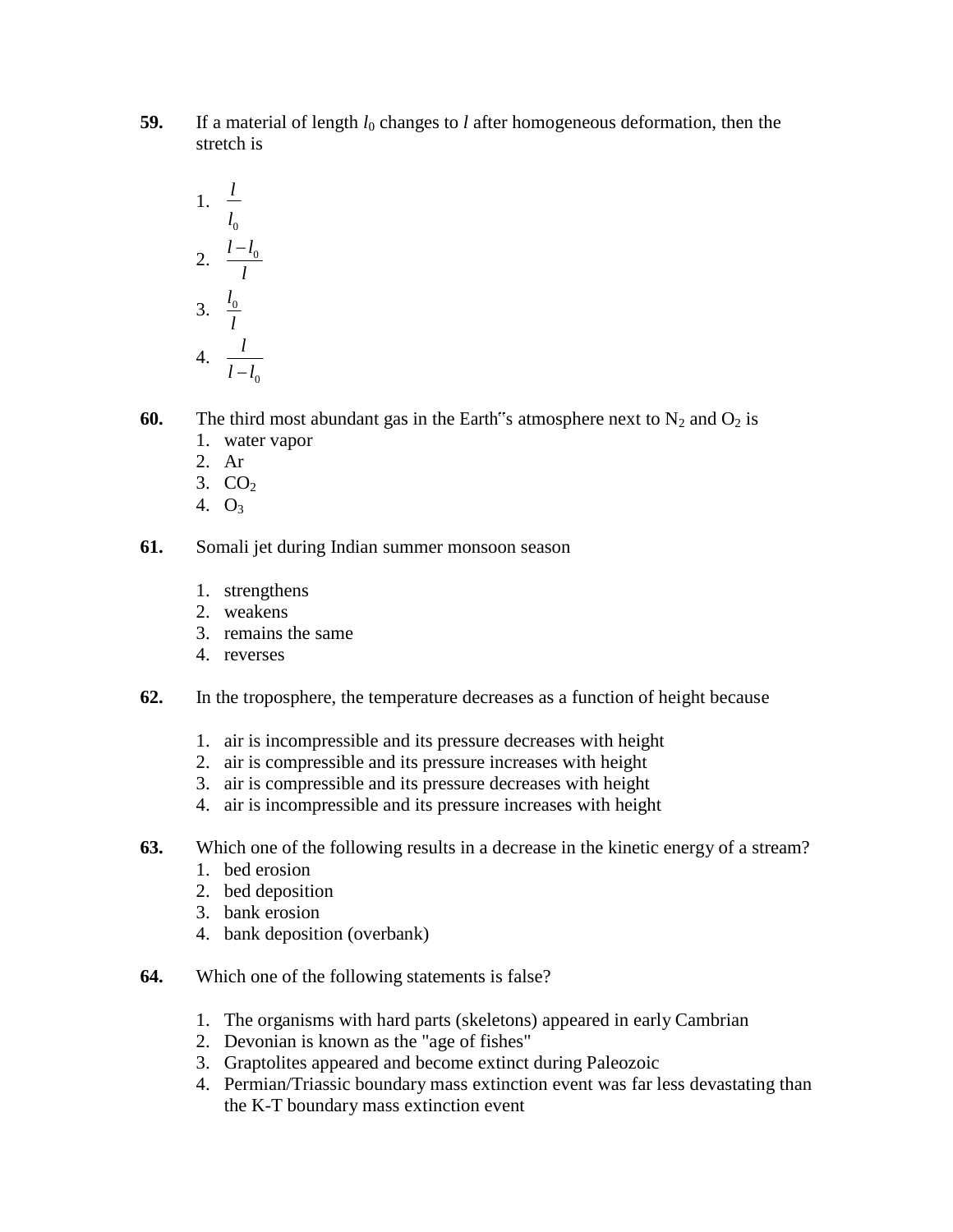- **65.** Which rock type would constitute best aquifer?
	- 1. sandstone
	- 2. conglomerate
	- 3. limestone
	- 4. basalt
- **66.** Which one of the following does not contribute to the mass wasting process in a mountainous region?
	- 1. steep slope
	- 2. thick vegetation
	- 3. presence of water
	- 4. high relief
- **67.** The distribution of plants and animals is largely controlled by climate and geographic barriers, which are largely controlled by
	- 1. atmospheric processes
	- 2. oceanic processes
	- 3. tectonic processes
	- 4. soil forming processes
- **68.** Most clay minerals have negative charge on their surfaces. This has an important role for
	- 1. metal nutrients supply to the plants
	- 2. phosphate supply to the plants
	- 3. weatherability of clay minerals
	- 4. supply of  $H^+$ ions to the plants
- **69.** In a satellite image, the intensity of reflected radiation recorded at 1.35 to 1.45  $\mu$ m wave length is the least because of absorption of
	- 1. insolation by atmospheric  $CO<sub>2</sub>$  and  $H<sub>2</sub>O$
	- 2. radiation by water bodies at Earth"s surface
	- 3. radiation by polluted water at Earth"s surface
	- 4. insolation by atmospheric oxygen and ozone
- **70.** Which one of the following wavelengths of visible spectrum penetrates deepest in the oceanic euphotic layer?
	- 1. red light
	- 2. blue light
	- 3. yellow light
	- 4. UV light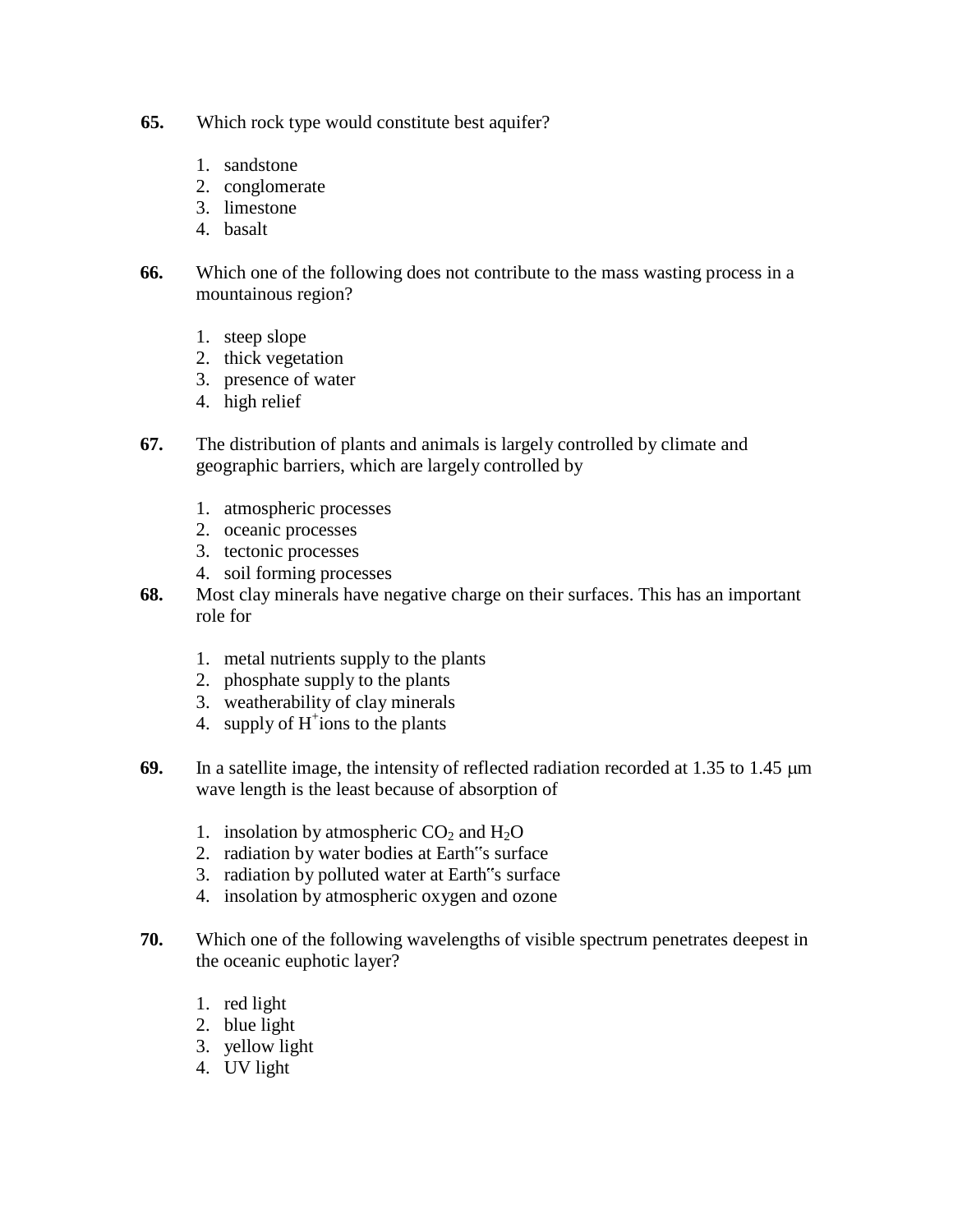## **PART C**

- **71.** (A) Mass extinctions are geologically sudden events that result in the loss of biodiversity and subsequently the evolution of new lineages and global biogeochemical changes. The KTB (Cretaceous/Tertiary boundary) evens record:
	- 1. only the demise of dinosaurs
	- 2. expansion of polar ice-sheets
	- 3. decrease in mean global annual temperature
	- 4. the loss of massive calcite shelled invertebrates
	- (B) Which one of the following section represents the most complete K-T boundary transitions in India with all critical global K-T boundary markers?
		- 1. Bagh Beds of Central India
		- 2. Um Sohryngkew river section of Meghalaya
		- 3. Subathu formation of Himalaya
		- 4. Umaria marine bed in Central India

| Column A        | Column B                       |
|-----------------|--------------------------------|
| 1. Radiolaria   | 1. Stromatolites               |
| 2. Conodonts    | 2. Benthic zone                |
| 3. Homo erectus | 3. Subduction zone             |
| 4. Nummulites   | 4. Phosphatic microfossils     |
| 5. Acritarchs   | 5. Organic walled microfossils |
| 6. Cynobacteria | 6. Bipedalism                  |

(C) Column A has certain terms that are related to those in column B

Out of the following which one provides the correct set of matched terms from column A and B

1. (A-1, B-3); (A-2, B-4); (A-3, B-6); (A-4, B-2); (A-5, B-5); (A-6, B-1) 2. (A-1, B-3); (A-2, B-5); (A-3, B-2); (A-4, B-4); (A-5, B-1); (A-6, B-6) 3. (A-1, B-3); (A-2, B-4); (A-3, B-6); (A-4, B-2); (A-5, B-5); (A-6, B-1) 4. (A-1, B-3); (A-2, B-5); (A-3, B-6); (A-4, B-1); (A-5, B-2); (A-5, B-4);



**72.**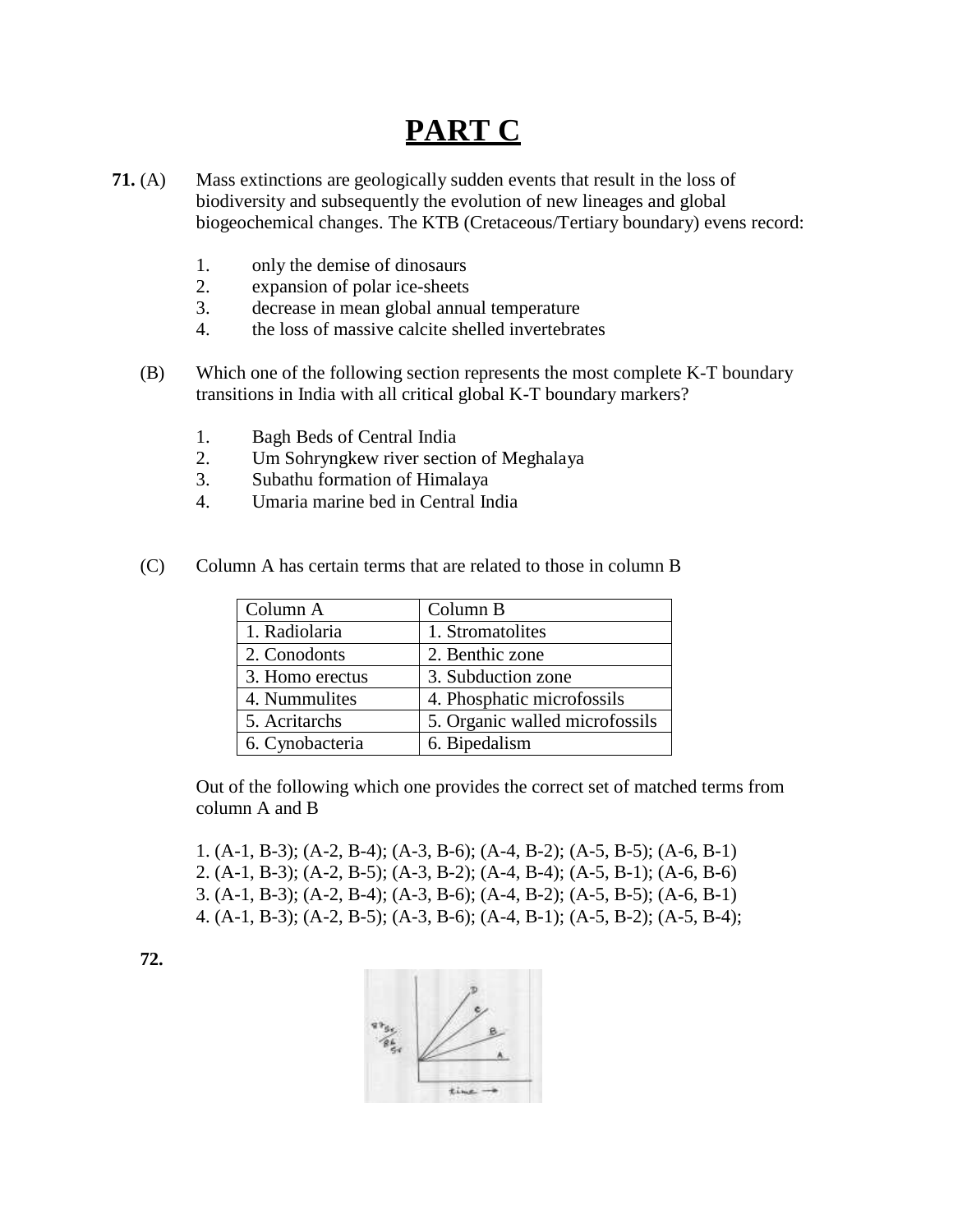$87$ Rb decays to  $87$ Sr, which results in the increase of  $87$ Sr with time with respect to stable  ${}^{86}Sr$ . The above figure shown  ${}^{87}Sr/{}^{86}Sr$  evolution of 4 samples A, B, C and D with time

- (A) If A, B, C and D represents various rock forming minerals, D is most likely to be
	- 1. olivine 2. plagioclase 3. orthoclase 4. muscovite
- (B) If A, B, C and D represent different earth reservoirs D, is most likely to be the
	- 1. crust
	- 2. mantle
	- 3. continental crust
	- 4. oceanic crust
- (C) Which of the following statements is true?
	- 1. Sample D has the lowest abundance of Rb.
	- 2. Sample D has the highest Rb/Sr.
	- 3. Sample A has the highest Rb/Sr.
	- 4. Sr abundances of D>C>B>A
- **73.** The figure below shows equilibrium crystallization behaviour of a liquid 'P' that cools from initial temperature  $T_1$ , at one atmosphere.



- (A) At temperature  $T_5$ , when the liquid reaches the composition  $L_E$ , which of the following statements is true?
	- 1. Only Y crystallizes.
	- 2. The system becomes isobaric invariant.
	- 3. The system becomes isobaric univariant.
	- 4. The system becomes isobaric bivariant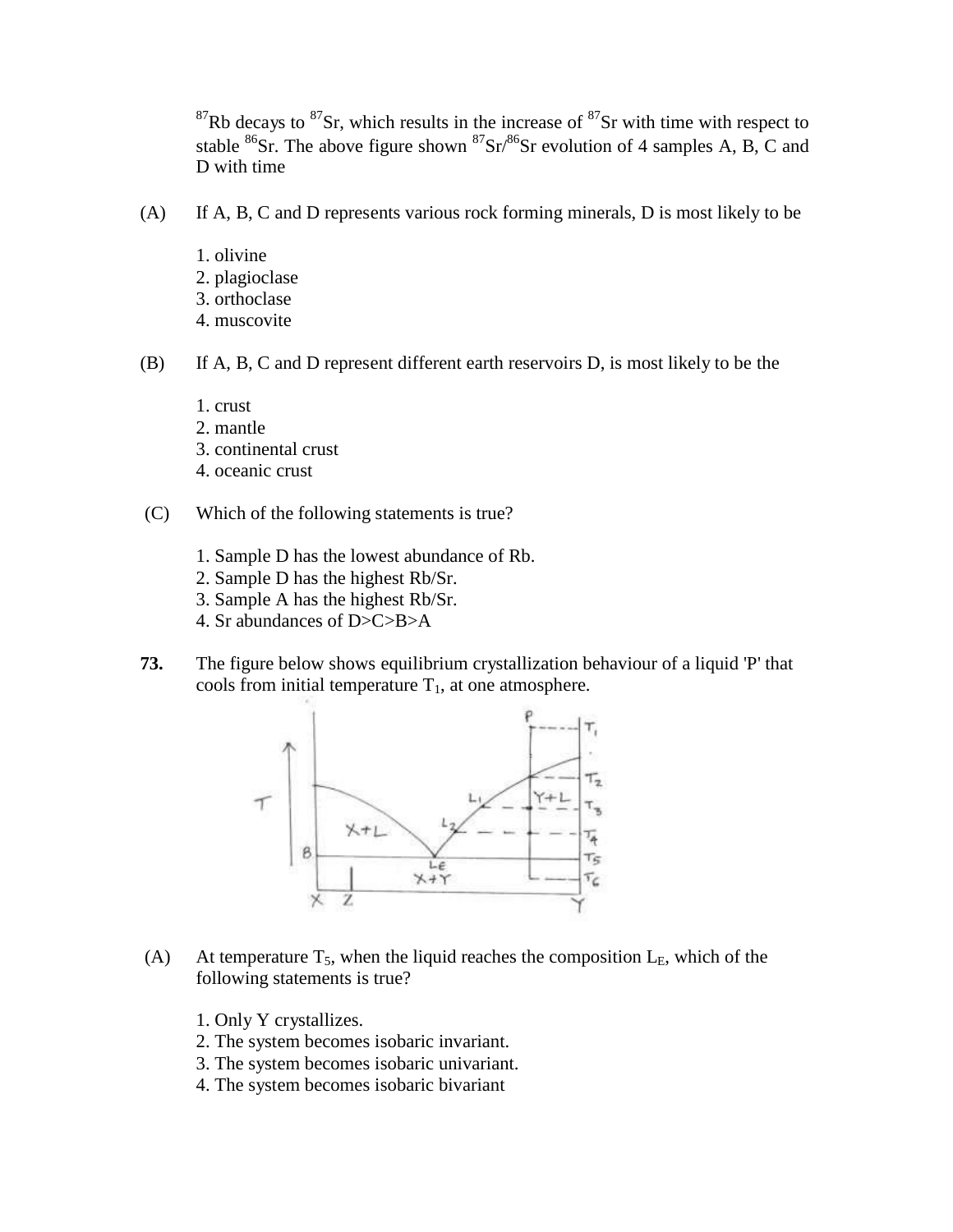- (B) If the phase diagram represents equilibrium melting at one atmosphere, then the melt generated at  $T_5$  by a solid of composition 'Z' will have a composition of
	- 1. Z
	- 2. P
	- $3. L<sub>E</sub>$
	- 4. X
- (C) Assuming that the heat is removed at uniform rate, a temperature-time arrived for equilibrium crystallization of the liquid composition 'P' can be depicted as
	- 1. A
	- 2. B
	- 3. C
	- 4. D

**74.**



The above diagram shows various depocentres for oceanic sediments, marked with alphabets (a), (b)..... etc. Answer the following.

- (A) Planktic/benthic foraminiferal ratio in oceanic sediments deposited on the floor
	- 1. increases in the direction from P to Q
	- 2. remains same from P to Q
	- 3. decreases from P to Q
	- 4. initially decreases till R and then increases up to Q
- (B) What type of sediments do you expect at (a)?
	- 1. Ptreopod ooze
	- 2. Forminiferal ooze
	- 3. Nanno-foram ooze
	- 4. Siliceous ooze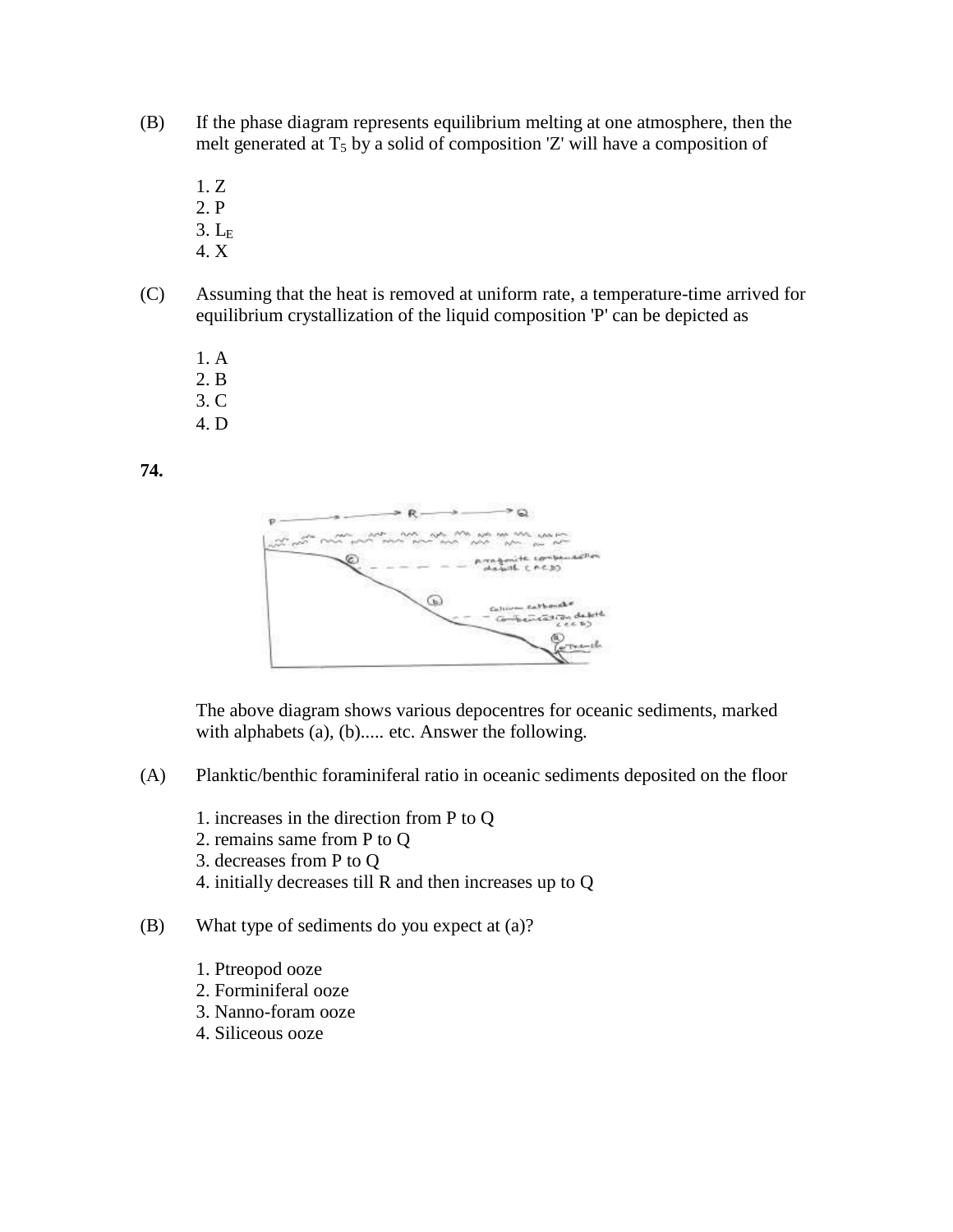- (C) Which of the following statements is correct?
	- 1. At (c) there will be only radiolarian ooze
	- 2. At (c) there will be a mixture of pteropod ooze, foraminiferal ooze and radiolarian ooze
	- 3. At (b) there will be a mixture of pteropod ooze, foraminiferal ooze and radiolarian ooze
	- 4. At (a) there will be only foraminiferal ooze
- **75.** Collision zones are associated with high-P (<10 kbar) to ultra-high (>10 kbar) pressure metamorphism of the subducted crust. A major debate is if the modern day plate tectonics operated in the early Archean vis-a-vis discovering ultra-high P metamorphism in the Archean terrains.
- (A) In any mineralogical transformation, the stable assemblage is the one with
	- 1. the highest enthalpy
	- 2. the lowest entropy
	- 3. the highest free energy
	- 4. the lowest free energy
- (B) The preservation of ultra-high pressure minerals depends on
	- 1. the local thermodynamic conditions
	- 2. the ability of the minerals to equilibrate during exhumation
	- 3. the availability of water during exhumation
	- 4. the pressure of equilibrium
- (C) Polymorphic transformations during cooling-exhumation occur at temprature lower than the thermodynamic P-T conditions because of
	- 1. the lack of energy to drive the reaction due to higher thermal througput
	- 2. the surplus of energy gained due to cooling
	- 3. lower partial pressure of the ambient fluid
	- 4. ease of reaction progress
- **76.** The total free energy change  $(\Delta G_{total})$  of a growing hypothetical spherical (radius=r) phase, say in a melt is expressed as

*G* 4*r* 2 ( ) 4 *r* 3 (*G* ) .....................(Eqn. 1) *total* 3 *v*

 $\Delta G$ <sub>v</sub> is the free energy change per unit volume of the phase, and  $\sigma$  is the tensional force normal to surface of the phase.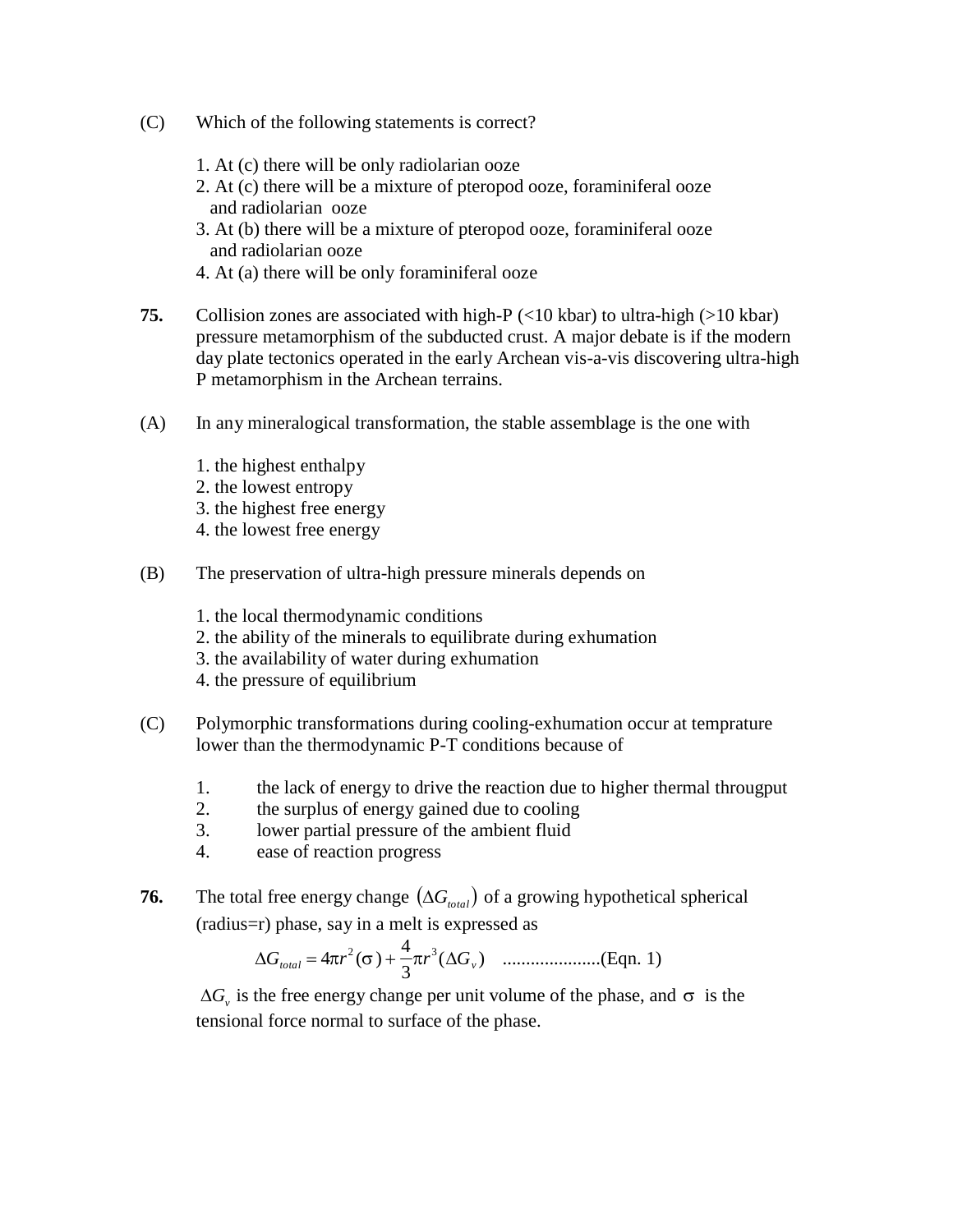- (A) Since the growth of the phase (increases of r) is promoted by minimisation of free  $\big(\, \partial (\Delta G_{\scriptscriptstyle total}) \big)$ energy  $\vert$  $\left(\frac{\partial (16G_{total})}{\partial r}\right)$  =0, the critical radius (r<sub>c</sub>) of the phase should be
	- 1.  $-2\sigma \Delta G_v$ 2.  $-2\frac{\Delta G_v}{\Delta G}$  $\sigma$ 3.  $-\frac{2\sigma}{\sigma}$ 4.  $\Delta G$ <sub>*v*</sub> 2  $\sigma \Delta G_{\scriptscriptstyle\rm V}$

(B) At the critical radius, the  $\Delta G_{total}$  can be expressed in terms of  $\sigma$  and  $\Delta G_v$  as

1. 
$$
\left(\frac{16}{\sigma^3}\pi\right) \left(3\Delta G_v^2\right)
$$
  
2. 
$$
\frac{16\pi\sigma^3}{3\Delta G_v^2}
$$
  
3. 
$$
\frac{3\pi\sigma^3}{16\Delta G_v^2}
$$
  
4. 
$$
\left(3\pi\sigma^3\right) \left(16\Delta G_v^2\right)
$$

(C) Based on equation (1) and the results of (A) and (B), identify which one of the following graphs is correct ( $\because \sigma$  is always positive).

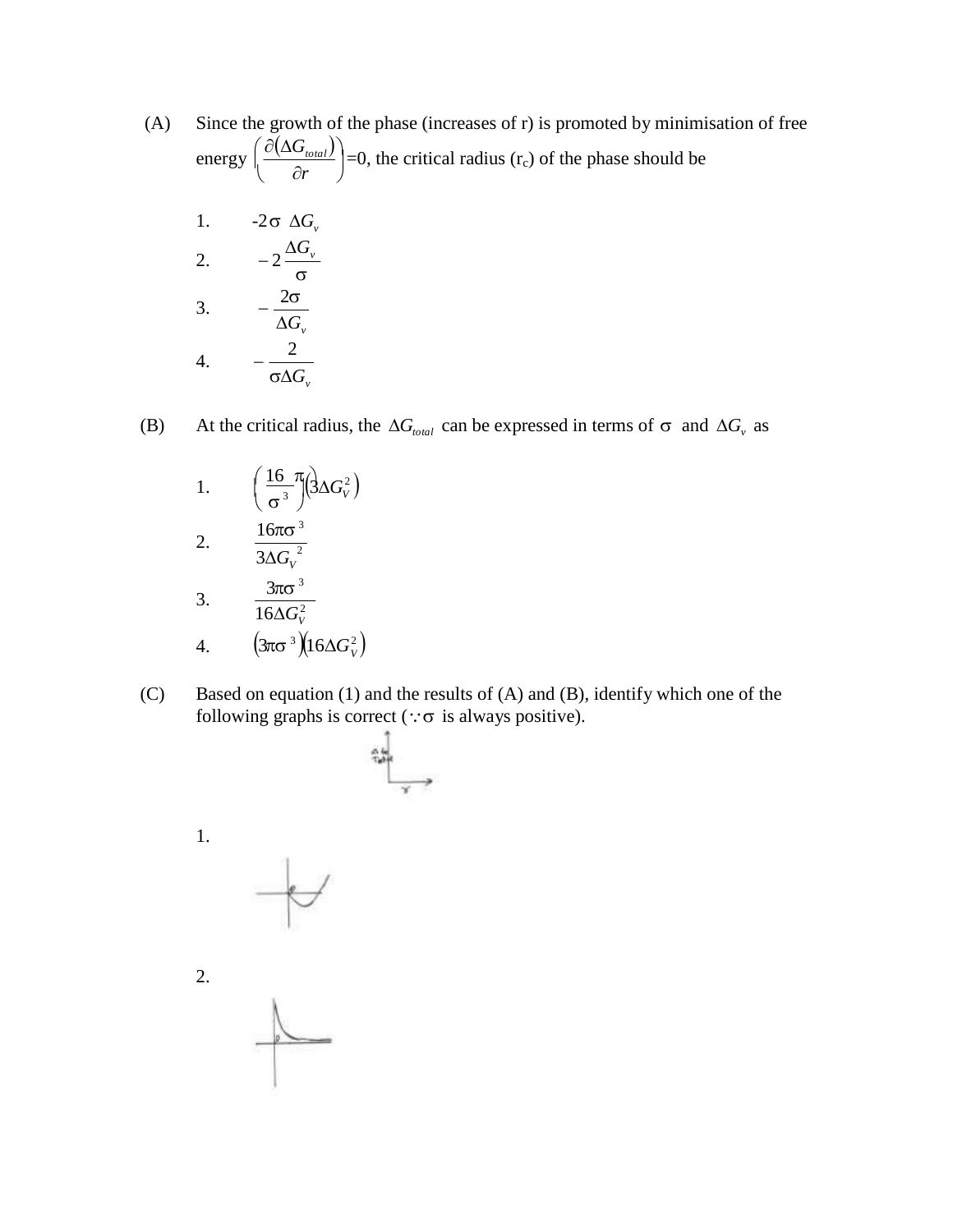

- **77**.(A) The essential difference in the formation of gabbo-hosted Ni-sulphide deposits (Ni) and porphyry copper deposits (Cu) is
	- 1. Ni: magmatic segregation Cu: sedimentary exhalation
	- 2. Ni: liquid immiscibility Cu: sedimentary exhalation
	- 3. Ni: liquid immiscibility Cu: magmatic hydrothermal
	- 4. Ni: magmatic segregation Cu: sedimentary exhalation
- (B) With decreasing temperature, the observed hydrothermal alteration assemblage in a typical porphyry copper deposit is
	- 1. potassic phyllic argillic propylitic
	- 2. argillic phyllic potassic propylitic
	- 3. phyllic argillic potassic propylitic
	- 4. propylitic potassic phyllic argillic





The figure shows disposition of isotopic data in minerals from the alteration zones in a porphyry copper deposit, which can be explained by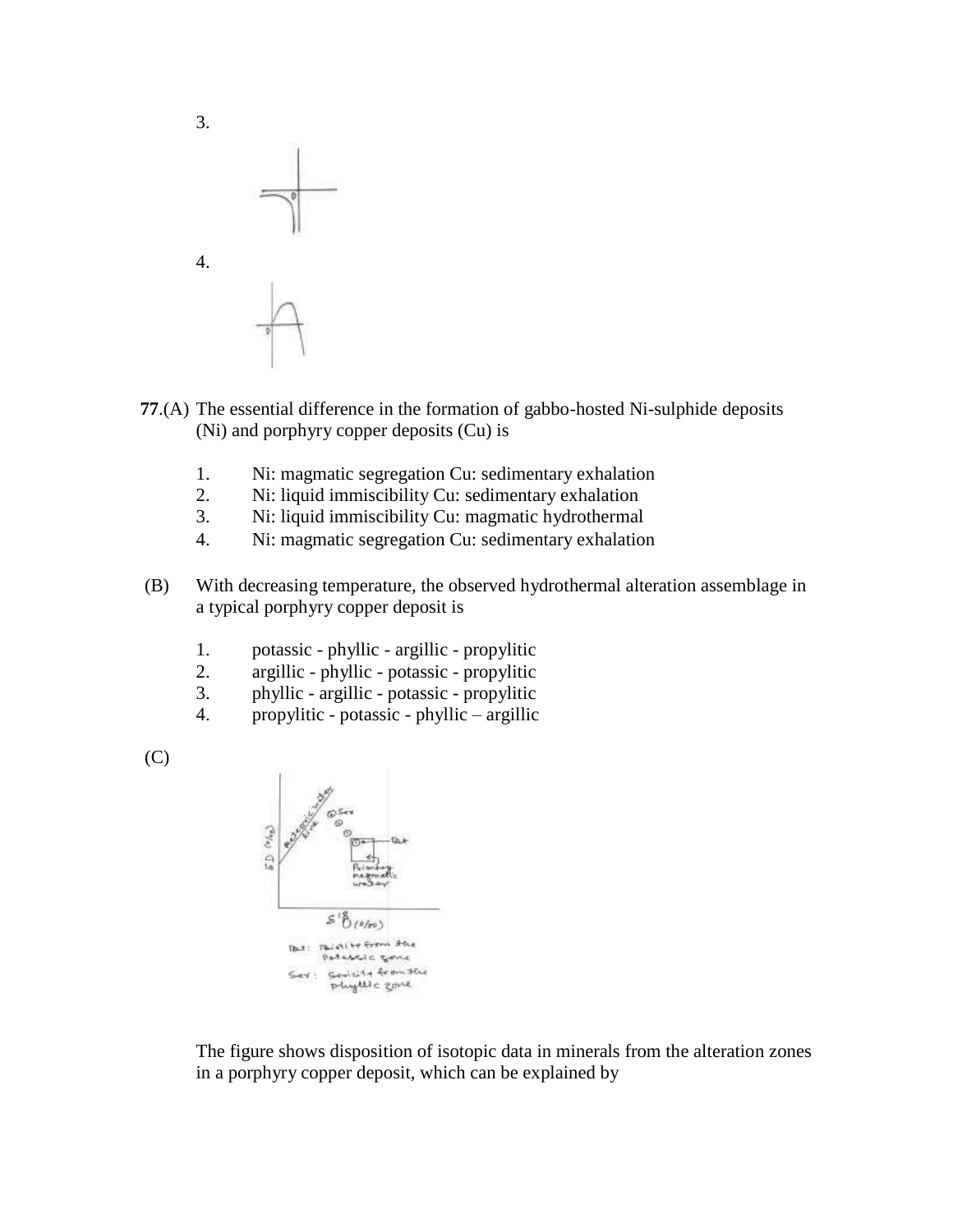- 1. Temperature decreases
- 2. Fluid boiling
- 3. Fluid mixing
- 4. Fluid unmixing
- **78**.(A) Considering that the sedimentary basins are formed by complex interplay between crustal rigidty, geothermal gradient, isostasy and sediment infillling, identify the correct matching from the sets given below:

| (A) Peripheral foreland basin | 1) Accretionary prism              |
|-------------------------------|------------------------------------|
| B) Rift basin                 | 2) Strike-slip fault               |
| C) Passive margin basin       | 3) Thrust loading                  |
| D) Pull-apart basin           | 4) Wedge shaped seismic reflectors |
| E) Trench basin               | 5) Reefal limestone shale          |
|                               | 6) Glacial tillities               |
|                               | 7) Laterites                       |

1. A-4, B-5, C-3, D-1, E-7 2. A-2, B-1, C-4, D-6, E-3 3. A-3, B-4, C-5, D-2, E-1 4. A-7, B-6, C-3, D-5, E-2

B) The following conditions are given for rock undergoing weathering in different climates.

Case 1. Granite is exposed in arid and humid climatic regions

Case 2. Granite and gabbro are exposed in humid climatic region

Case 3. Granite exposed in humid, and gabrro exposed in arid climatic region

Case 4. Granite and gabbro exposed in arid climatic region

Which of the following statement is not correct?

- 1. Granite in Case 1 will weather to different extents.
- 2. Rock in Case 3 will weather to similar extent.
- 3. Rocks in Case 2 will weather to similar extent.
- 4. Granite in Case 3 will weather to greater extent compared to gabbro
- C) A magma with entrained plagioclase crystals is flowing under simple shear deformation. Which one of the figures shown below is correct, assuming free rotation of plagioclase crystals in the flowing magma?

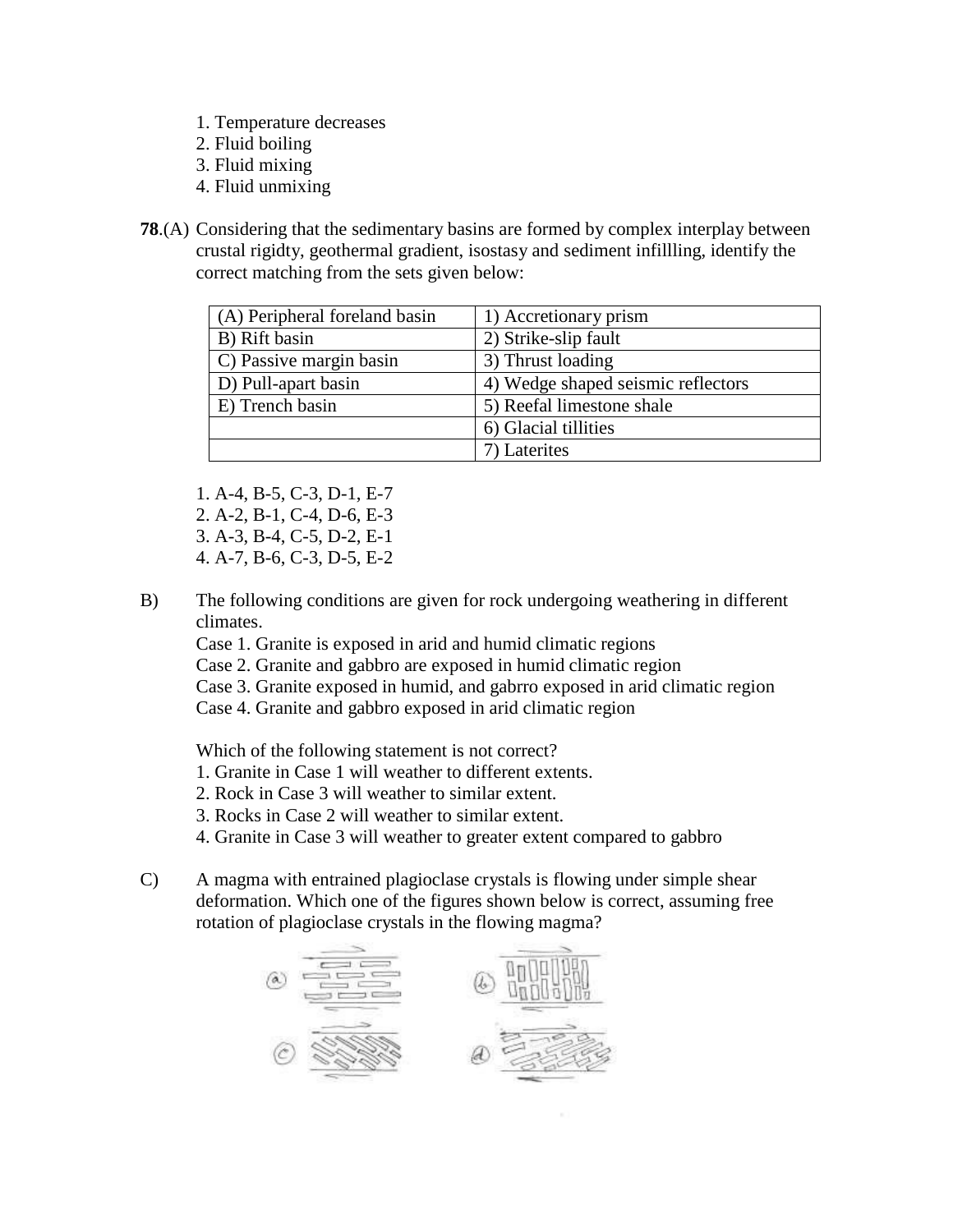- 1. a
- 2. b
- 3. c
- 4. d
- **79.** The given geological map represents a folded and faulted terrain. Answer the following:



- (A) The dips of the two limbs of folds are
	- 1. both limbs dip in the same direction with same dip
	- 2. both limbs dip in the same directions, one dips at about  $20^{\circ}$  and the other at  $60^\circ$
	- 3. two limbs dip in opposite directions but with same dip
	- 4. one limb is vertical and the other limb has moderate dip  $(\sim 30^{\circ})$
- (B) Axial trace is defined as trace of axial surface on the ground surface. How many axial traces are present on the map.
	- 1. 2
	- 2. 3
	- 3. 4
	- 4. 5
- (C) Assuming no stratigraphic inversion, the oldest and youngest rocks in this area are
	- 1. oldest: flagstone; youngest: coarse grit
	- 2. oldest: coarse grit; youngest: flagstone
	- 3. oldest: sandstone; youngest: calcareous shale
	- 4. oldest: volcanic group; youngest: sandstone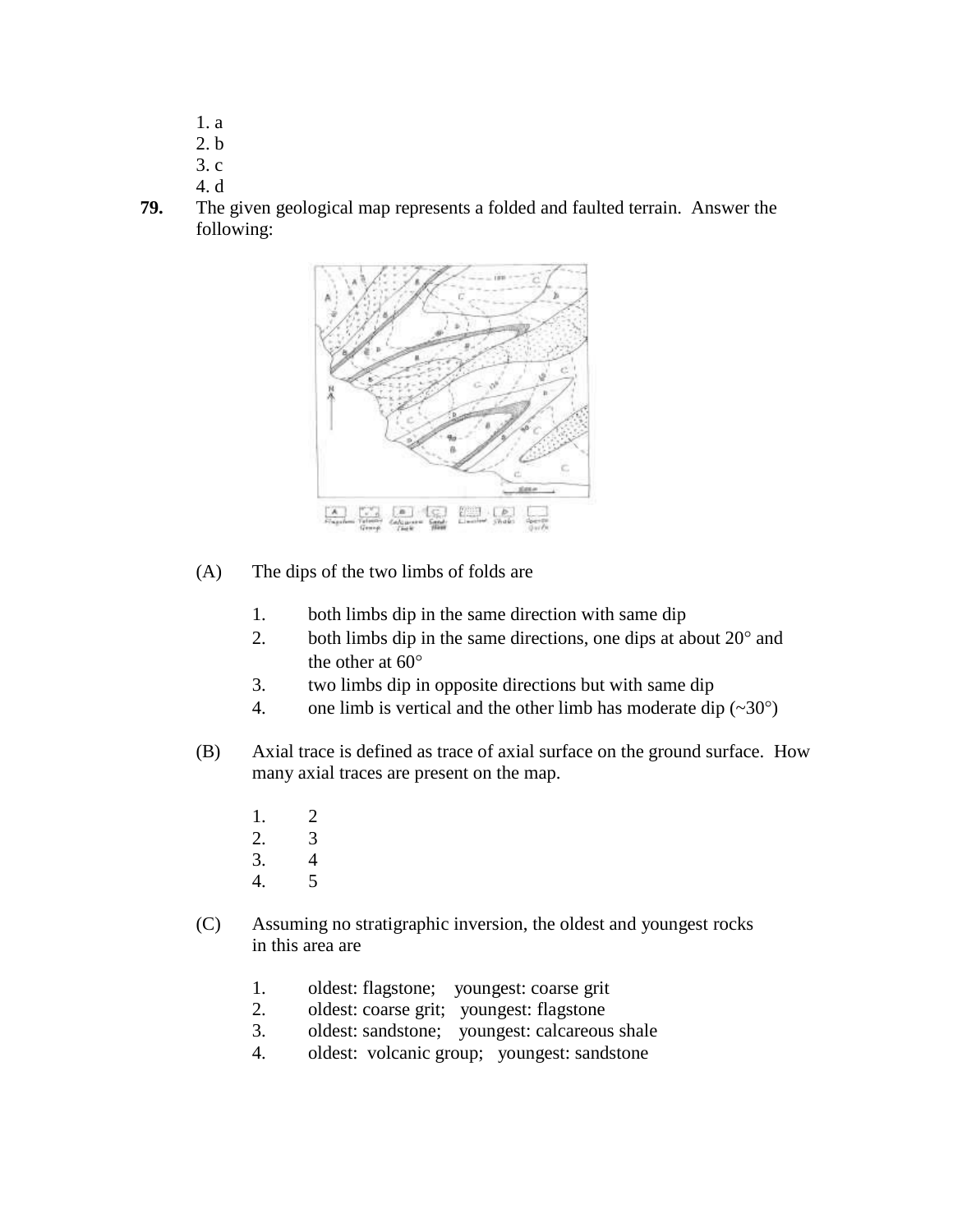

The figure above depicts a clastic marine sedimentary sequence with various system tracts and surfaces. The sequence has been drilled at a several places and core samples collected. Answer the following?

- (A) The thick solid line within the sequence is known as
	- 1. Transgressive surface
	- 2. Sequence boundary
	- 3. Maximum flooding surface
	- 4. Regressive surface of erosion
- (B) The sediments at depth (b) are commonly represented by
	- 1. Evaporites
	- 2. Mass flows and turbidites
	- 3. Oolitic Limestone
	- 4. Phosphorites
- (C) The sediments near depth (c) typically show
	- 1. Coarsening up cycles
	- 2. Fining up cycles
	- 3. Invariant grain size
	- 4. Hiatus
- **81.** (A) If there is an embayment along the coastline experiencing longshore current, the following combinations of features may ultimately result
	- 1. Spit, baymouth bar, lagoon
	- 2. Spit, lagoon, wave-cut platform
	- 3. Tombolo, wave-cut platform, arches
	- 4. Spits, pillars, arches, stacks
	- (B) The stacks and arches are formed due to erosion of headland projecting into the sea under the influence of waves. The waves in such conditions are directed on all sides
		- 1. At right angle, towards the headland
		- 2. At an angle other than right angle, towards the headland
		- 3. Parallel to the headland, towards it
		- 4. Away from the headland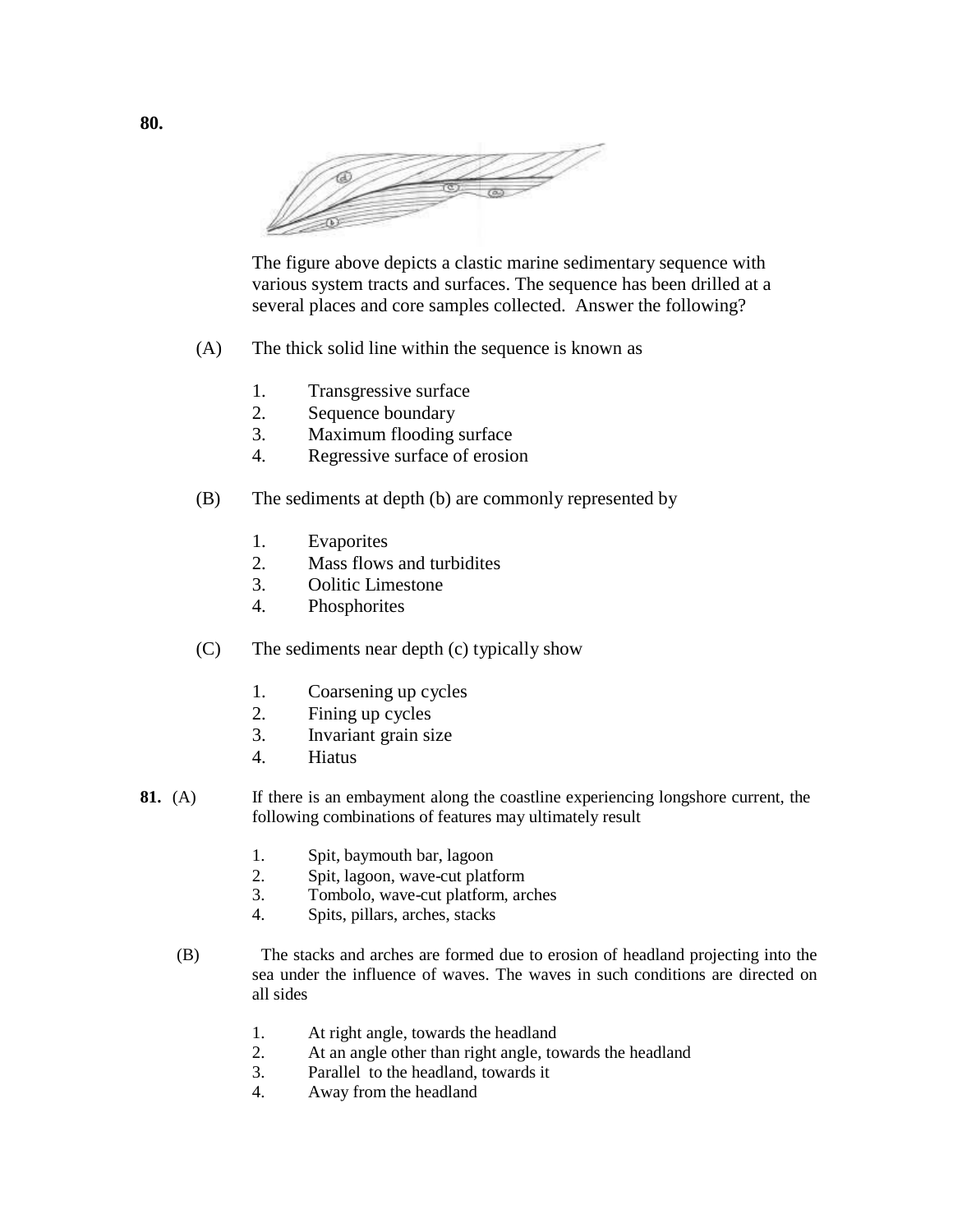- (C) Suppose the wave front approaches at an angle to the shoreline and the resulting drift is from north to south. What will happen towards the south of a groin built on the beach?
	- 1. The shore line will accrete
	- 2. The shore line will erode
	- 3. The shore line will neither erode nor accrete
	- 4. Both erosion and accretion will occur
- **82.** (A) Match the following
	- a] The amount of water vapour in the atmosphere is very low 1) cyclone
	- b] Derives its energy from the latent heat released 2) Monsoon where water vapour condenses
	- c] Condensation of water vapour d] Frozen rain 4) Jet streams
		- 3) Aerosols
		- 5)Greenland&

Antarctica

- 6) Thunderstorm
- 7) Hail
- 8) Sleet
- 9) Hot deserts

- 1. A-9, B-6, C-8, D-3
- 2. A-9, B-6, C-3, D-3, B-4
- 3. A-5, A-9, B-1, B-6, C-3, D-8
- 4. A-5, B-2, C-3, D-8
- (B) Clouds and rain are unlikely to occur in descending air because it
	- 1. cools and increases its capacity to hold moisture
	- 2. cools and reduces its capacity to hold moisture
	- 3. warms and reduces its capacity to hold moisture
	- 4. warms and increases its capacity to hold moisture
- (C) Read the following statements and choose the correct answer.
	- a) Hurricanes are similar to tornadoes in their mode of formation except the scale is bigger
	- b) In the southern hemisphere hurricane frequency is high in August
	- c) The frequency of hurricanes is high in northern Indian Ocean
	- d) There are no hurricanes along the west coast of South America
	- 1. A-True, B-False, C-False, D-True
	- 2. A-True, B-True, C-False, D-True
	- 3. A- False, B-True, C-False, D-False
	- 4. A- True, B-True, C-True, D-True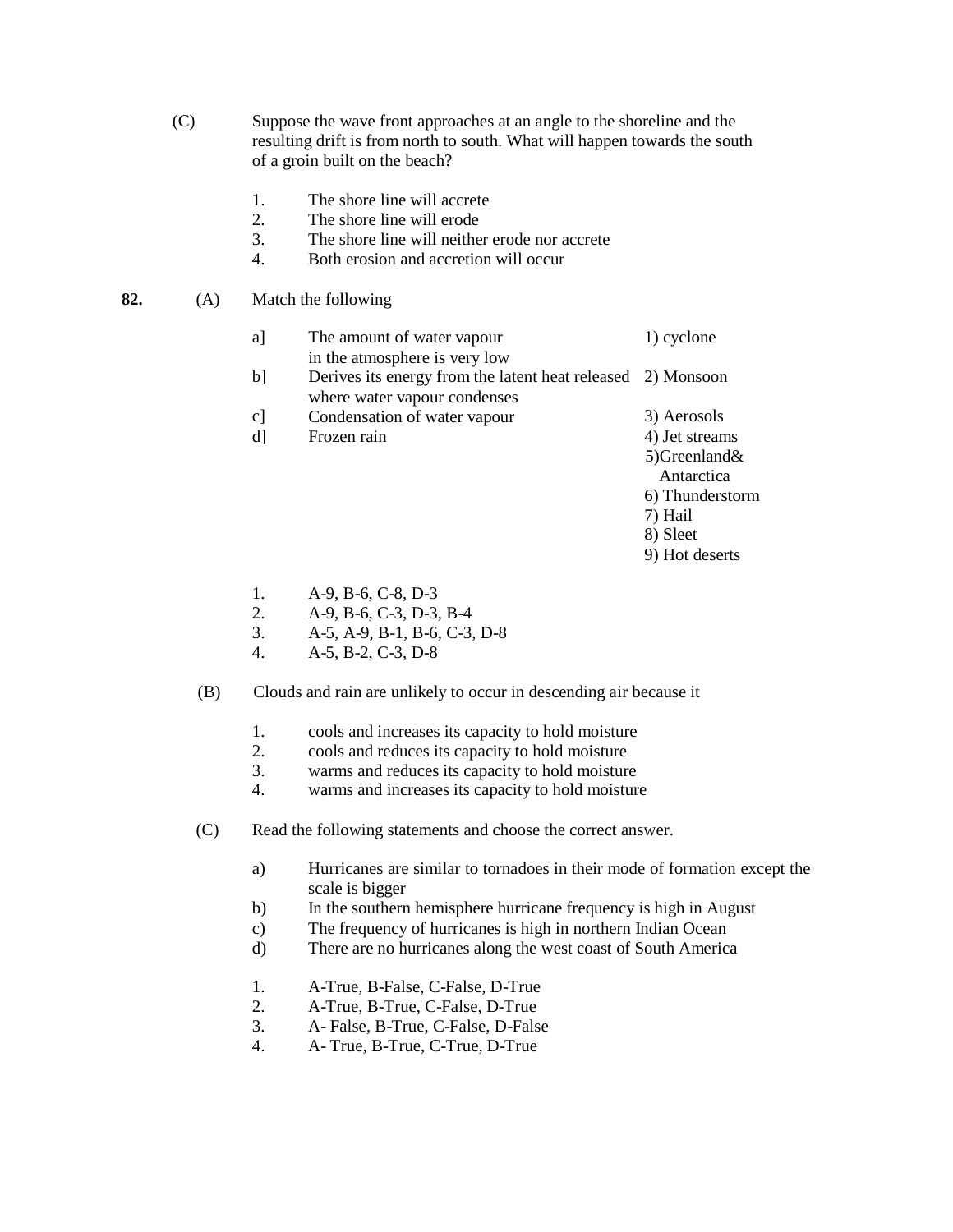

The above diagram gives two hydrographs. Read the graphs and the statements below carefully and choose the correct option.

- A) Curve A shows greater runoff rate
- B) Curve B shows greater runoff rate
- C) Curve A shows greater amount of runoff
- D) Curve B shows greater amount of runoff
- 1) A and B are true
- 2) A and C are true
- 3) A and D are true
- 4) B and D are true
- (B) The greater increase in runoff rate and amount in this case could be attributed to
	- 1) Narrowing of channel
	- 2) Construction of bridges
	- 3) Increase in paved areas and storm sewers
	- 4) Increased in forest area in the catchment
- (C) Choose the correct statement: Curve A represents a drainage basin with
	- 1) forest
	- 2) forest and grassland
	- 3) Grassland
	- 4) Grazed grassland

**84.** (A) Loamy soil constitutes a good agricultural soil. This is largely because loam

- 1) has much higher nutrient bearing clay
- 2) has a higher proportion of sand to make it highly arable
- 3) has roughly equal proportions of sand and silt for both aeration and nutrient Availability
- 4) is rich in silt which holds the soil moisture for a long time.
- (B) Match the following

| 1. Zone of leaching          | $50$ " horizon                                | 10. Addition of carbon        |
|------------------------------|-----------------------------------------------|-------------------------------|
| 2. Zone of accumulation      | $6.$ C <sup><math>\alpha</math></sup> horizon | 11. Least chemical alteration |
| 3. Humus                     | $7B$ " horizon                                | 12. Loss of Ca, Mg, Na        |
| 4. Weathered parent material | 8. A" horizon                                 | 13. Fe, Mn enrichment         |

**83** (A)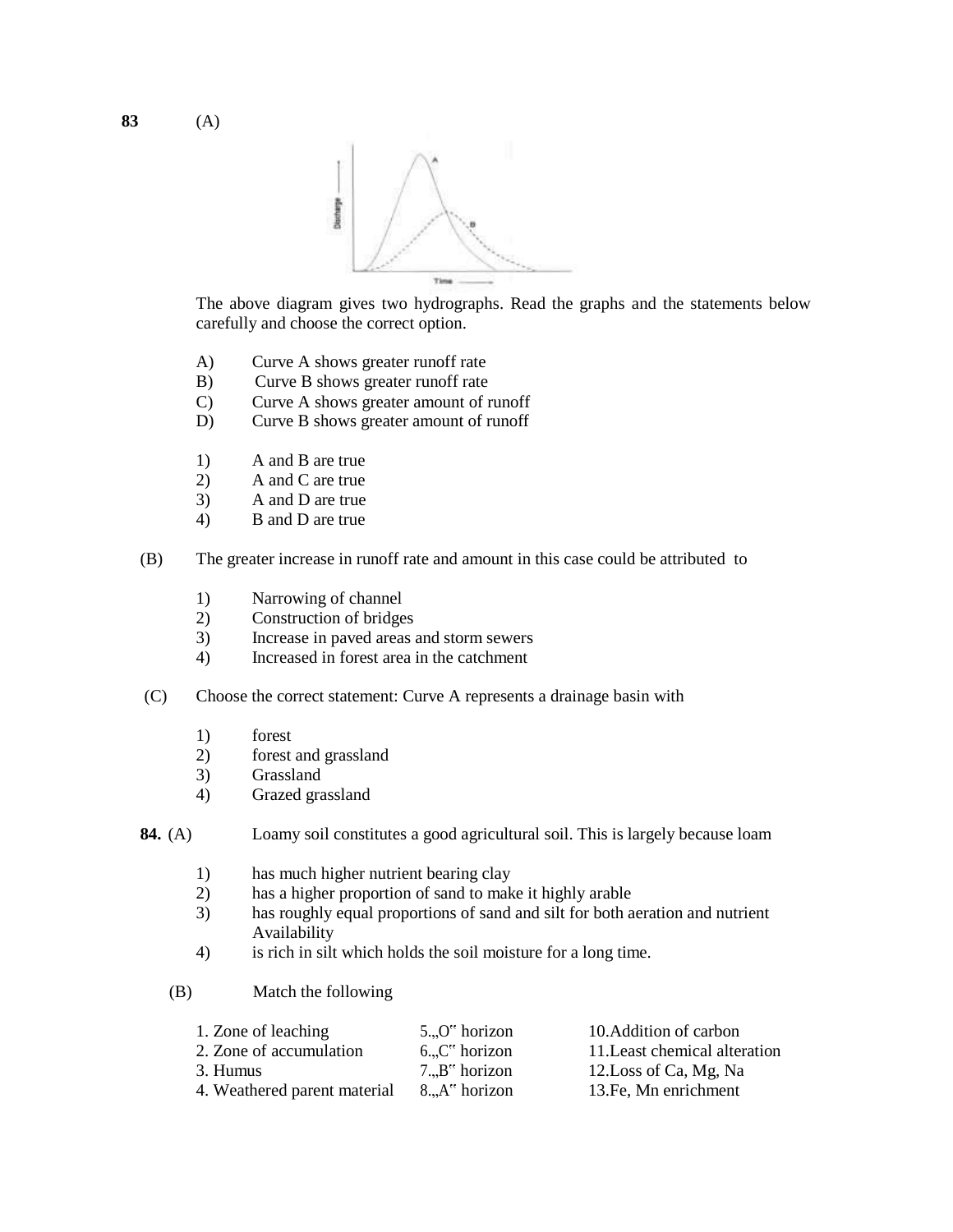- 1. 1-8-13, 2-7-12, 3-5-10, 4-6-11
- 2. 1-5-10, 2-6-11, 3-7-12, 4-8-13
- 3. 1-8-12, 2-7-13, 3-5-10, 4-6-11
- 4. 1-7-11, 2-6-13, 3-8-12, 4-5-10

(C) Identify whether true or false and the correct sequence

- A) Alfisols occur in Savanna and drier forest zones
- B) Vertisols are common in rainforest zone and Savanna
- C) Inceptisols are young soils with limited profile development
- D) Soils of Kerala, Meghalaya and Western Ghat are either ultisols or Alfisols
- 1) A-True, B-True, C-False, D-True
- 2) A- False, B-True, C-True, D-False
- 3) A-True, B-False, C-False, D-True
- 4) A-True, B-False, C-True, D-True

#### **85. (**A) Match the following

- a. Subsiding air 1) Sahara
- b. Subsiding air and cold current 2) Basin and range province
- c. Deep interior of continents 3) Kalahari
- d. Rainshadow of mountains 4) Tibet
- 
- 
- -
	- 5) Okavango
	- 6) Gobi
- 1. a-2, b-2, c-5, d-2
- 2. a-1, b-3, c-6, d-2,
- 3. a-1, b-2, c-5, d-5
- 4. a-2, b-3, c-5, d-3

(B) Identify whether true or false and the correct sequence:

- a) Pediment is a broad gently –sloping depositional surface and is formed by the coalescing of individual alluvial fans.
- b) Mushroom rocks can form in rocky deserts because wind erosion by saltating sand is limited to 1 meter above the ground.
- c) The horns of parabolic dunes point downwind and are anchored by vegetation.
- d) Parabolic dunes are the most common dune type in the Thar desert of India.
- 1. A-False, B-False, C-False, D-False
- 2. A-True, B-True, C-False, D-True
- 3. A-True, B-True, C-True, D-True
- 4. A-False, B-True, C-False, D-True

### (C) Match the following

| Sand Supply      | Dune Type     | Special characteristics                                 |  |  |
|------------------|---------------|---------------------------------------------------------|--|--|
| 1. Limited sand  | 4. Transverse | 8. Product of unidirectional winds                      |  |  |
| 2. Abundant sand | 5. Barchans   | wind<br>9. Oriented<br>perpendicular<br>to<br>direction |  |  |
| 3. Moderate sand | 6.Linear      | 10. Oriented parallel to wind direction                 |  |  |
|                  | 7.Star        |                                                         |  |  |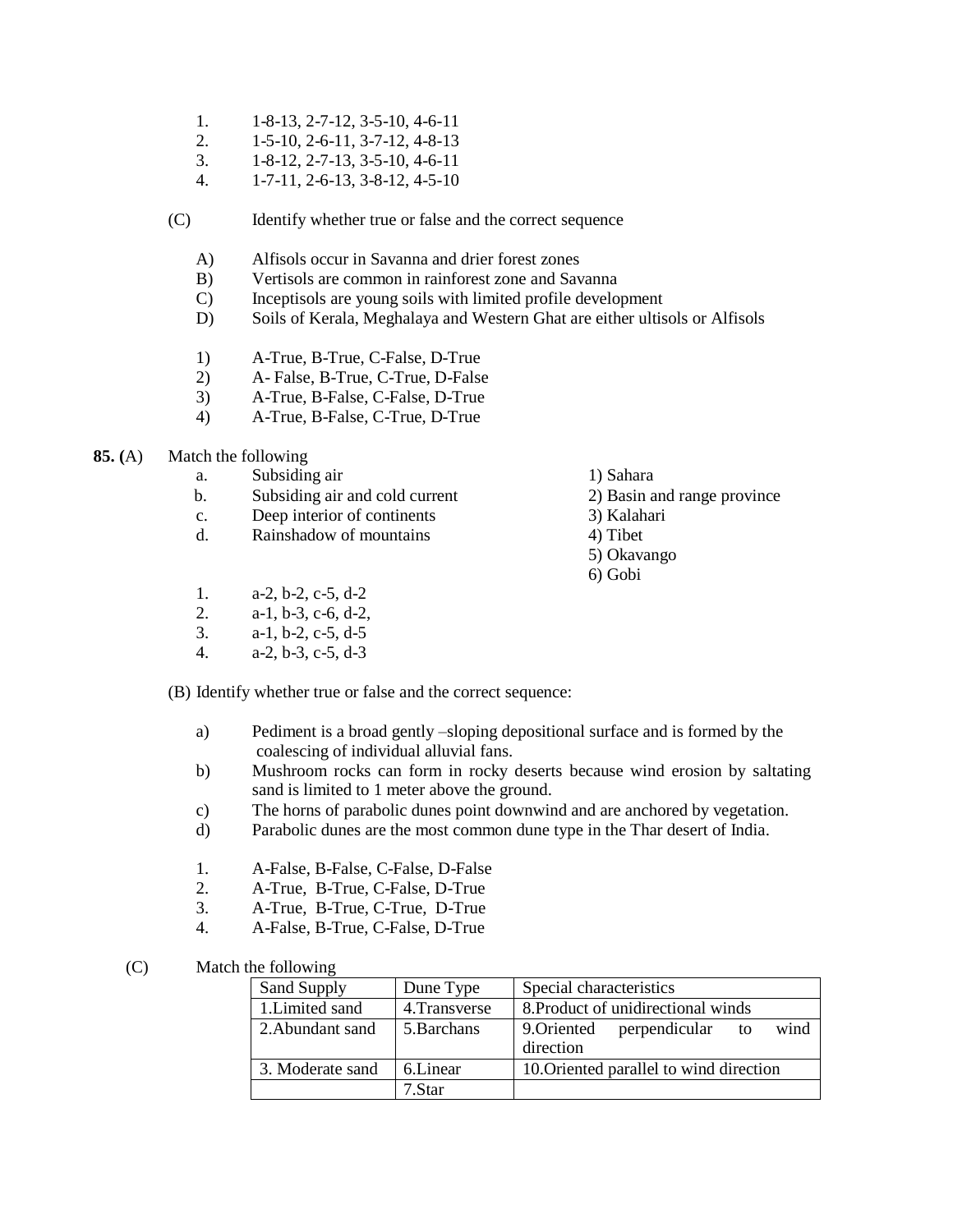1. 1-5-8, 2-4-9, 3-6-10 2. 1-6-8, 2-4-9, 3-5-10

3. 1-5-8, 2-4-10, 3-6-9

4. 1-5-9, 2-4-8, 3-6-10

**86.** (A) Identify whether true or false and the correct sequence:



- (A) The bifurcation ratio for the stream C is higher than those of stream B and A
- (B) Stream A drains a plain area
- (C) The drainage density of stream A is higher than those of B and C
- (D) The bifurcation ratio of stream C and B are very similar.
- 1. A-False, B-False, C-True, D-True
- 2. A-False B-True, C-True, D-True
- 3. A-False, B-False, C-True, D-False
- 4. A-True, B-True, C-False, D-True





Identify whether true or false and the correct sequence:

- (A) River A is characterized by flash floods.
- (B) River B is very large because its width does not change much with discharge.
- (C) River C does not exists in nature
- (D) River C is characterized by easily erodible banks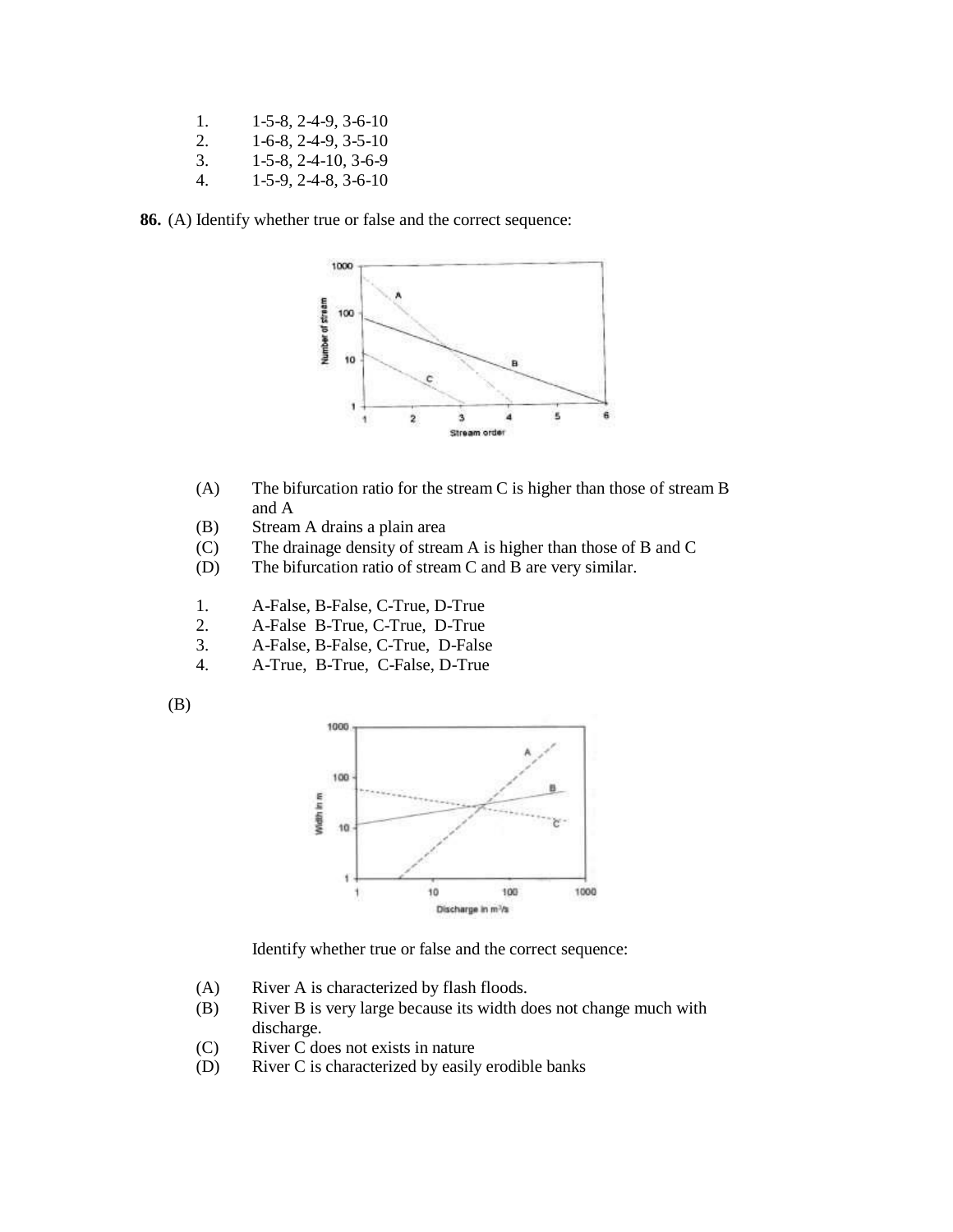- 1. A-True, B-True, C-True, D-True
- 2. A-True, B- False C-True, D-False
- 3. A-True, B-True, C-False, D-False
- 4. A-False, B-False,C-False, D-False

(C)

| Parameter          | Stream A | Stream B | Stream C | Stream D |
|--------------------|----------|----------|----------|----------|
| <b>Bifurcation</b> |          |          |          |          |
| Drainage density   |          | 5.9      |          | 8.2      |
| $Km/km^2$          |          |          |          |          |

Which one of the above streams is likely to occur in a tectonically active area?

- 2. Stream B
- 3. Stream C
- 4. Stream D
- **87.** (A) Typhoons, coastal flooding, tsunamis, earthquakes, volcanic eruptions, landslides and avalanches are most severe in the
	- 1. Circum-Pacific belt
	- 2. Himalayan belt
	- 3. Alpine-Himalayan belt
	- 4. Circum-Pacific and Alpine Himalayan belts
	- (B) Match the following

| <b>Hazard</b>          | <b>River</b>        |
|------------------------|---------------------|
| 1. Flash flood         | 6. Brahmaputra      |
| 2. Sea water flood     | 7. Alakananda       |
| 3. Bank erosion        | 8. Kosi             |
| 4. Avulsion            | 9. Satlui           |
| 5. Natural dam failure | 10. Mahanandi Delta |

- 1. 1-7,2-10,3-6,4-8,5-9
- 2. 1-6,2-10,3-7,4-9,5-8
- 3. 1-6,2-10,3-9,4-7,5-8
- 4. 1-8,2-6, 3-10,4-7, 5-9

(C) Identify whether true or false and the correct sequence:

- (A) Water –saturated sand is less cohesive than damp sand.
- (B) The angle of repose of fine sand is higher than that of coarse sand.
- (C) If the surface material is unconsolidated, heavy rainfall induces earth flows and debris Flows.
- (D) Rock avalanches differ from the rock slides by their much greater velocities and travel distance.
	- 1. A-True, B-False, C-True, D- False
	- 2. A-True, B- False C-True, D-True
	- 3. A-False, B-False,C-True, D-True
	- 4. A-False, B-True, C-True, D-False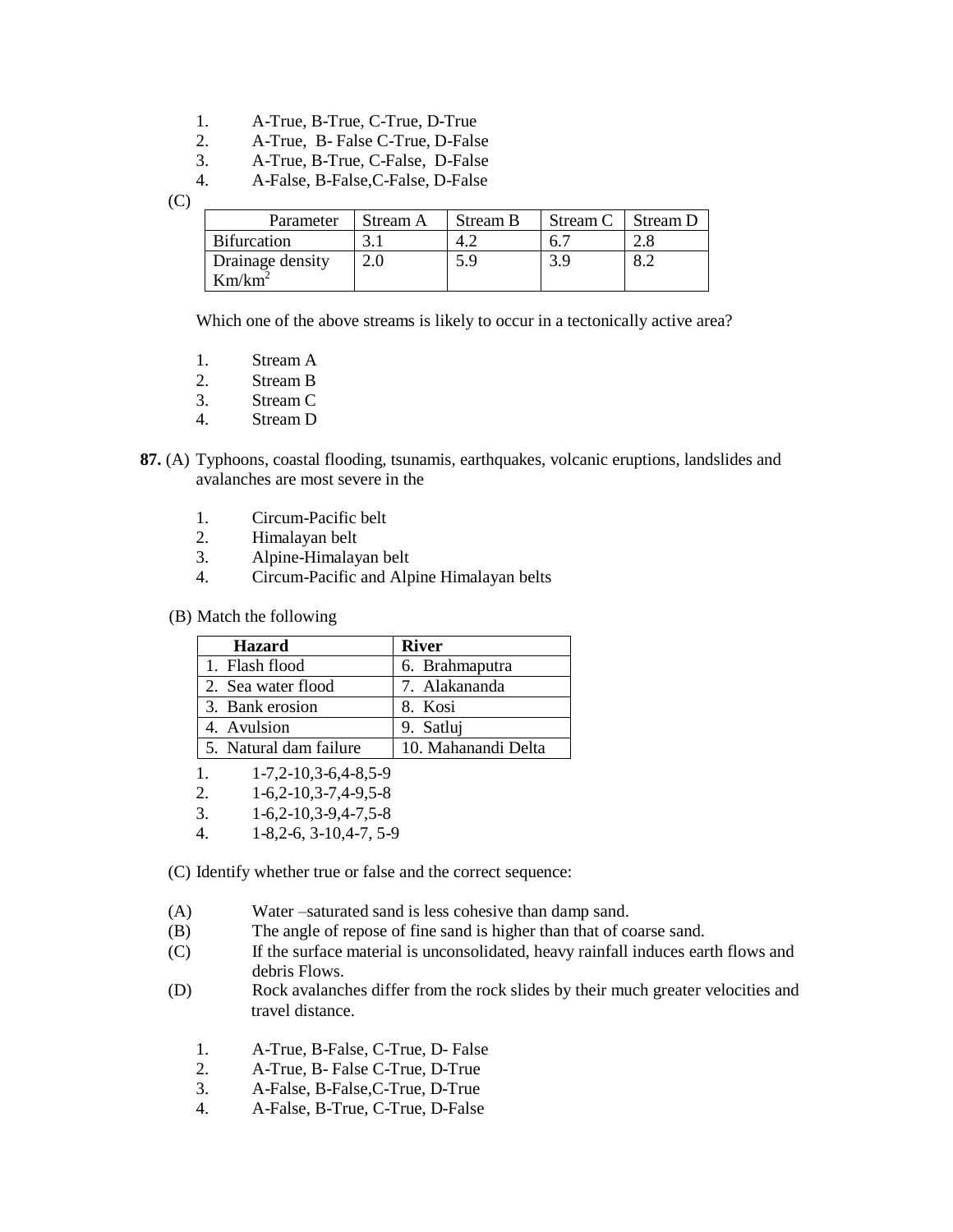- **88. (**A) On a False Colour Composite (FCC) image, bright red, black, grey and sky blue colours generally represent, respectively,
	- 1. Vegetation, settlements, lakes and rivers
	- 2. Vegetation, deep water and shadows, settlements and dry lakes
	- 3. Vegetation, deep water and shadows, settlements and shallow water
	- 4. Vegetation , shadows, settlements and shallow water
	- (B) Statements given below pertain to electromagnetic radiation. Identify whether true or false and the correct sequence:
		- 1. Higher the wavelength, higher the frequency
		- 2. Lower the frequency, higher the energy<br>3. Higher the wavelength, lower the energy
		- Higher the wavelength, lower the energy
		- 4. Higher the frequency, lower the energy
		- 5. Higher the frequency, higher the energy
		- 1. 1-True; 2-False; 3-True; 4- False; 5-True
		- 2. 1-False; 2-True; 3-False; 4-False; 5-False
		- 3. 1-False; 2-False; 3-False; 4-True; 5-True
		- 4. 1-False; 2-False; 3-True; 4-False; 5-True

#### (C) Match the following

| 1. Active Remote Sensing | (a) Sun temperature     |
|--------------------------|-------------------------|
| 2. $8-14 \mu m$          | (b) CARTOSAT            |
| 3. Temporal resolution   | (c) Visible Region      |
| 4. $6000\textdegree K$   | $(d)$ RBV               |
| 5. Stereo image          | (e) RADAR               |
|                          | (f) Microwave Region    |
|                          | (g) Repetivity          |
|                          | (h) Thermal Region      |
|                          | (i) Spectral resolution |

- 1. 1-g; 2-c; 3-e; 4-h; 5-d
- 2. 1-h; 2-f; 3-b; 4-i; 5-g
- 3. 1-e; 2-h; 3-g; 4-a; 5-b
- 4. 1-e; 2-i; 3-g; 4-h; 5-b
- **89.** (A) One of the following is the major source of marine pollution.
	- 1. Offshore mining and oil spills
	- 2. Ocean dumping
	- 3. Air borne Emission from land
	- 4. Runoff and discharge from land

### (B) Identify whether true or false and the correct sequence:

- 1. Vegetation of the Tundra consists largely of lichens and dwarf trees.<br>2. Evergreen coniferous forest is a separate biome.
- Evergreen coniferous forest is a separate biome.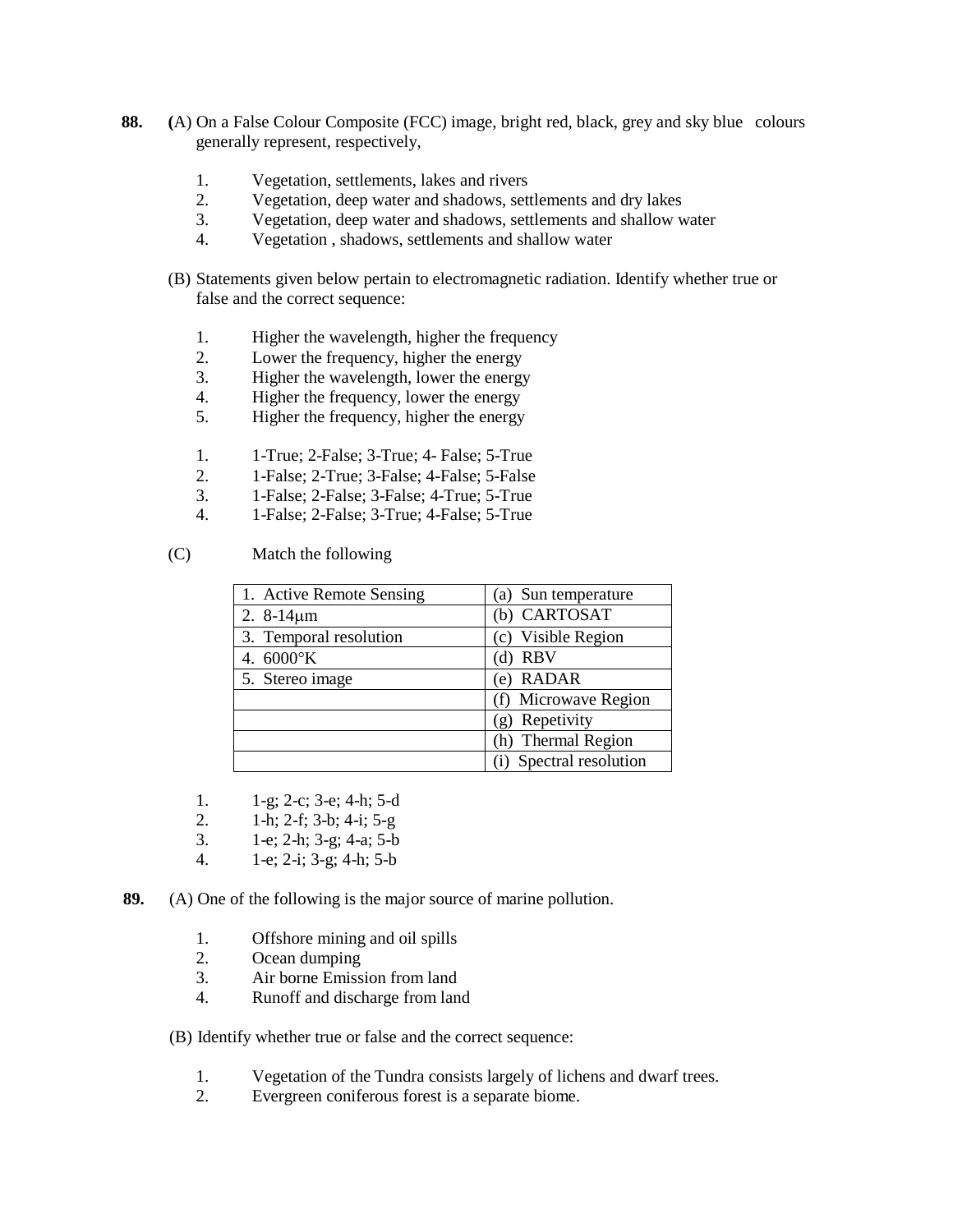- 3. Next to the Rain forest, the densest forests are found in seasonal tropics.
- 4. Savannas are tropical grasslands devoid of trees.
- 1. A-False; B-False; C-False; D- False
- 2. A-False; B-False; C-True; D-False
- 3. A-False; B-True; C-True; D-True
- 4. A-True; B-True; C-False; D-True
- (C) Which two of the following ecological processes can occur because of a major disturbance such as flood, volcanic eruption or landslide in an area?
	- A. Primary succession
	- B. Secondary succession
	- C. Change in niche structure
	- D. Change in community structure
	- 1. A and B
	- 2. B and C
	- 3. C and D
	- 4. A and D
- **90.** An antecedent river flowing across the footwall of a rift basin debouches into the hanging wall block incising the normal fault scarp. Later during structural inversion state to compressive regime experience lateral block movements. Finally continued compressive stresses result in thrust related uplifts and folding.
	- (A) Identify the tectonic landform that would develop on the normal fault scarp
		- 1. Alluvial fans
		- 2. Paired terraces
		- 3. Unpaired terraces
		- 4. Sag Ponds
	- (B) Choose the correct strike-slip landform
		- 1. Sag Pond
		- 2. Offset drainage
		- 3. Beheaded stream
		- 4. Unpaired terraces
	- (C) Choose the correct options that signify behaviour of drainage flow close to fault related fold.
		- a) Drainage diversion
		- b) Lake formation
		- c) Stream incision
		- d) River meandering
		- 1. a, c, d
		- 2. a, b, c
		- 3. b, c, d
		- 4. a, d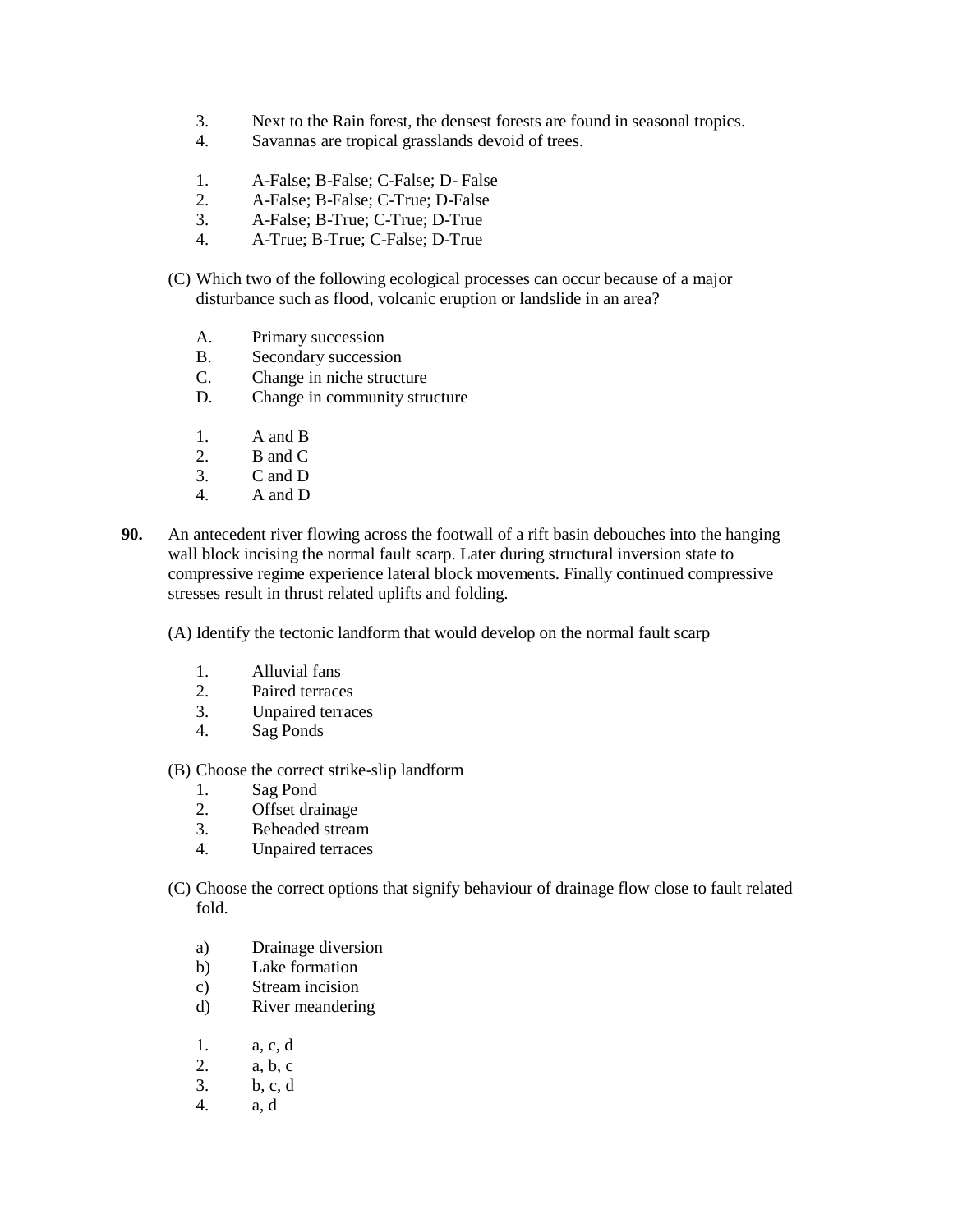- **91.** A speherical body produces a gravity field of 1000 gals and a rate of decrease of 0.5 mgal/m on its surface. The radius of the sphere is
	- (A) The radius of the sphere is
		- 1. 6,400 km
		- 2. 4,000 km
		- 3. 5,000 km
		- 4. 2,000 km
	- (B) The gravity field of the Earth will be half the value on its surface at a height of about
		- 1. 1000 km
		- 2. 1650 km
		- 3. 2560 km
		- 4. 1280 km
	- (C) In another sphere, twice the radius of the Earth but of the same density, the rate of decreases in its gravity field on the surface would be
		- 1. 0.5 mgal/m
		- 2. 0.25 mgal/m
		- 3. 0.125 mgal/m
		- 4. 1.0 mgal/m
- **92.** Magnetic anomaly profiles in the vertical component and total field across a twodimensional horizontal cylindrical body are found to be similar with each other bearing a ratio of 2:1. If the profiles exhibit even symmetry
	- (A) The cylindrical body strikes
		- 1. E-W and has an effective vertical magnetization
		- 2. E-W and has an effective horizontal magnetization
		- 3. N-S and has an effective vertical magnetization
		- 4. N-S and has an effective horizontal magnetization
	- (B) The above survey is conducted at a place of magnetic inclination
		- 1. 0  $0^{\rm o}$
		- 2.  $30^{\circ}$
		- 3.  $60^{\circ}$
		- 4.  $90^{\circ}$
	- (C) Which of the following statements is true?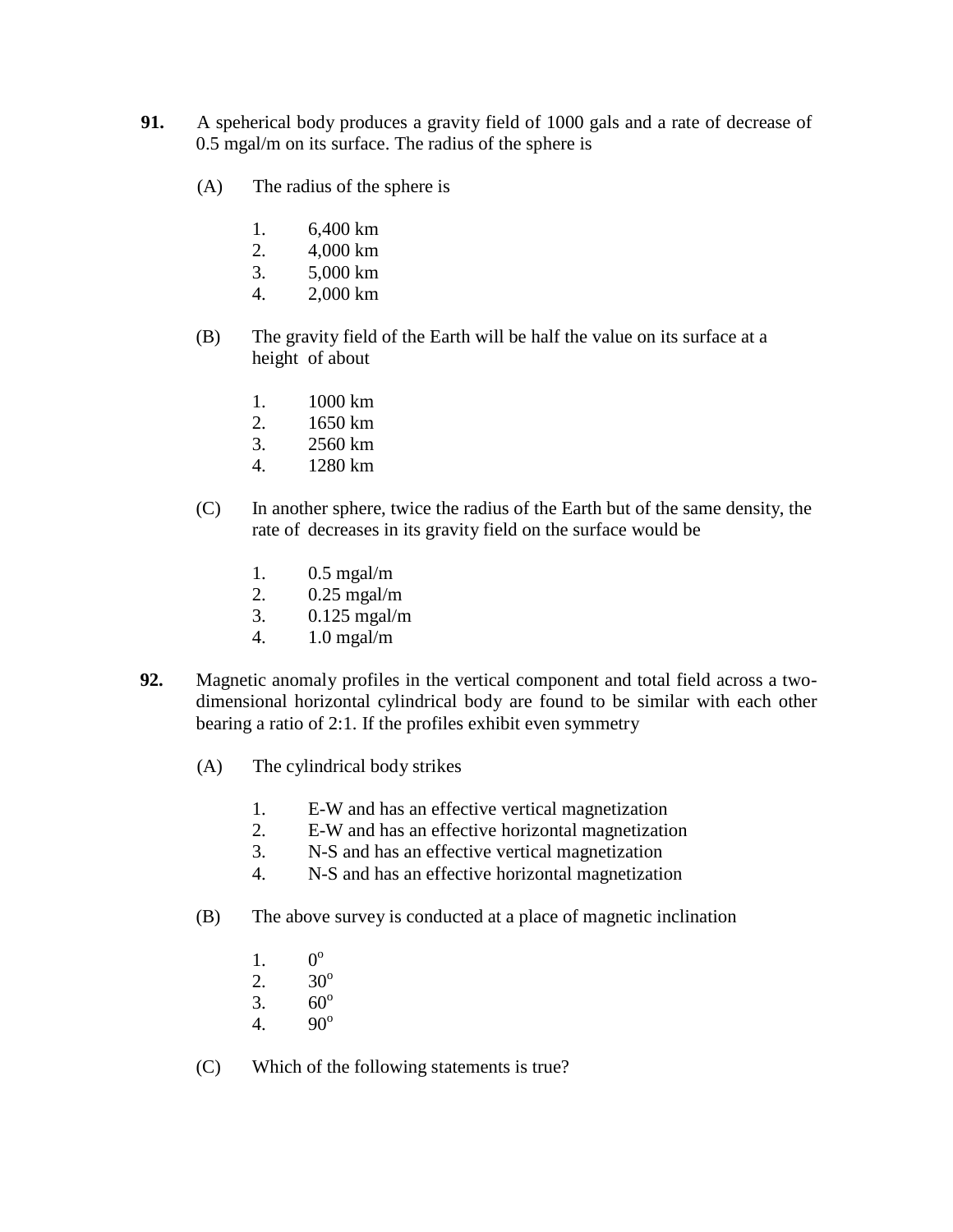- 1. The anomalies with a larger magnitude relate to the total field; the anomalies in the horizontal component are zero everywhere
- 2. The anomalies with a larger magnitude relate to the vertical field; the anomalies in the horizontal component are zero everywhere
- 3. The anomalies with a larger magnitude relate to the total field; the anomalies in the horizontal component are similar to those in the other two components
- 4. The anomalies with a larger magnitude relate to the vertical component; the anomalies in the horizontal component are similar to those in the other components
- **93.** P<sub>C</sub>P, P<sub>C</sub>S, S<sub>C</sub>P and S<sub>C</sub>S are the reflected phases of P and S waves at the fluid coremantle boundary in an Earth model of radius 6,400 km, both the core and the mantle being homogenous and isotropic. These waves are not recorded beyond the epicentral distance of  $120^\circ$ . Then
	- (A)  $P_C S$  and  $S_C P$  phases
		- 1. have common paths and are recorded simultaneously at any observatory.
		- 2. have common paths, but are not recorded simultaneously.
		- 3. do not have common paths, but are recorded simultaneously.
		- 4. do not have common paths and are not recorded simultaneously.
	- (B) The radius of the core, in km, is
		- 1.  $3,200\sqrt{3}$
		- 2.  $1,600\sqrt{3}$
		- 3. 1,600
		- 4. 3,200
	- (C) If the travel time of  $P_{C}P$  phase at the epicentral distance of  $120^{\circ}$  is  $1000 \sqrt{5}$  seconds, its velocity in (km/sec) is
		- 1. 6.4
		- 2. 3.2
		- 3.  $6.4\sqrt{5}$
		- 4.  $6.4\sqrt{5}$
- **94.** The impulse (or source pulse)  $s_1 = (1,0,0)$ ; velocity, thickness and density of layers are as shown in the following figure: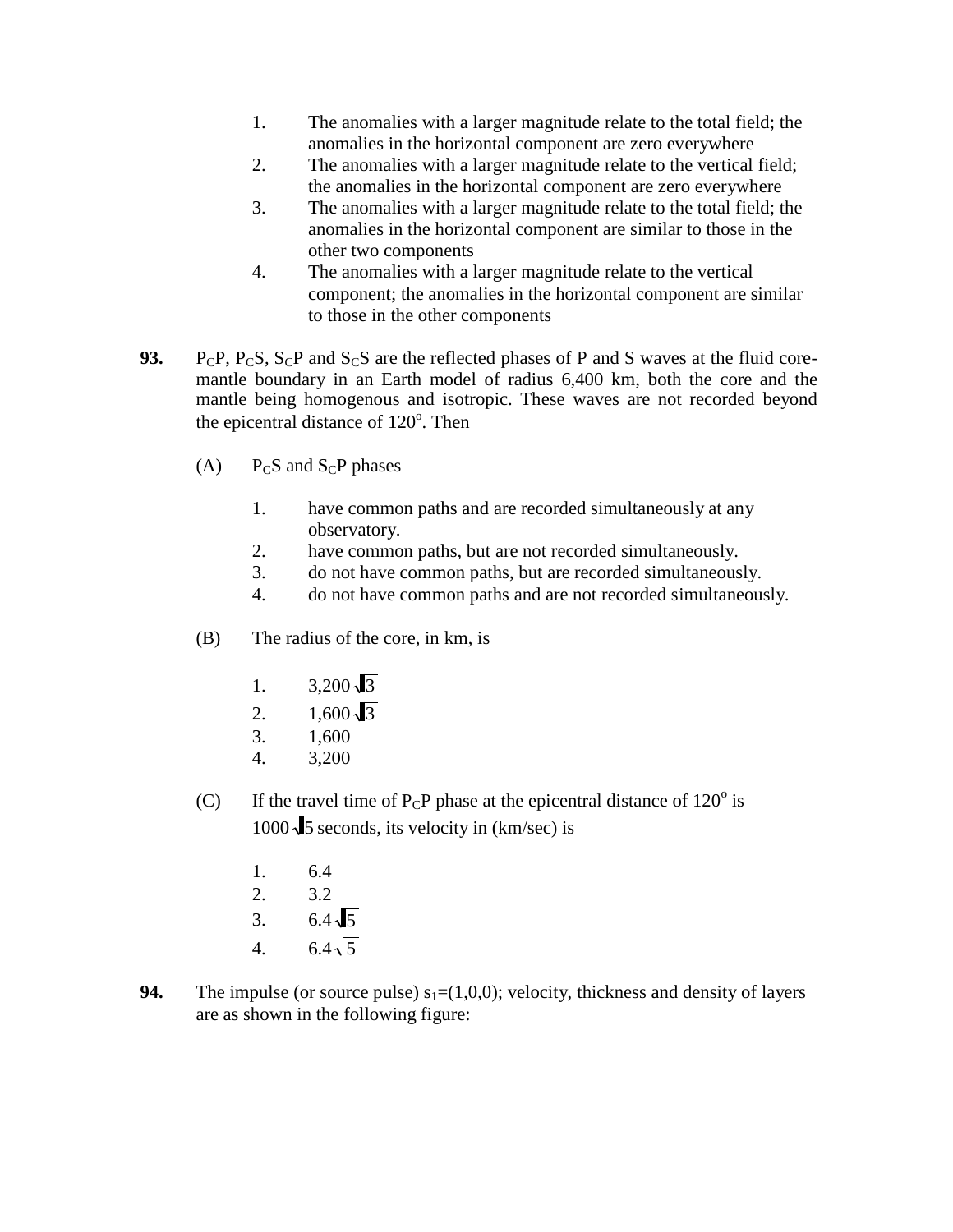

- (A) The two way travel time for layer 1, at zero offset distance at receivers  $R_1$ to  $R_5$ 
	- 1. is equal
	- 2. differs at different receiver locations.
	- 3. cannot be determined correctly.
	- 4. would be distinctly different for the sets  $R_1$  to  $R_3$  and  $R_4$  to  $R_5$ .
- (B) The synthetic seismogram would be



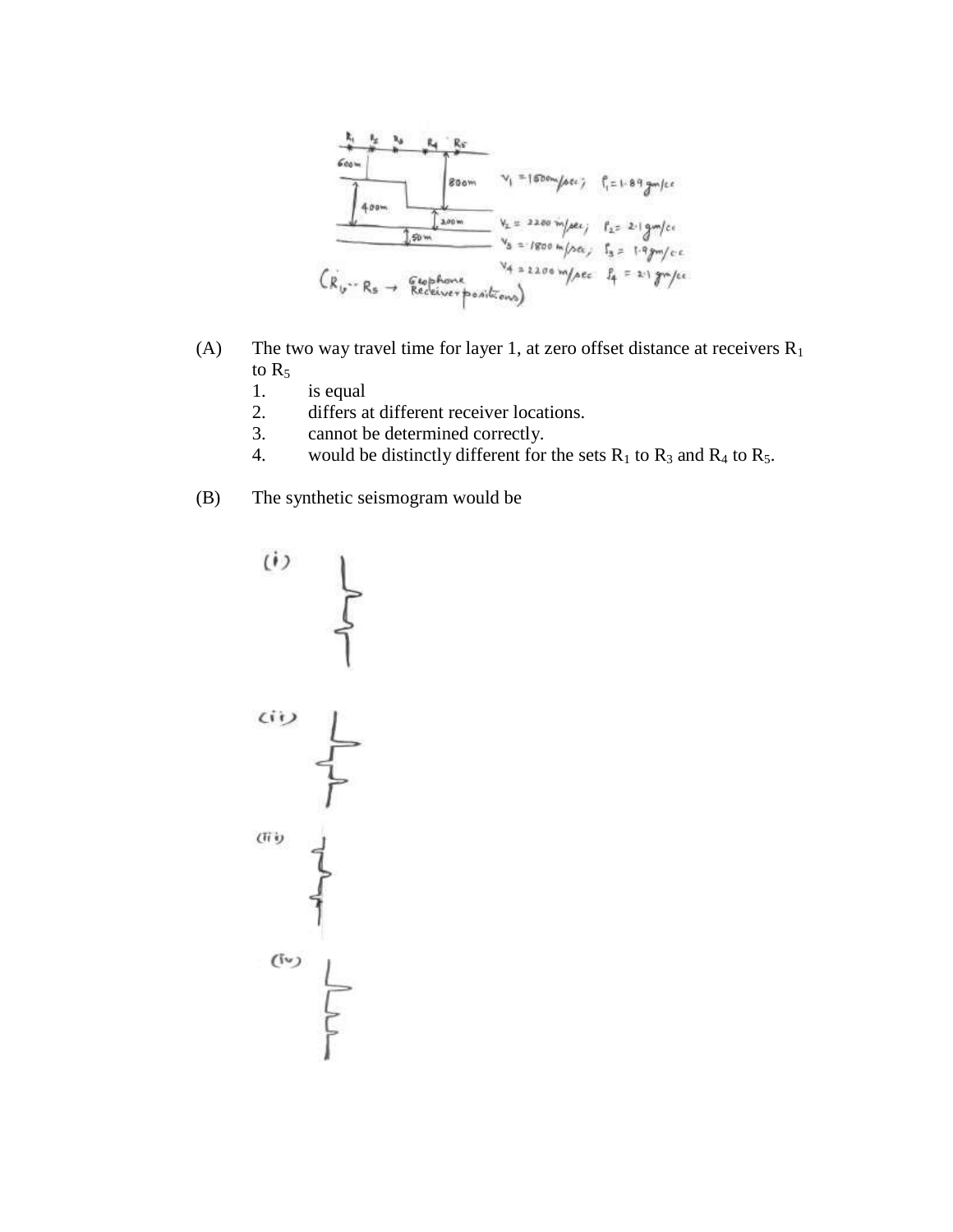(c) Corrected the normal move out, the seismic section would be



- **95.** The geophysical data set is invariably mixed with noise components which needs to be eliminated
	- (A) A random stationary noise can be eliminated using
		- 1. cross correlation
		- 2. auto correlation
		- 3. moving average
		- 4. Fourier transform
	- (B) The Fourier transform of  $f(t) = \begin{cases} A|t| \leq T \\ 0 |t| > T \end{cases}$ , is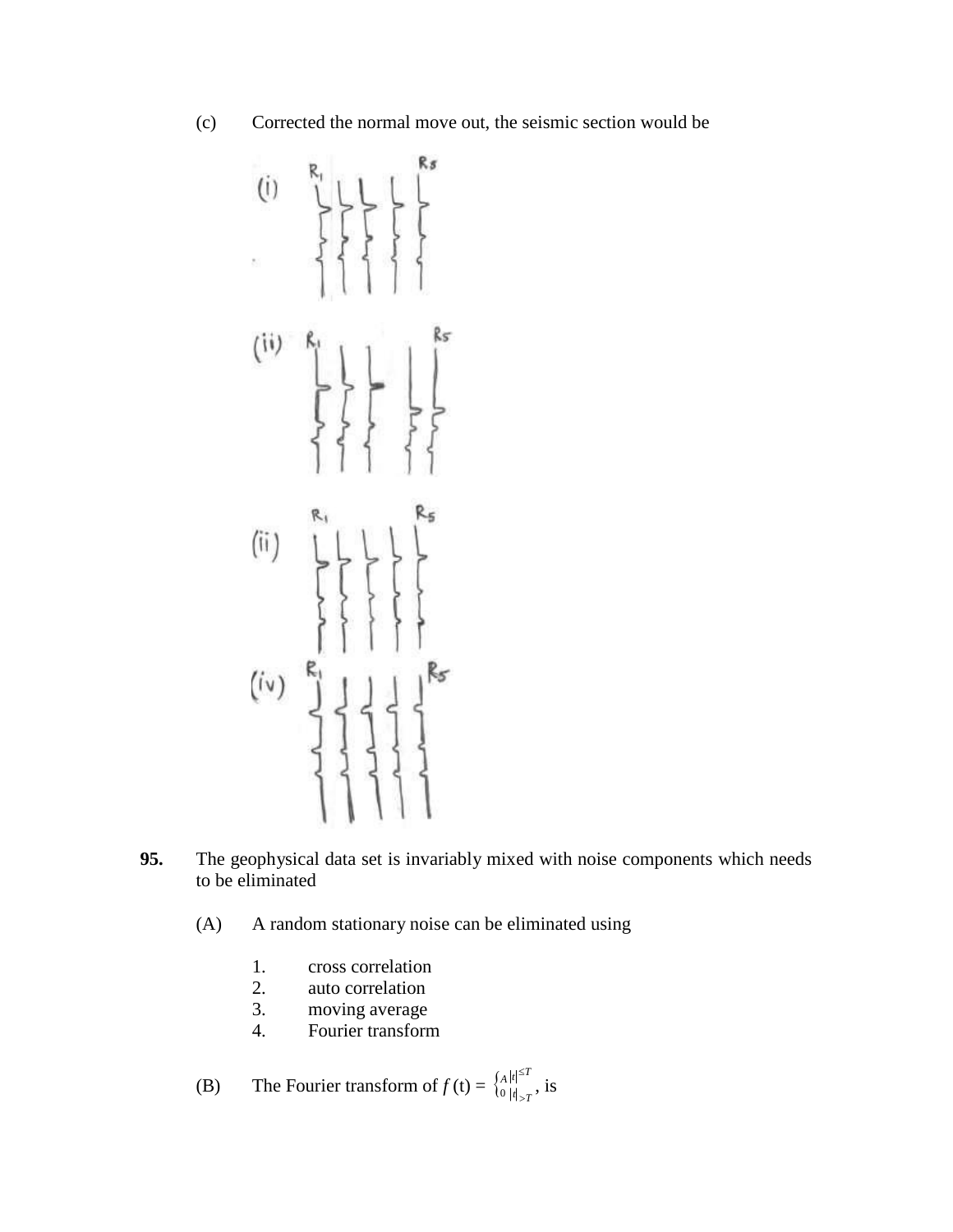1. 
$$
2 \pi A T \frac{\sin(wT)}{wT}
$$
  
\n2.  $2 A T \frac{\sin(wT)}{wT}$   
\n3.  $\frac{\sin(wT)}{wT}$   
\n4.  $\pi \frac{\sin(wT)}{wT}$ 

(C) If  $a_t \Rightarrow e^{-iwt}$  and  $f_t \Rightarrow (0.54 + 0.46Z^2)$  are the input and filter functions respectively, then the amplitude and phase of the transfer function are

1.   
\n10.5032 + cos2w; 
$$
\tan^{-1} \left( \frac{0.29 \sin 2w}{0.21 \sin 2w} \right)
$$
  
\n2.   
\n10.5032 + 0.50 cos 2w;  $\tan^{-1} \left( \frac{0.21 \sin 2w}{0.29 \sin 2w} \right)$   
\n3.   
\n11 + cos 2w;  $\tan^{-1} \left( \frac{\sin 2w}{\cos 2w} \right)$   
\n4.   
\n10.5032 + 0.50 cos2w;  $\tan^{-1} \left( \frac{0.2116 \sin 2w}{0.54 + 0.46 \cos 2w} \right)$ 

- **96.** (A)  $C_1C_2P_1P_2$  is array of equally spaced electrodes of separation *a* in which current is passed through  $C_1$  and  $C_2$  and potential is measured between  $P_1$ and P2. The equation for apparent resistivity in terms calculated resistance R is
	- 1.  $2\pi aR$
	- 2.  $6\pi aR$
	- 3.  $-6\pi$  aR
	- 4.  $3\pi aR$
	- (B) In magntotelluric soundings,
		- 1. conductivity information is obtained from shallower depth than from artificial field.
		- 2. conductivity information is obtained from deeper depth than from artificial field.
		- 3. no conductivity information is obtained unlike from artificial field.
		- 4. conductivity information is equivalent to the information obtained from artificial field.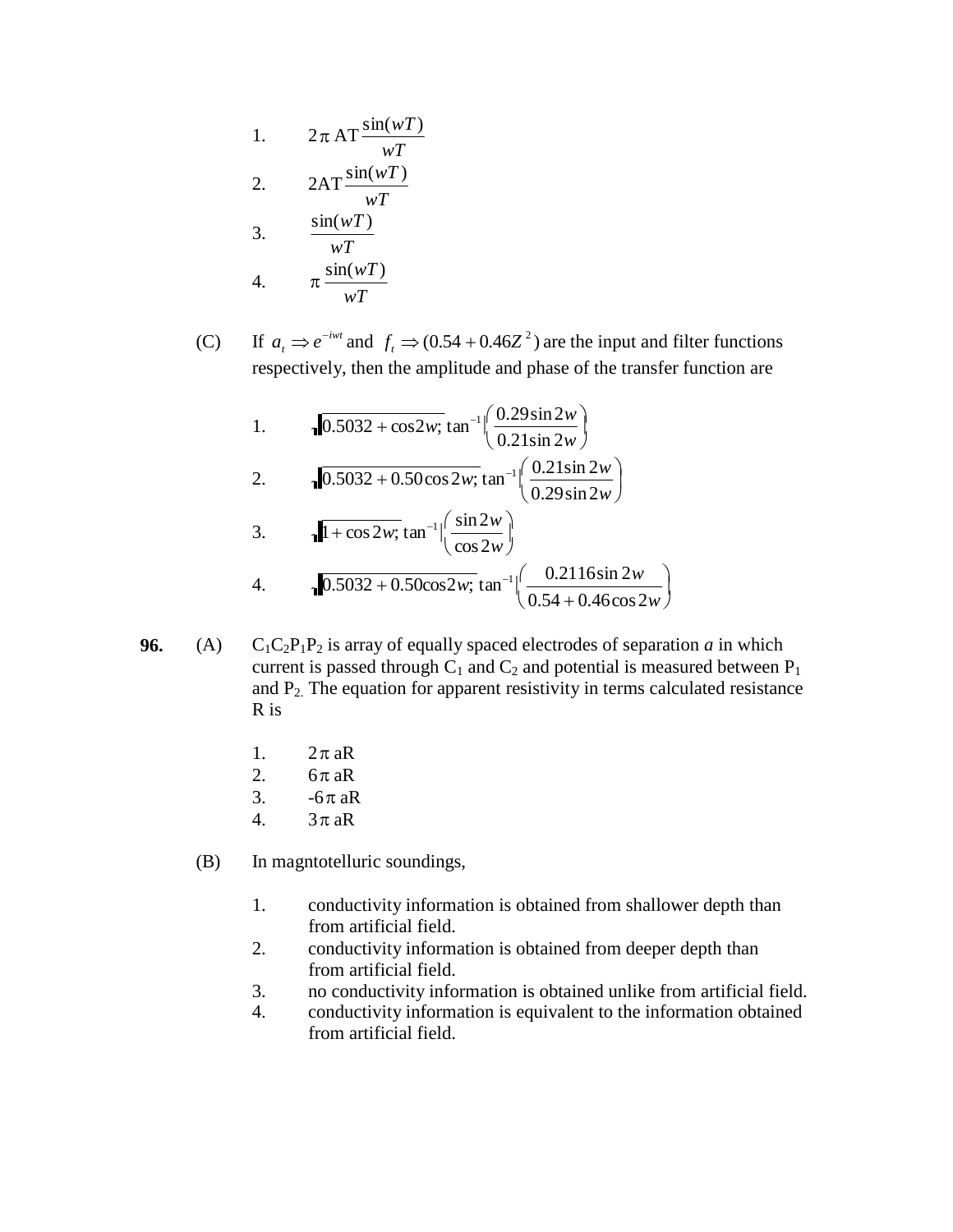1.  $B_{x,y}(z,t) = B_0 e^{-z/d} \cos(wt - z/d)$ 2.  $B_{x,y}(z,t) = B_0 e^{-z/d} \cos(wt + z/d)$ 3.  $B_{x,y}(z,t) = B_0 e^{(-z/d)wt}$ (C) A low frequency plane wave propagating along the z-axis produces a displacement current, negligible compared to the conduction current, and 2 satisfies the differential equation  $\frac{\partial^2 B}{\partial x^2} = \mu_0 \sigma \frac{\partial B}{\partial x}$ . Then the solution is  $\partial z^2$ <sup>- $\mu_0$ </sup> $\partial t$ 4.  $B_{x,y}(z,t) = 0$ where *d* is the skin depth,  $=\sqrt{\frac{2}{m}}$  depends on the conductivity of the body and the frequency of

 $μ<sub>0</sub>σw$ the field

**97.** (A) The optimum solution of the following set of equations

$$
x + y = 1
$$
,  $x - y = 1$ ,  $2x + y = 1$  is

1. 
$$
x=1, y=0
$$
  
2.  $x=5/7, y=2/7$ 

2. 
$$
x=3/7
$$
;  $y=2/7$ 

- 3. *x=*5/7; *y*=-1/7
- 4. *x=0; y*=1

(B) The following set of equations

 $x + y = 1$ ;  $2x + 2y = 2$ ;  $x - y = 1$ ;  $2x + y = 1$ 

- 1. are indeterminate, because it contains two dependent equations.
- 2. have an optimum single solution same as that in (A)
- 3. have an optimum single solution different from the one in (A)
- 4. have two solutions, one of which is same as that in (A)
- (C) If the different equation  $dy/dx=x+y$  is satisfied at the initial values  $x=0$ and  $y=1$ , then the value of y at  $x=0.2$ , with Runge-Kutta method is
	- 1. 1.2428
	- 2. 1.4268
	- 3. 1.4678
	- 4. 1.5027
- **98.** The magnetic anomaly profile perpendicular to a tectonic feature is shown below:Distance (km)

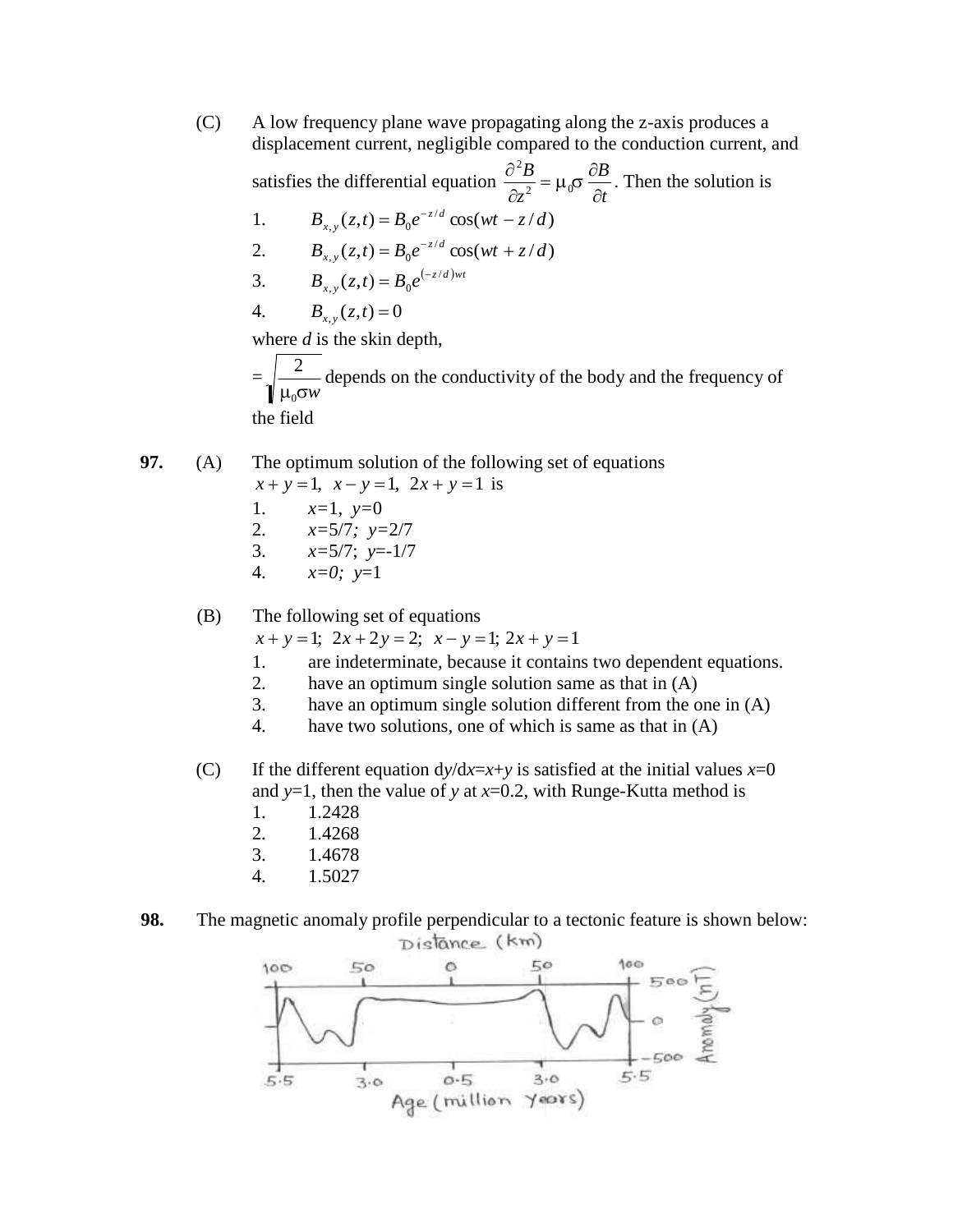- (A) If a rock sample collected from the feature shows its permanent magnetism dipping up at  $-30^\circ$ , the feature is located at the time of its magnetization at about
	- 1.  $16^0$ S
	- 2.  $16^0$ N
	- 3.  $30^0$ S
	- 4.  $30^0 N$
- (B) The tectonic feature exhibits
	- 1. strong negative Bouguer and subdued free-air anomalies.
	- 2. strong positive Bouguer and subdued free-air anomalies.
	- 3. strong free-air and subdued Bouguer anomalies.
	- 4. subdued free-air and Bouguer anomalies.
- (C) The tectonic feature represents
	- 1. an active mid-oceanic ridge with spreading half rate of 4 cm/yr
	- 2. an inactive mid-oceanic ridge with spreading half rate of 4 cm/yr
	- 3. a subducting plate zone with subduction rate of 4 cm/yr
	- 4. a subducting plate zone with subduction rate of 2 cm/yr

**99.** If the earth is

- (A) Uniform, homogeneous and isotropic, then the potential U satisfies
	- 1.  $\nabla^{\mathsf{v}} U = \text{constant}$
	- 2.  $\nabla^{\text{v}} U = \nabla U$
	- 3.  $\nabla^{\rm v} U = 0$
	- 4.  $\nabla U = constant$
- (B) If a part of the media is conductive then

1. 
$$
\nabla \times E = \frac{-\partial B}{\partial t}
$$

$$
2. \qquad \nabla \times H = \frac{-\partial E}{\partial t}
$$

$$
3. \qquad \nabla \times E = \frac{-\partial H}{\partial t}
$$

4.  $E = 0$ 

[E- electrfield intensity; H-magnetic field intensity; B-magnetic flux; t-time]

(C) Which of the following hold good both for elastic and conductive media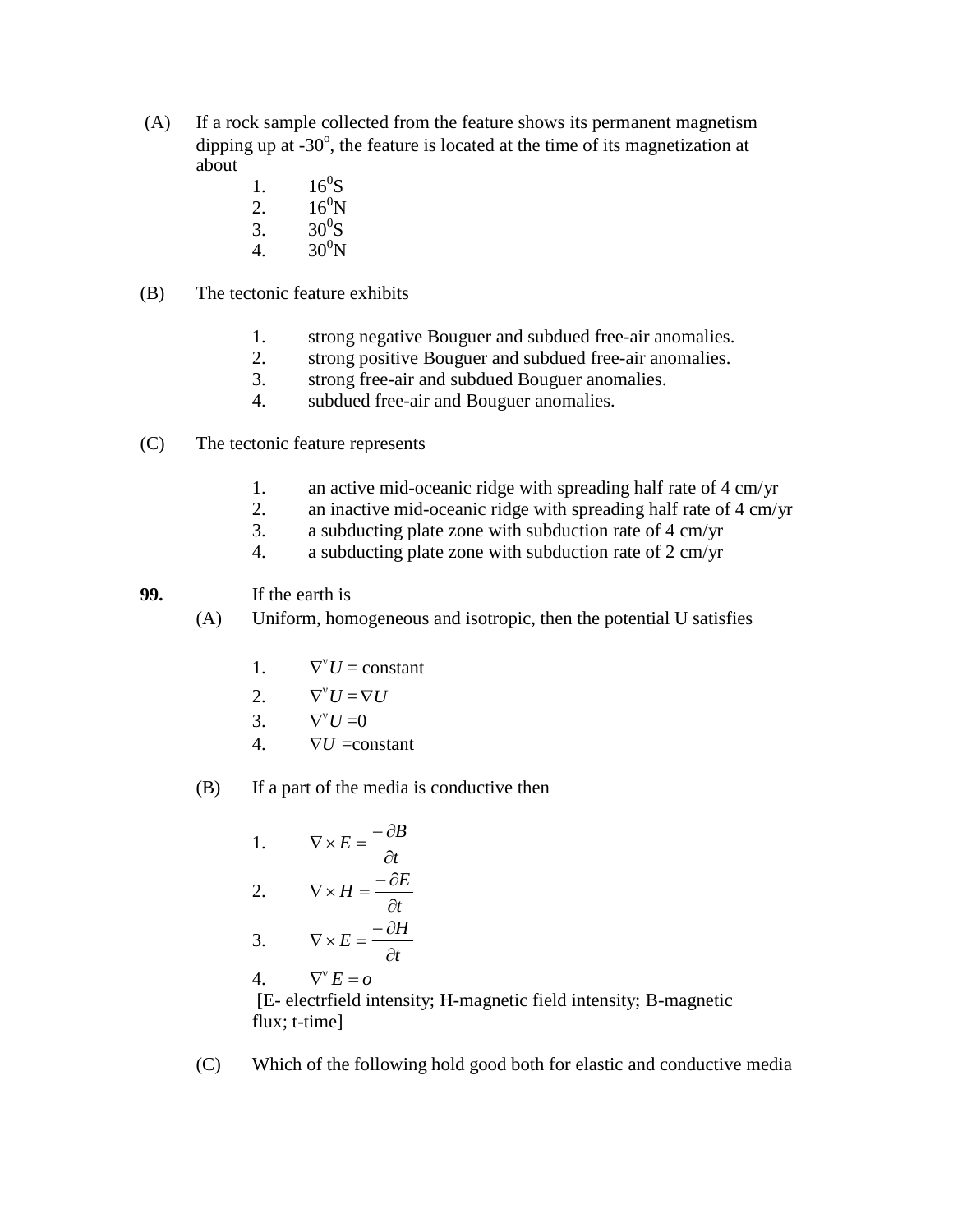- 1.  $\nabla^{\mathbf{v}}U=0$
- 2.  $\nabla^{\nu} U = \text{constant}$

3. 
$$
\nabla^{\mathrm{v}} U = \frac{1}{C^{\mathrm{v}}} \frac{\partial^{\mathrm{v}} U}{\partial t^{\mathrm{v}}}
$$
  
4. 
$$
\nabla^{\mathrm{v}} U = \frac{1}{C^{\mathrm{v}}} \frac{\partial U}{\partial t}
$$
where *G* is the value

where C is the velocity of the wave

- **100.** (A) If the Bulk-water-wet resistivity of a rock sample  $P$ <sup>*o*</sup> = 40 $\Omega$ *m* and the resistivity of the water contained in its pores  $P_w = 30\Omega m$  then formation P resistivity factor is
	- 1. 40/30=1.333
	- 2. 30/40=0.75
	- 3.  $40 \times 30 = 1200$
	- 4.  $40+30=70$

### (B) Formation resistivity factor F is determined as

- 1.  $F = P_o P_w$ <br>2.  $F = P_w / P_o$
- $F = P_w / P_o$
- 3.  $F = C P_0 P_w$
- 4.  $F = P_0/P_w$

{P<sup>o</sup> - bulk-water-wet resistivity}

{P<sup>w</sup> - resistivity of water contained in pores}



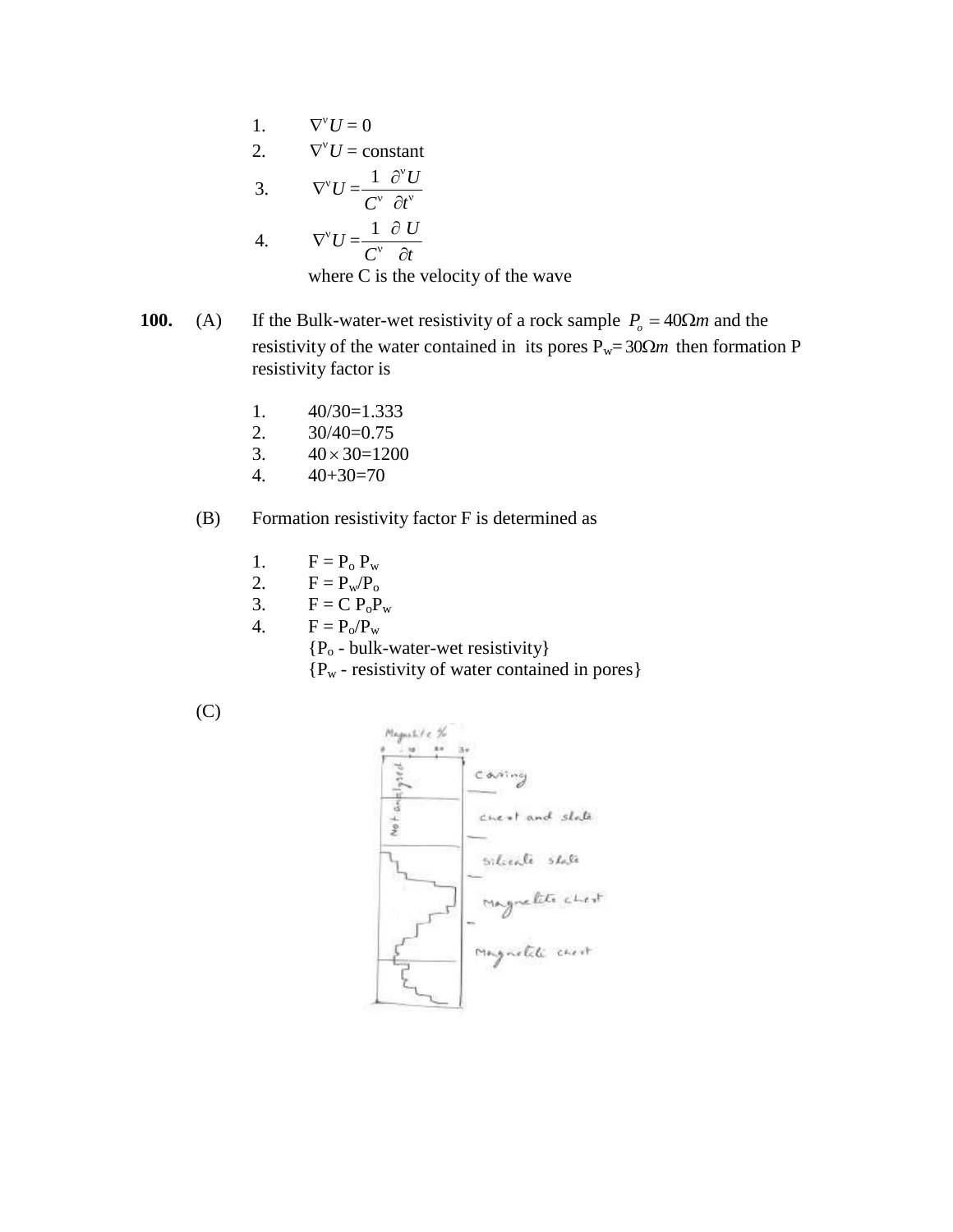The Chert and slate beds are identified from well log data using relative-*y*  ray intensity, Resistivity and magnetic suspectibility logs. The stratified beds are given here and identify the correct log sections.

- 1. 1
- 2. 2
- 3. 3
- 4. 4
- **101.** (A) Match the following instruments used in satellite meteorology with the parameter which they measure:

| A             | Scatterometer        | $\rm(i)$      | Under water earthquakes |
|---------------|----------------------|---------------|-------------------------|
| $\mathbf{B}$  | Ocean Colour Monitor | $\rm (ii)$    | Cyclone tracks          |
| $\mathcal{C}$ | Altimeter            | (iii)         | Chlorophyll-a           |
| D             | Microwave radiometer | (iv)          | Winds                   |
| E             | Infrared radiometer  | $\mathbf{v})$ | Ocean currents          |
|               |                      | (vi)          | Sea level               |
|               |                      | (vii)         | Sea Surface Temperature |
|               |                      | (viii)        | Rainfall                |

- (1) A-(i), B-(ii), C-(iii), D-(iv) and  $E(y)$
- $(2)$  A-(iv), B-(iii), C-(vi), D-(viii), and E- (vii)
- (3) A-(viii), B-(vii), C-(vi), D-(v), and E-(iv)
- (4) A-(vii), B-(v), C-(iii), D-(i), and E-(ii)
- (B) The radiances measured from the tops of four different clouds are respectively (A) 100 W m<sup>-2</sup> (B) 150 W m<sup>-2</sup>, (C) 125 W m<sup>-2</sup> and (D) 90 W m<sup>-2</sup>. Which is the increasing order of altitudes of these clouds?
	- 1. B, C, D, A
	- 2. A, B, C, D
	- 3. B, A, D, C
	- 4. B, C, A, D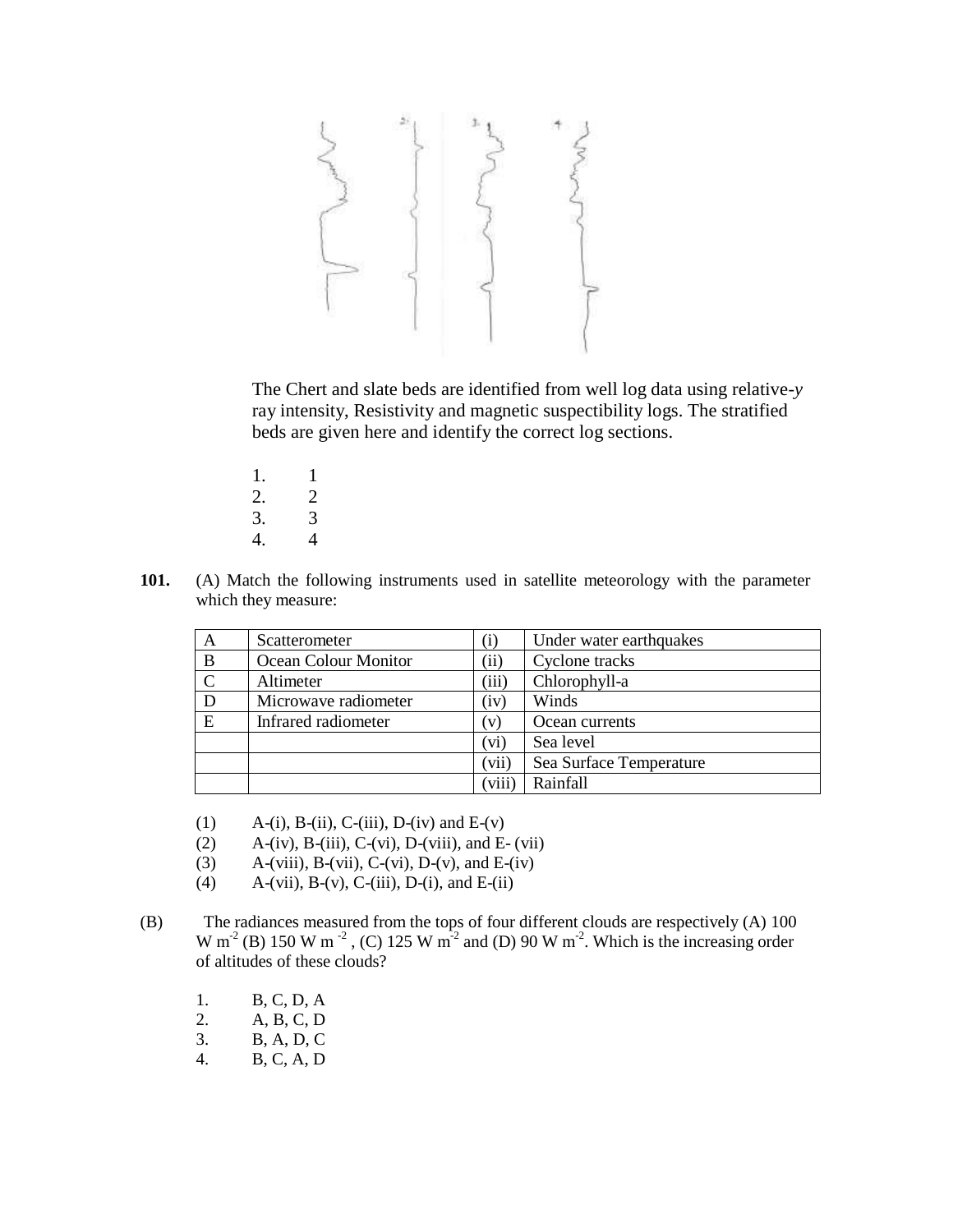- (C) A satellite going around a planet of radius 6000 km , at a height of 36,000 km from its surface takes a day to complete one revolution. What would be the period of another satellite orbiting the same planet at half the altitude (i.e., 18,000 km from the surface)?
	- 1. higher by a factor of  $\begin{pmatrix} 4 & 3/2 \\ 7 \end{pmatrix}$ 2. lower by a factor of  $\begin{pmatrix} \frac{4}{5} \\ 1 \end{pmatrix}$ 3. Higher by a factor of  $\left(\frac{3}{7}\right)^{3/2}$ 4. Lower by a factor of  $\left(\frac{3}{2}\right)^{3/2}$  $(4)^{3/2}$  $\left(\frac{1}{7}\right)$  $\binom{7}{ }$

**102.(**A) Identify the correct statement:

- 1. Atmospheric  $CO_2$  concentration in forests is lower during the night than During the day
- 2. The energy derived by burning fossil fuels (coal, oil, wood etc.) comes from The Sun
- 3. The burning of agricultural products (hay etc.) increases the atmospheric Carbon dioxide concentration.
- 4. Stronger oxidants than oxygen can persist for long in natural environments.
- (B) The journal *Science* noted a particular molecule as the "molecule of the year" This molecule destroys ozone, is a precursor of acid rain and is essential to activities in the human brain and body"s immune system. Identify this molecule:
	- 1. Carbon dioxide
	- 2. Methane
	- 3. Nitric Oxide
	- 4. Sulphur dioxide
- (C) The energy required to dissociate  $NO<sub>2</sub>$  to  $NO<sub>+</sub>O$  in the Earth s atmosphere by photolysis is 304 kJ/mole. What should be the minimum frequency of electromagnetic radiation required for dissociating  $NO<sub>2</sub>$ ?
	- 1.  $7.62 \times 10^{14}$  Hz
	- 2.  $7.62 \times 10^{15}$ Hz
	- 3. 7.62 x  $10^{13}$  Hz
	- 4. 7.62 x GHz
- **103**(A)The speeds of in compressible fluid elements across the different faces of A small cubic volume of side *'a'* are shown below. Find the value of *x*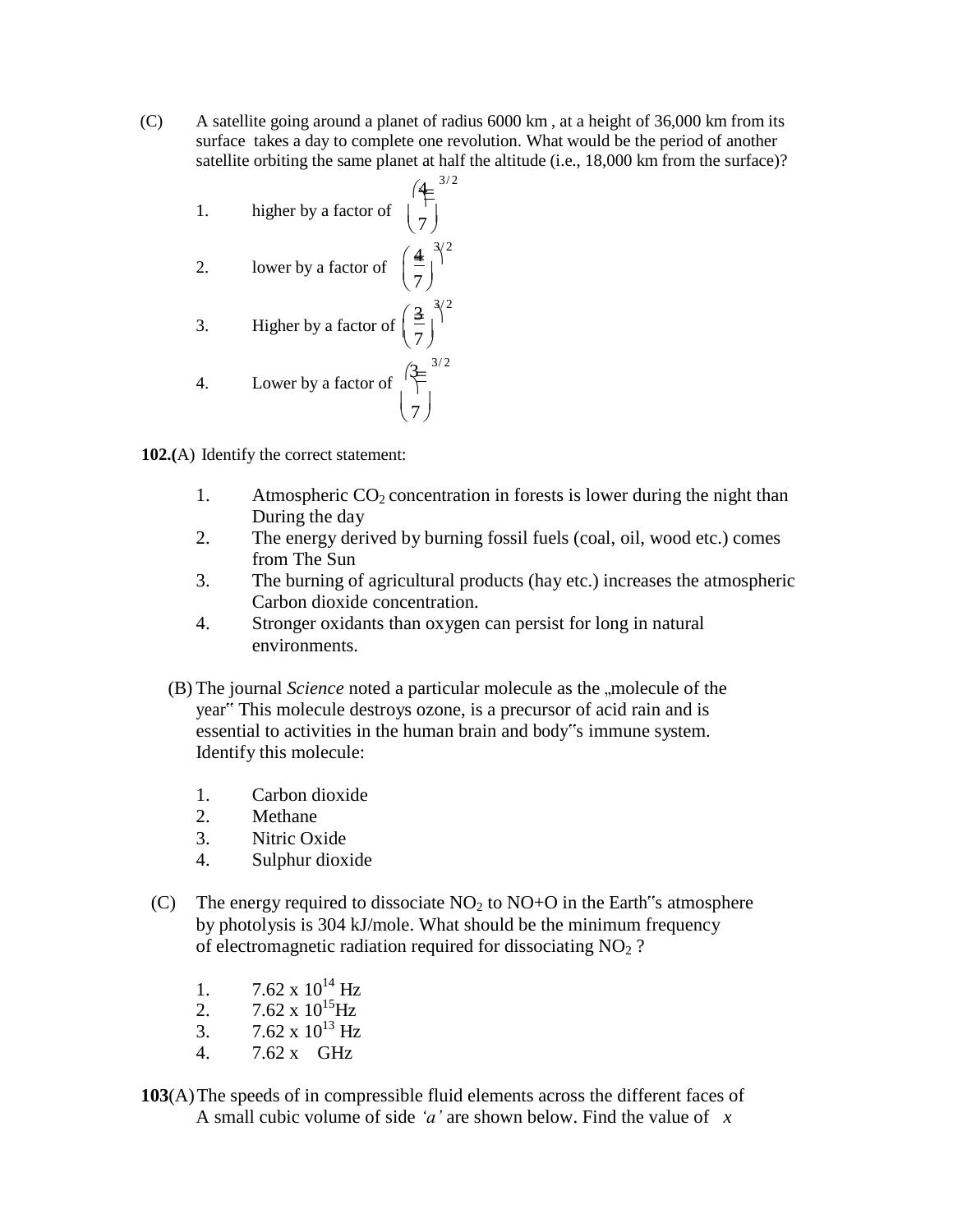

- 1. 10 m/s
- 2. 10.5 m/s
- 3. 10.1 m/s
- 4. 9.9 m/s

(B) the velocity field of a fluid is given by  $x\hat{i} + z\hat{j} + y\hat{k}$  in the Cartesian coordinates. Which of the following is true for this field?

- 1. The fluid is incompressible
- 2. The flow is irrotational
- 3. The vorticity is positive definite
- 4. The acceleration is zero
- (C) For the velocity field given in (b) what is the Coriolis force? ( $\Omega$  = angular velocity of the earth)
	- 1.  $-2\Omega \left[z\hat{i} + x\hat{j}\right]$
	- 2.  $-2\Omega\left[\hat{x} + \hat{z}\hat{j}\right]$

3. 
$$
\begin{bmatrix} x\hat{i} + z\hat{j} + y\hat{k} \end{bmatrix} 2\Omega \sin \theta
$$
  
4. 
$$
\begin{bmatrix} x\hat{i} + z\hat{j} + y\hat{k} \end{bmatrix} 2\Omega \cos \theta
$$

**104**.(A) The hydrostatic approximation used in general circulation models assures that

- (i) the atmosphere is static and devoid of motions
- (ii) the motion in the vertical is small compared to the horizontal motion
- (iii) p =hgP, where p = pressure, h = altitude and  $g =$  acceleration due to gravity and  $P =$  density of air
- (iv) Motion in the horizontal is negligible compared to motion in the vertical.

The correct statements from the list above are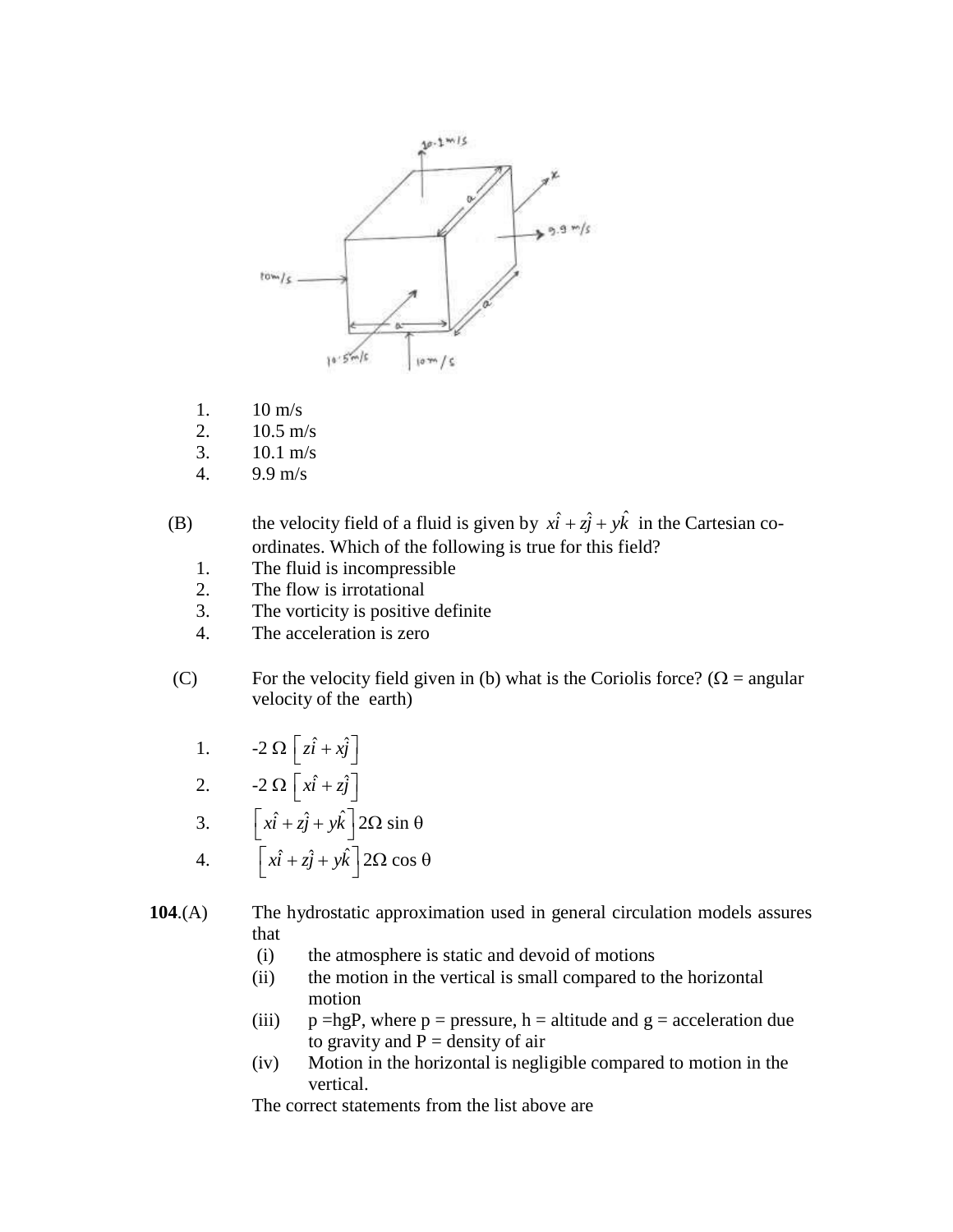- 1. (i) and (ii)
- 2. (ii) and (iii)
- 3. (iii) and (iv)
- 4. only (iii)
- (B) Ocean-atmosphere coupled models are more useful in the following time scales
	- 1. hourly
	- 2. daily
	- 3. weekly
	- 4. seasonal
- (C) Identify whether the following statements are true or false, and identify the correct sequence.
	- (i) Zonal mixing is more efficient than meridional mixing
	- (ii) A zonal wind of  $1m/s$  at 60 $\degree$ N has a higher angular momentum per unit mass than a zonal wind of  $1m/s$  at  $30^{\circ}N$
	- (iii) ice-albedo feedback is a positive feed back
	- $(iv)$ Water vapour is not a greenhouse gas
	- (v) El-Nino happens in the Eastern Pacific
	- 1. (i) True; (ii) False; (iii) True; (iv) False; (v) True
	- 2. (i) False; (ii) False; (iii) True; (iv) False; (v) True
	- 3. (i) False; (ii) True; (iii) False; (iv) False; (v) True
	- 4. (i) True; (ii) True; (iii) True; (iv) True; (v) False
- **105.(**A) Which of the following statements are correct regarding sunspots?
	- (i) they are cooler regions on the solid surface relative to their surroundings
	- (ii) They are hotter regions on the solar surface relative to their surroundings
	- (iii) They are regions where magnetic fields are higher
	- (iv) They are regions where there are no magnetic fields
	- 1. (i) and (iii)
	- 2. (ii) and (iv)
	- 3. (i) and (ii)
	- 4. (iii) and (iv)
	- (B) The solar maximum occurs
		- 1. once in 11 years, when the sun spot number is close to zero
		- 2. once in 22 years, when sunspot number is maximum
		- 3. once in 11 years, when sunspot number is maximum
		- 4. once in 22 years, when the sun spot number is close to zero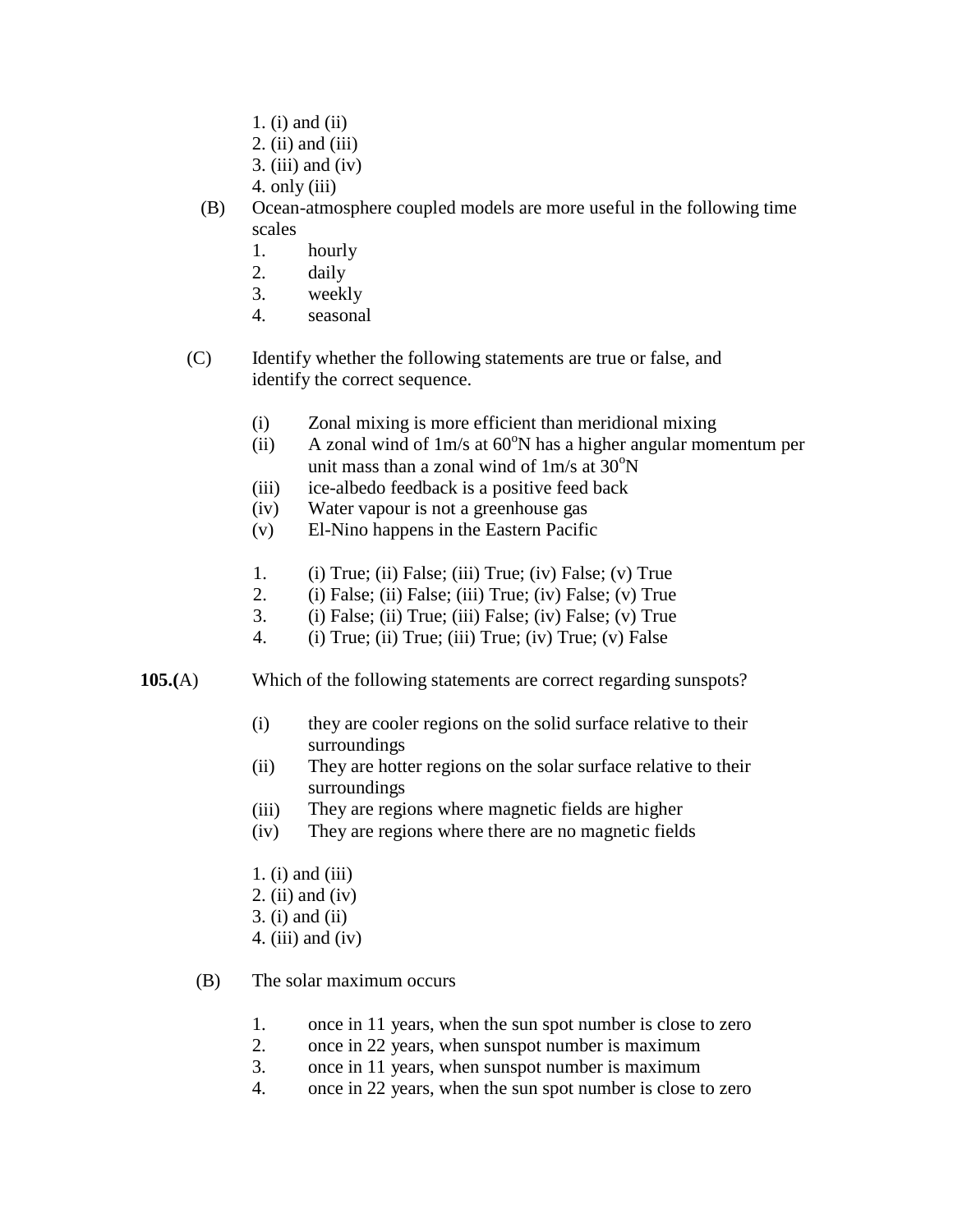- (C) Cosmic rays are modulated by solar activity and therefore production of radioisotopes such as  ${}^{14}C$  in the Earth's atmosphere caused by cosmic rays are affected by solar activity
	- 1. One can expect a 50 year periodicity in the  ${}^{14}C$  production
	- 2. One can expect all known climatic periodicities in  ${}^{14}C$  production
	- 3. One cannot expect any solar periodicities in  ${}^{14}C$  production because its half life is 5700 years.
	- 4. The longest solar periods are likely to be reflected in  $^{14}$ C records.
- **106.**(A) Identify the positive feedbacks from the list below;

| (i) | Vegetation | - rain |
|-----|------------|--------|
|     |            |        |

- (ii) aerosols clouds
- (iii) aerosols isolation at surface
- (iv) methane radiative forcing
- (v) nitrous oxide tropospheric ozone
- 1. (i), (ii) and (iv)
- 2. (i) and (ii)
- $3.$  (iii) and (iv)
- 4. (i) and (iii)
- (B) Identify the false statements from the list below:
	- (i) Coriolis force for horizontal winds is maximum near the equator
	- (ii) Rain releases latent heat in the troposphere
	- (iii) Stratosphere has the maximum water content
	- (iv) Geostropic flow is parallel to isobars
	- (v) Maximum pressure gradient is along isobars
	- 1. (i), (iii) and  $(v)$
	- 2. (ii) and (iv)
	- 3. (i), (ii) and (iii)
	- 4. (i), (iii) and (iv)
- (C) Solar radiation of  $2 \times 10^7$  J is received by a dry air parcel of 1 atm. pressure leading to an increase in its volume by  $44 \text{ m}^3$ , with no change in the position of its of centre mass. What is the approximate change in the internal energy of the panel?
	- 1. 44 J
	- 2.  $1.56 \times 10^6$  J
	- 3.  $156 \times 10^6$  J
	- 4.  $15.6 \times 10^6$  J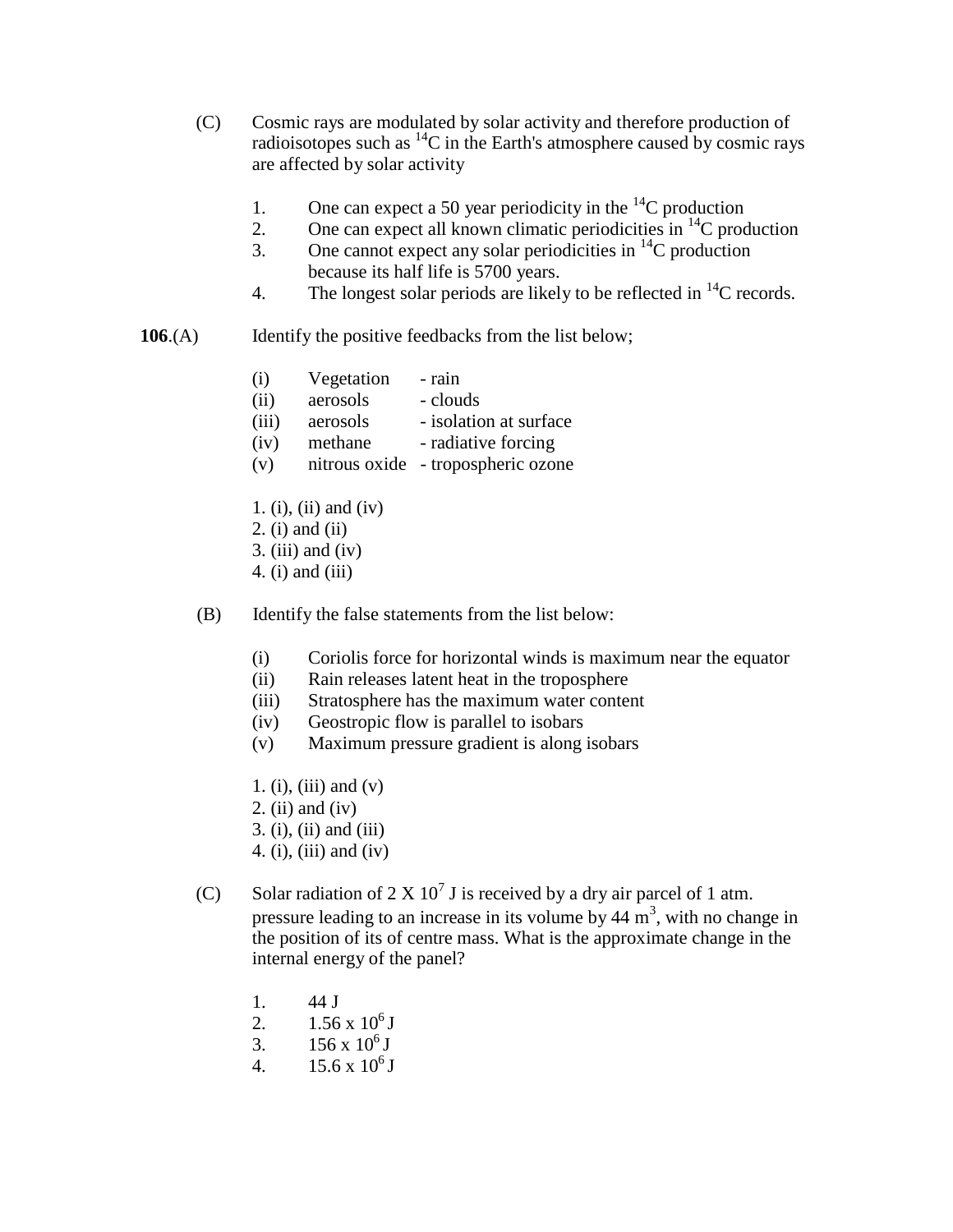**107.(**A) The Clausius-Clapeyron equation gives the amount of water vapour that can saturate the atmosphere at a given temperature. Which of the following diagrams correctly depicts the variation of  $p_e$  (partial pressure of water vapour) with absolute temperature T?



- 2. (i) and (ii)
- 3. (i), (ii) and (iii)
- 4. (iv)
- (B) Identify the correct diagrams that describe the variation of pressure (p) with altitude (h) in the earth "s atmosphere:



- 1. (i) only
- 2. (i) and (ii)
- 3. (i), (ii) and (iii)
- 4. (ii) and (iii)
- (C) Identify the isentropic process/processes in the following list;
	- (i) Expansion of a filled, closed rubber balloon as it goes up
	- (ii) Rapid ascent of an air parcel
	- (iii) Condensation of water vapour to rain
	- (iv) Evaporation from the ocean surface
	- 1. (i) only
	- 2. (ii) and (i)
	- 3. (iii) and (iv)
	- 4. (iv) only
- **108.**(A) Considering  $R_e$  to be the radius of the Earth and *T* its mean absolute temperature,  $\alpha$  as its mean albedo,  $S_0$  the solar constant and  $\sigma$  Stefan"s constant, the simple energy balance model can be written as;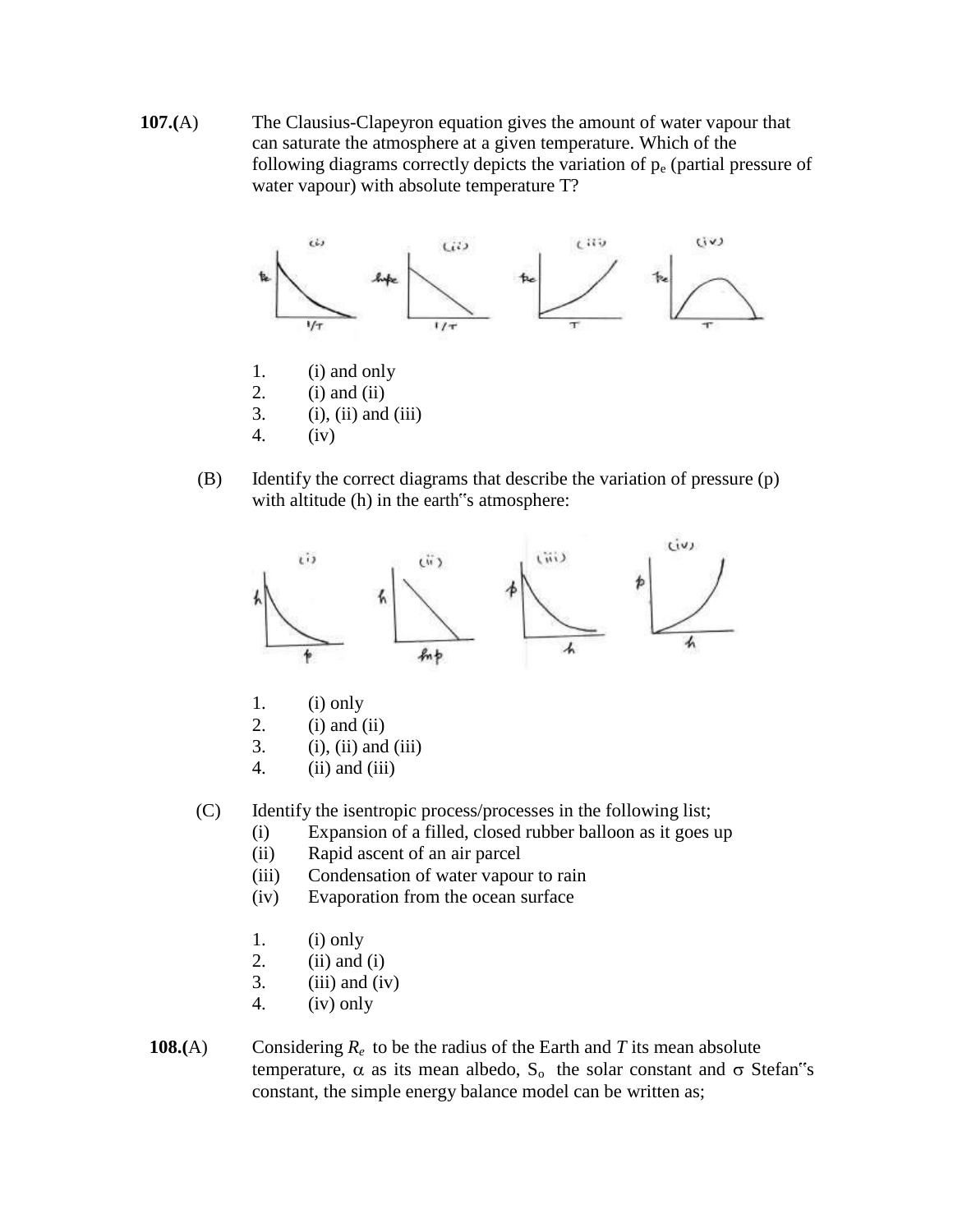1. 
$$
S_0 (1-\alpha) = \sigma T^4
$$
  
\n2.  $\frac{S_0}{4} (1-\alpha) = 4\pi R_e^2 \sigma T^4$   
\n3.  $S_0 (1-\alpha) = 4\pi R_e^2 \sigma T^4$   
\n4.  $\frac{S_0}{4} (1-\alpha) = \pi R_e^2 \sigma T^4$ 

- (B) The percent change in temperature for one percent increase in solar constant is
	- 1. 4
	- 2. 0.25
	- 3. 1
	- 4. 2
- (C) The percent changes in the temperature for a 8% reduction in albedo (when the mean albedo is 0.33) is
	- 1.  $+0.01$
	- 2. -0.01
	- 3. 0.1
	- 4. -0.1
- **109.**(A) Which among the inner planet of the solar system does exhibit "run away" greenhouse effect
	- 1. Mercury
	- 2. Venus
	- 3. Earth
	- 4. Mars
	- (B) Martian atmosphere contains more carbon dioxide than the Earth"s atmosphere. Yet Martian atmosphere is cooler than that of the Earth. This is because the Martian atmosphere
		- 1. contains trace amounts of sulphate aerosols
		- 2. is underlain by a higher albedo surface
		- 3. includes emission from the largest volcanoe in the solar system
		- 4. is farther away from the sun
	- (C) Mercury has a lower mean surface temperature than Venus because
		- 1. Mercury is closer to the sun than Venus
		- 2. Venus is closer to the sun than Mercury
		- 3. Mercury has no atmosphere
		- 4. Venus has no atmosphere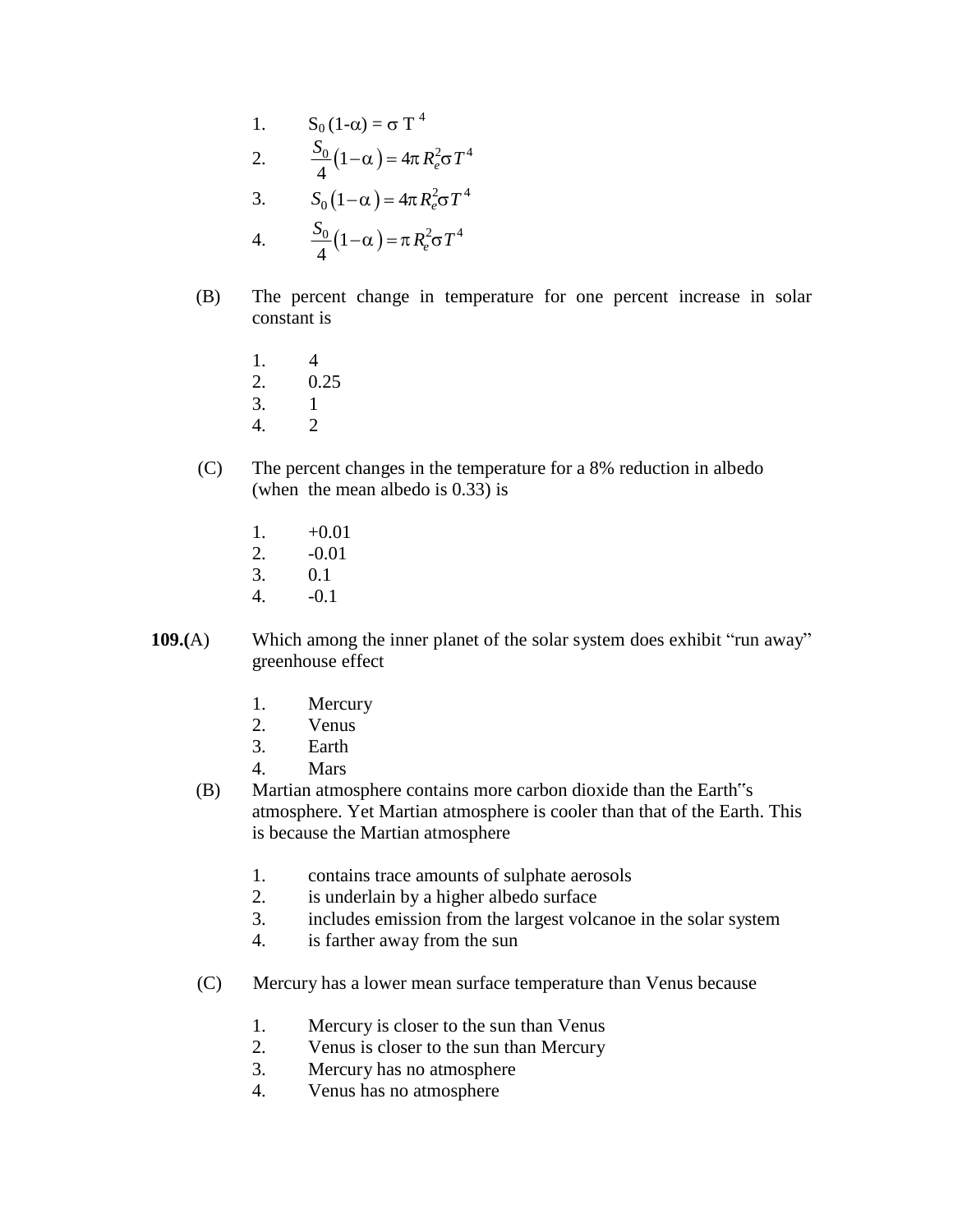- **110.** (A) When unsaturated air parcel undergoes vertical ascent it
	- 1. becomes saturated due to cooling
	- 2. becomes saturated due to expansion
	- 3. remains unsaturated due to expansion
	- 4. remains unsaturated due to cooling
	- (B) Bowen ratio is defined as
		- 1. advective flux/diffusive flux
		- 2. diffusive flux/advective flux
		- 3. sensible heat flux/latent heat flux
		- 4. latent heat flux/sensible heat flux
	- (C) In fluid flow, turbulent stress is proportional to
		- 1. wind speed
		- 2. square of the wind speed
		- 3. square root of the wind speed
		- 4. cube of the wind speed
- **111.** (A).Which of the following configurations of the Sun (S), the Earth (E) and the moon (M) is likely to give rise to neap tide?

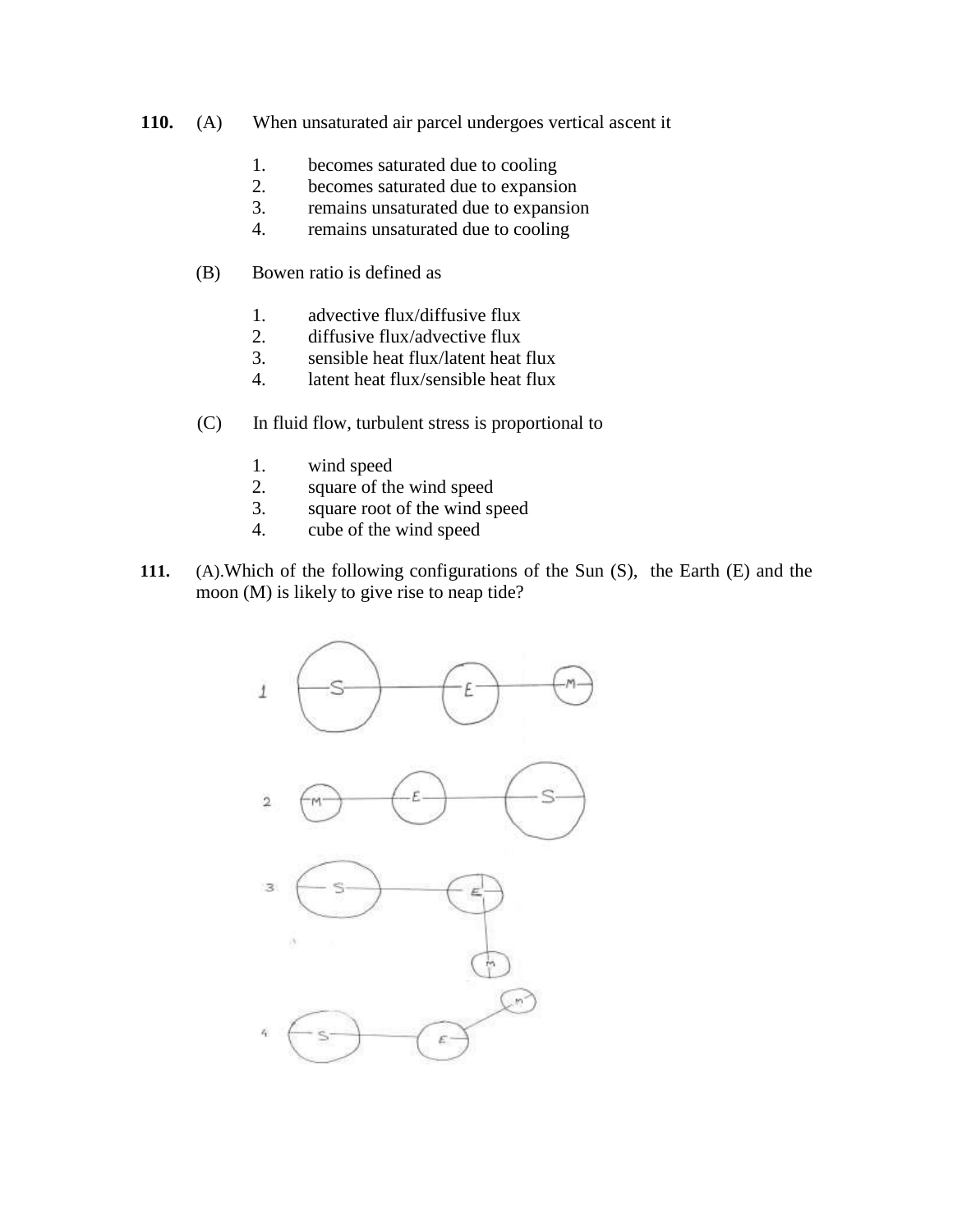(B) The following diagram shows a part of the tide gauge record at the pot of Mumbai. Identify the type of tide.



- 1. diurnal
- 2. semi –diurnal
- 3. mixed diurnal
- 4. mixed semi-diurnal

(C) Tides occur from the balance between

- 1. Gravitational force and Coriolis force
- 2. Coriolis force and centrifugal force
- 3. Centrifugal force and gravitational force
- 4. Gravitational force and pressure gradient force
- **112.** (A) Surface gravity wave, when propagates from the deep ocean to shallow water, undergoes refraction. Identify true and false statements and the correct sequence:
	- (i) wave height decreases (ii) wave period increases
	- (iii) wave speed increases (iv) wave length decreases
	- 1.  $(i)$  false; (ii)-false; (iii)-true; (iv)-true
	- 2.  $(i)$  true ;(ii)-false; (iii)-false;(iv)-true
	- 3.  $(i)$  false; $(ii)$ -true;  $(iii)$ -true;  $(iv)$ -false
	- 4.  $(i)$  false;(ii)-true ;(iii)-false ;(iv)- true
	- (B) Pick the correct statement that differentiates rip –current and alongshore current.
		- 1. alongshore currents occur along a gently sloping beach and rip currents along a steeply sloping beach.
		- 2. alongshore currents occur due to wave refraction and rip current due to wave diffraction.
		- 3. alongshore currents is a shore parallel current while rip current is perpendicular to the shore.
		- 4. alongshore currents is wind driven while the rip current is density driven.
	- (C) Identify the INCORRECT statement:
		- 1. Maximum wave height is defined as the height of the highest wave observed in a 10 minutes interval during a storm.
		- 2. Significant wave height is the mean height of the third of the waves.
		- 3. Extreme wave height is the height of the highest wave during the entire period of the storm.
		- 4. Wave height does not depend upon the fetch of the wind and the time it has been blowing.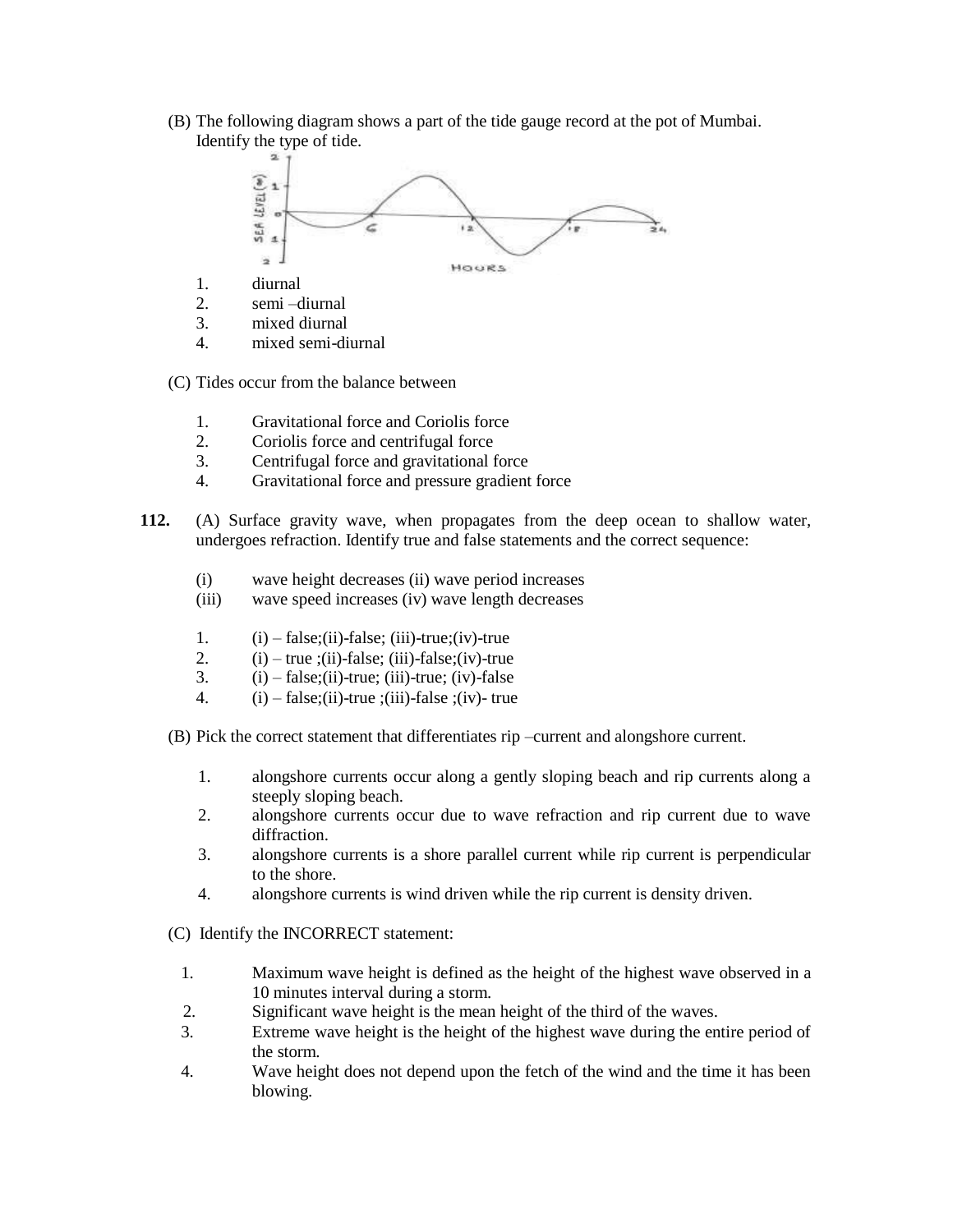**113.** (A) The vertical profiles of the temperature and the salinity are given in the diagram. Identify the regions marked as I,II, III and IV.(BL= Barrier Layer; MLD= Mixed Layer Depth, ITL= Isothermal Layer)



- 1. ITL, BL, MLD, Thermocline
- 2. MLD,ITL, BL, Thermocline
- 3. BL, MLD, Thermocline,ITL
- 4. MLD, BL. ITL, Thermocline
- (B) What causes the formation of the Barrier Layer
	- 1. Evaporation exceeds precipitation
	- 2. Precipitation exceeds evaporation
	- 3. Warming exceeds cooling
	- 4. Cooling exceeds warming
- (C) Which of the following statements regarding mixed layer formation is INCORRECT?
	- 1. Increased wind leads to increased mixed layer depth.
	- 2. Increased cooling of surface water decreases mixed layer depth.
	- 3. Increased evaporation increases mixed layer depth.
	- 4. Increased precipitation decreases the mixed layer depth.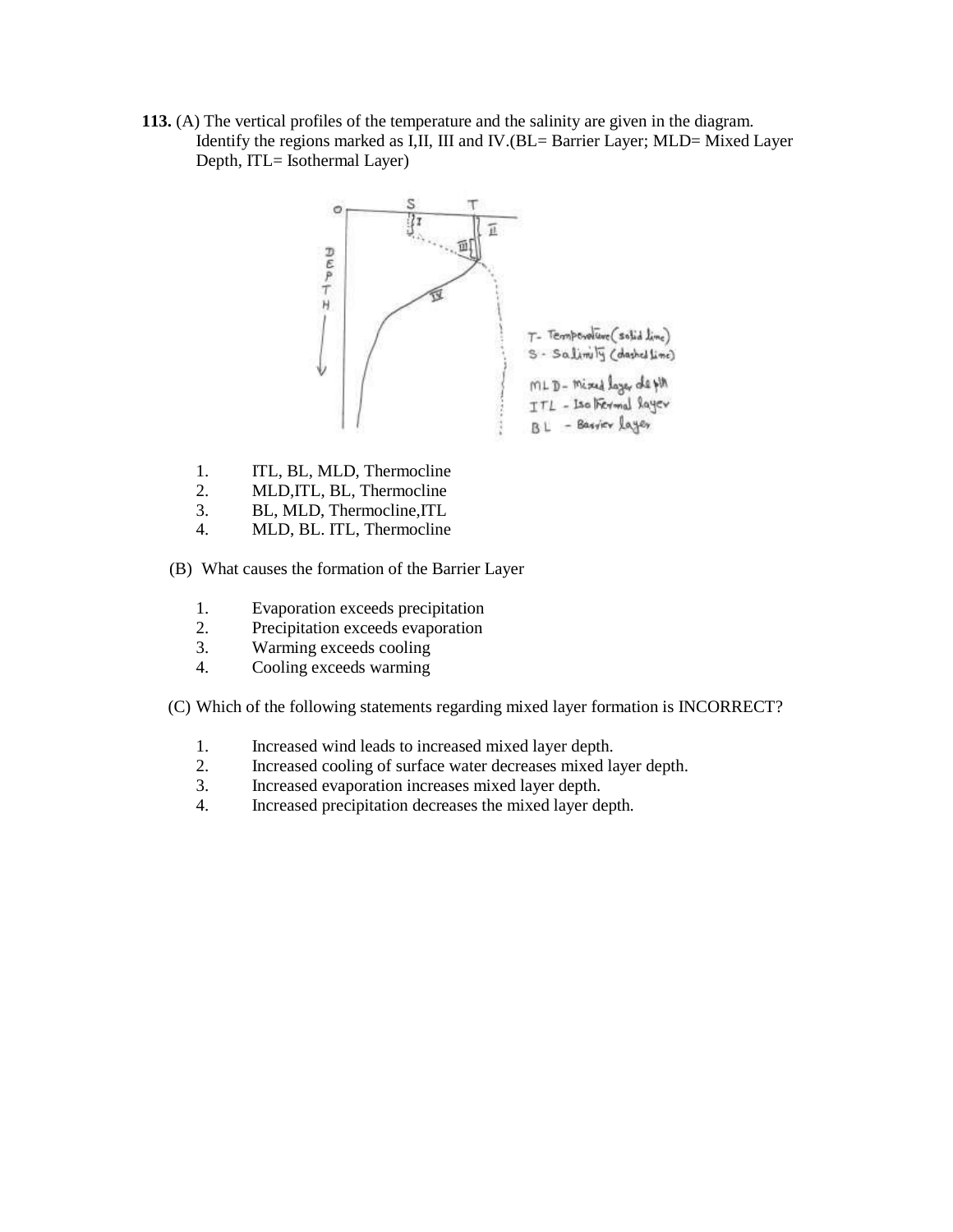

The above diagram shows the great oceanic conveyor belt. Some of the regions of significance have been marked as  $(a),(b),(c),(d),(e),(f),(g)$  and  $(h)$ . Answer the following:

(A) The areas where large quantities of deep bottom water forms are

- 1. (a) and (e)<br>2. (a) and (g)
- 2. (a) and (g)<br>3. (c) and (d)
- $(c)$  and  $(d)$
- 4. (a) and (b)
- (B) The areas of continental warming due to heat transport by the conveyor belt are
	- 1. (b) and  $(g)$
	- 2. (h) and (b)
	- $3.$  (a) and (e)
	- 4. (d) and (b)

(C) Highly saline waters sink into deep ocean in the areas

- 1. (a),(b),(c) and (d)<br>2. (e) and (h)
- $(e)$  and  $(h)$
- 3. (f) and  $(g)$
- 4. (f) and (h)
- **115.** The stable carbon and oxygen isotope analyses of planktic foraminifera from the Arabian Sea sediment core are presented in the table below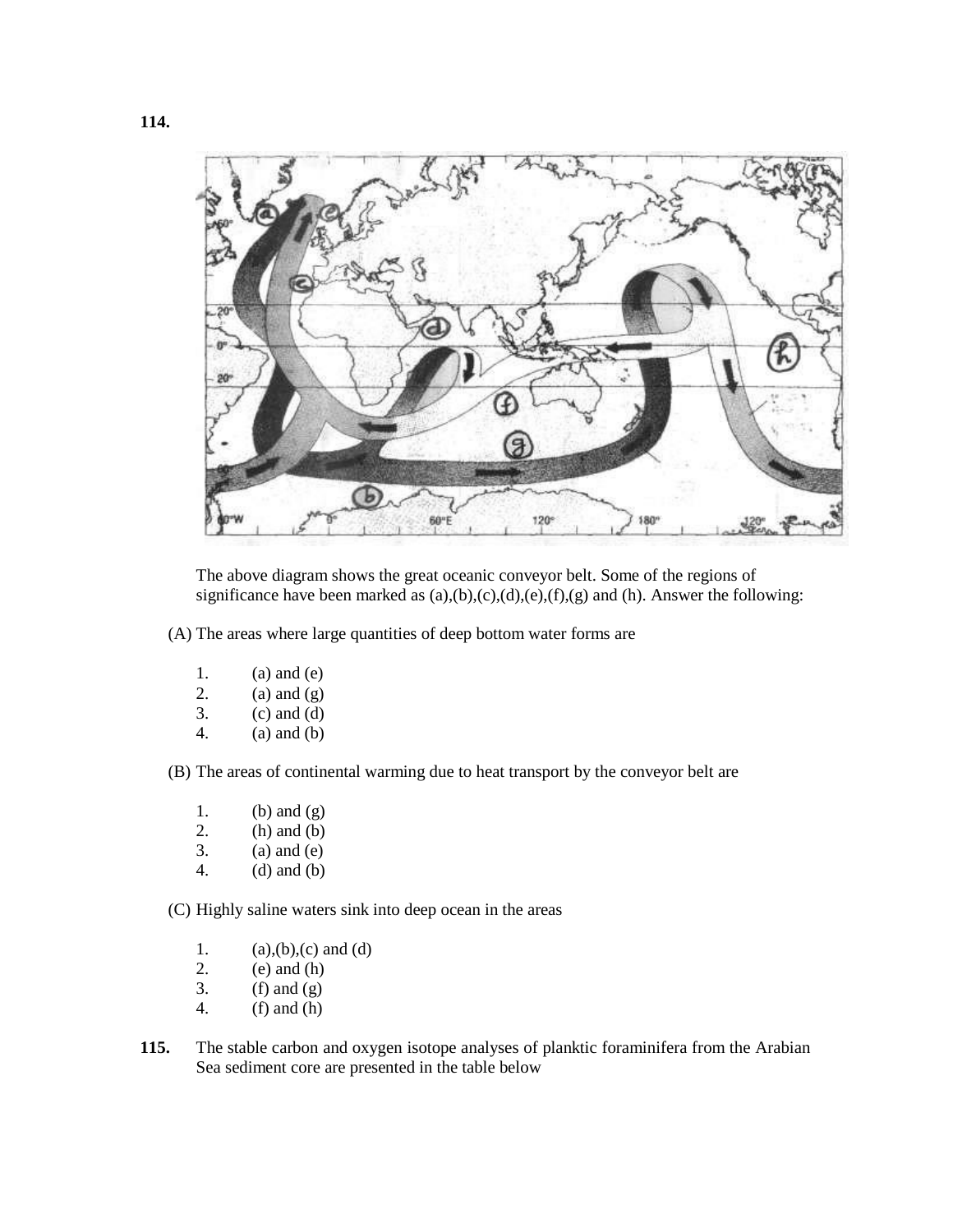| Depth in $\left  \text{Age(ka)} \right $ | $\delta^{13}$ C | $\delta^{18}\,\mathrm{O}$ |
|------------------------------------------|-----------------|---------------------------|
|                                          |                 |                           |
| υ                                        | $-1.0$          | $-2.1$                    |
| 10                                       | -1.1            | $-2.3$                    |
| 20                                       | $-1.2$          | $-2.0$                    |
| 30                                       | $-1.8$          | $-1.8$                    |
|                                          | $-2.0$          | -0.8                      |

Higher values of  $\delta$  13 C indicate increased organic productivity and higher  $\delta$  180 values represent lower sea level/lower monsoon discharge.

- (A) The mean sedimentation rate is
	- 1. 2 cm/ka
	- 2. 1 cm/ka
	- 3. 10 cm/ka
	- 4. 20 cm/ka

(B) The monsoon run off was considerably small

- 1. during the Holocene
- 2. during the 20 ka
- 3. during the period represented by 20 cm depth
- 4. during the most recent past

(C) Higher organic productivity is observed at

- 1. 40 cm depth
- 2. 15 ka
- 3. only at 20 cm depth
- 4. throughout the Holocene
- **116.** (A) For increasing the ocean productivity in high nutrient –low chlorophyll regions iron is often added. It is added in the form of
	- 1. iron fillings
	- 2. ferrous sulphate directly to sea water
	- 3. ferrous sulphate to sea water, after reducing its pH to 2
	- 4. ferric chloride
	- (B) The relative proportion of dissolved  $CO<sub>2</sub>$ , bicarbonate and carbonate at a ocean pH of 8.2 is respectively,
		- 1. 25%, 50%, 25%
		- 2. 10%, 80%, 10%
		- 3. 80%, 10%, 10%
		- 4. 10%, 10%, 80%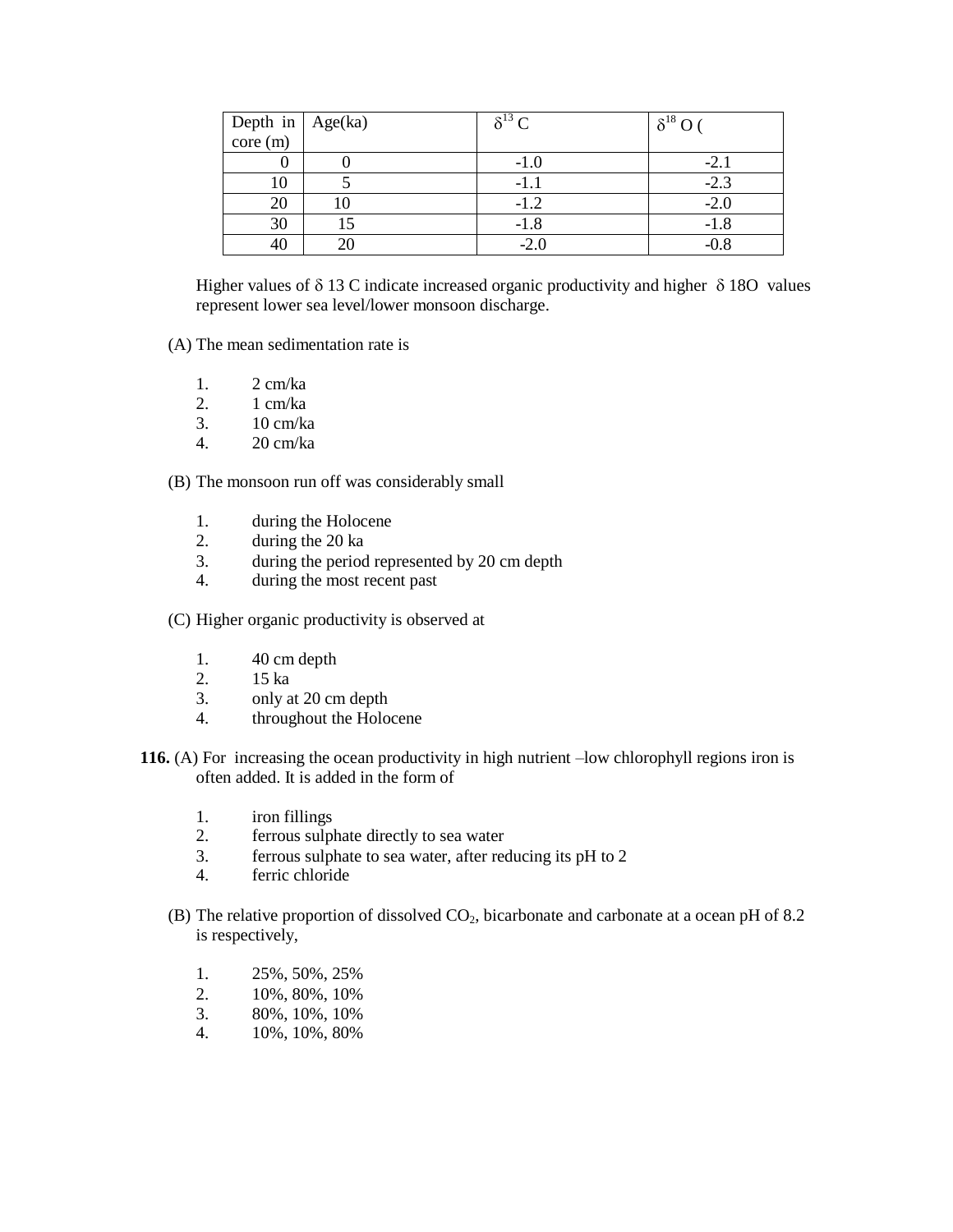- (C)  $pCO<sub>2</sub>$  in ocean waters is measured along a north-south track in the Indian ocean. Other parameters such as SST, salinity, oxygen content are also measured. Identify the observations which are correct:
	- 1. SST decreases southwards
	- 2.  $pCO<sub>2</sub>$  decreases southwards
	- 3.  $pCO<sub>2</sub>$  increases northwards<br>4. SST increases southwards
	- SST increases southwards





The above figure shows cyclic variations in oxygen isotope composition ( $\delta^{18}$  O) of the planktic foraminifera from a dated deep ocean core which indicate successive glacialinterglacial stages (numbered 1 to 15)

(A) Which of the following statements is correct?

- 1. The cyclicity is due to periodic change in sea surface temperature (SST) only.
- 2. The cyclicity is due to periodic changes in the oxygen isotopic composition of ocean water only
- 3. The cyclicity is due to a combined effect of changes in SST and the oxygen isotope composition of ocean water.
- 4. The cyclicity is due to changing vital effect of planktic foraminifera with time.
- (B) Which of the following statements is INCORRECT?
	- 1. All odd numbered stages are glacial.
	- 2. All odd numbered stages are interglacial
	- 3. All even numbered stages are glacial.
	- 4. Increase in  $\delta^{18}$  O values mark glacial stages.
- (C) Which of the following statements is CORRECT?
	- 1. The 100,000 years old sediments could be dated by  $^{230}$  Th dating method.
	- 2. The  $200,000$  years old sediments could be dated by  $\frac{14}{2}$ C dating method.
	- 3. The climate cycles are only due to the changes in Earth"s eccentricity.
	- 4. The climate cycles are only due to the changes in earth"s obliquity.
- **118**.(A)Along the west coast of India, during upwelling the phytoplankton biomass increases because
	- 1. Sunlight is able to penetrate deeper
	- 2. Lower temperature supports increased biological production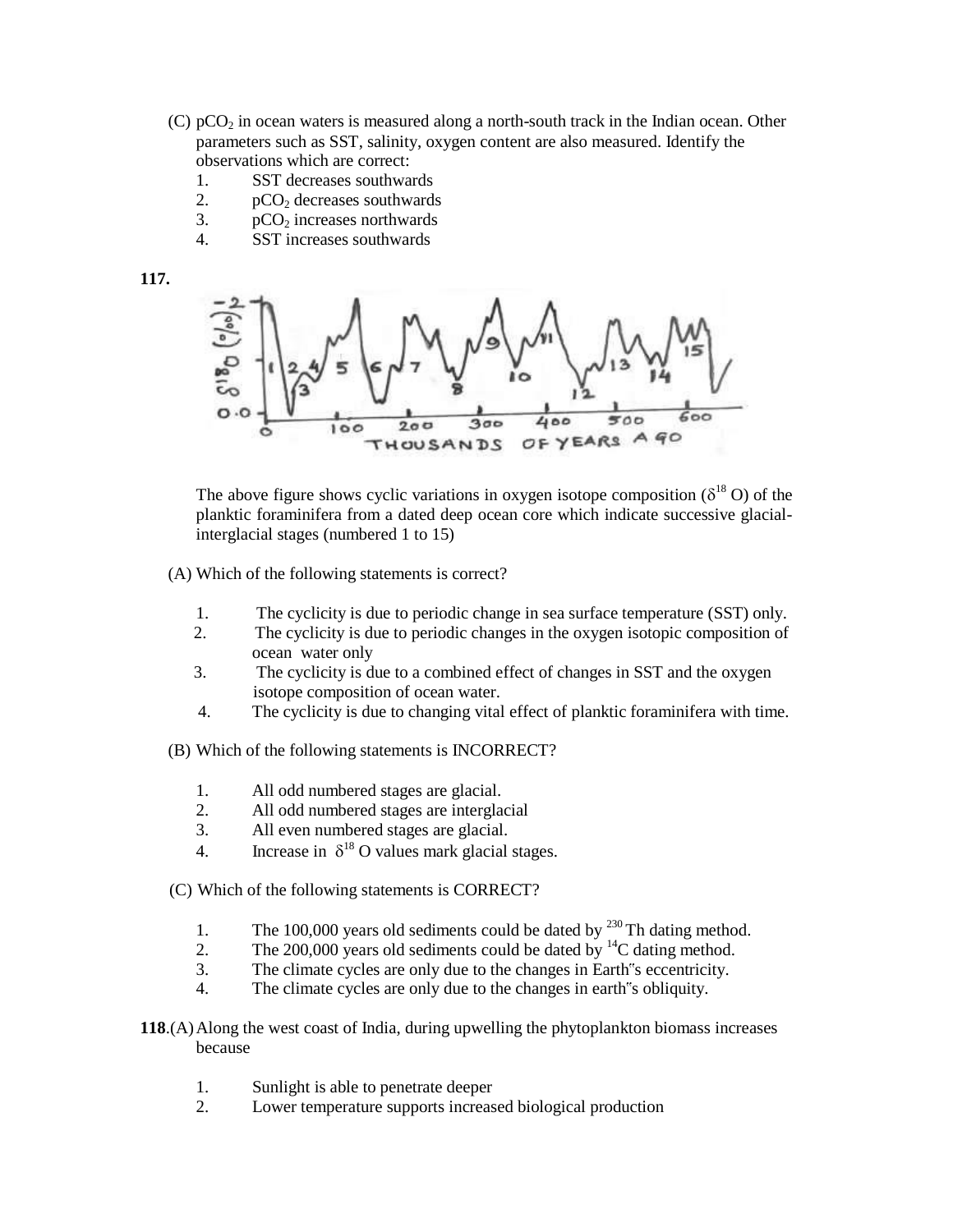- 3. Nutrient supply increases
- 4. Water column becomes more stable
- . (B) The biological pump refers to
	- 1. The production of organic matter and the outgassing of oxygen.
	- 2. The production of organic matter and its transport to the ocean bottom.
	- 3. Degradation of organic matter and outgassing of  $CO<sub>2</sub>$ .
	- 4. organic debris falling on the ocean floor.

(C) Match the following and identify the correct sequence

- 
- i) New production viii) Atmospheric nitrogen fixation<br>ii) Oxygen minimum zone ix) Increased solar radiation
- ii) Oxygen minimum zone ix) Increased solar radiation
- iii) HNLC x) Arabian sea
- iv) *Trichodesmium* xi) Upwelling
- 
- v) Stratification xii) Southern Ocean
- -
- vii) La Nina  $xiv$  Sea ice
- - xv) Increased  $CO<sub>2</sub>$
- 1. (i)-(viii); (ii)-(ix); (iii)-(x); (iv)-(xi); (v)-(xii); (vi)-xiii); (vii)-(xv)
- 2. (i)-(viii); (ii)-(ix); (iii)-(x); (iv)-(xi); (v)-(xii); (vi)-xiii); (vii)-(xiv)
- 3. (i)-(xv); (ii)-(xii); (iii)-(xi); (iv)-(x); (v)-(xiv); (vi)-(xiii); (vii)-(ix)
- 4. (i)-(xiii); (ii)-(x); (iii)-(xii); (iv)-(viii); (v)-(ix); (vi)-(xv); (vii)-(xi)

119.(A) Identify the correct statement:

- 1. North equatorial currents move eastward
- 2. Equatorial undercurrent is present only in winter
- 3. South equatorial current is not seasonal
- 4. Equatorial counter current is absent in the Indian Ocean.

(B) Upwelling off the coast of Somalia leads to a decrease in

- 1. The  $pCO<sub>2</sub>$  of surface waters
- 2. The nutrient concentration of surface waters
- 3. Piracy
- 4. Sea surface temperature

(C) Match the following and identify the correct statement:

| $\mathbf{i}$     | Somali current  | V)                                          | Equatorially trapped    | $\overline{1}X$ ) | Coupled mode    |
|------------------|-----------------|---------------------------------------------|-------------------------|-------------------|-----------------|
| $\rm ii)$        | El Nino         | $\overline{vi}$ )                           | Meso scale process      | X)                | <b>Shoaling</b> |
|                  |                 |                                             |                         |                   | of Isotherm     |
| $\overline{iii}$ | Kelvin wave     | $\overline{v}$ <sub>11</sub> $\overline{v}$ | Pacific Ocean           | X1)               | Seasonal        |
| iv)              | Cold –core eddy | viii)                                       | <b>Western Boundary</b> | xii)              | Eastward        |
|                  |                 |                                             |                         |                   | propagation     |

- 1. (i)-(viii)-(xi); (ii)-vii)-(ix); (iii)-(v)-(xii); (iv)-(vi)-(x)
- 2. (i)-(viii)-(xii); (ii)-(vii)-(xi); (iii)-(v)-(ix); (iv)-(vi)-(x)
- 
- vi) Ocean acidification xiii) Atmospheric nitrate deposition
	-
	-